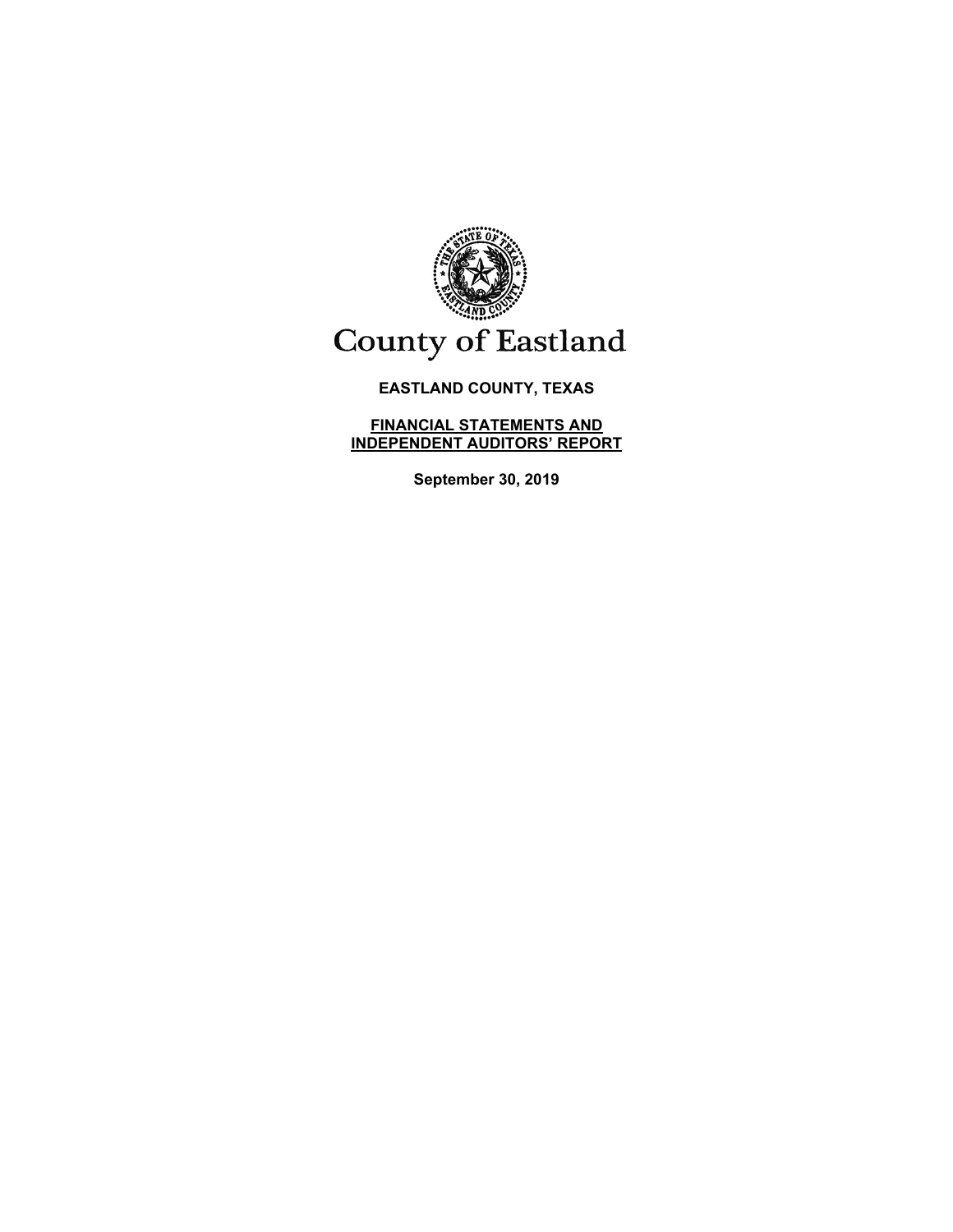# *CONTENTS*

# September 30, 2019

|                                                                                                                                                | Page    |
|------------------------------------------------------------------------------------------------------------------------------------------------|---------|
| Independent Auditors' Report                                                                                                                   | $1 - 2$ |
| Management's Discussion and Analysis (Required Supplemental Information)                                                                       | $3-9$   |
| <b>Basic Financial Statements:</b>                                                                                                             |         |
| <b>GOVERNMENT-WIDE FINANCIAL STATEMENTS:</b>                                                                                                   |         |
| <b>Statement of Net Position</b>                                                                                                               | 10      |
| <b>Statement of Activities</b>                                                                                                                 | 11      |
| <b>FUND FINANCIAL STATEMENTS:</b>                                                                                                              |         |
| <b>Governmental Fund Financial Statements:</b>                                                                                                 |         |
| <b>Balance Sheet - Governmental Funds</b>                                                                                                      | 12      |
| Reconciliation of the Balance Sheet - Governmental Funds to the Statement of Net Position                                                      | 13      |
| Statement of Revenues, Expenditures, and Changes in Fund Balances - Governmental<br><b>Funds</b>                                               | 14      |
| Reconciliation of the Statement of Revenues, Expenditures, and Changes in Fund Balances<br>- Governmental Funds to the Statement of Activities | 15      |
| <b>Fiduciary Fund Financial Statements:</b>                                                                                                    |         |
| <b>Statement of Fiduciary Net Position</b>                                                                                                     | 16      |
| Statement of Changes in Fiduciary Net Position                                                                                                 | 17      |
| NOTES TO THE FINANCIAL STATEMENTS                                                                                                              | 18-37   |
| REQUIRED SUPPLEMENTAL INFORMATION OTHER THAN MD&A:                                                                                             |         |
| Schedule of Revenues, Expenditures and Changes in Fund Balance Budget and Actual -<br><b>General Fund</b>                                      | 38      |
| Schedule of Revenues, Expenditures and Changes in Fund Balance Budget and Actual - Road<br>and Bridge Fund                                     | 39      |
| Schedule of Revenues, Expenditures and Changes in Fund Balance Budget and Actual -<br><b>Grants Fund</b>                                       | 40      |
| Schedule of Changes in Net Pension Liability and Related Ratios - Pension Plan                                                                 | 41      |
| Schedule of Contributions - Pension Plan                                                                                                       | 42      |
| Schedule of Changes in Net OPEB Liability and Related Ratios - Other Postemployment<br>Benefits - Group Term Life                              | 43      |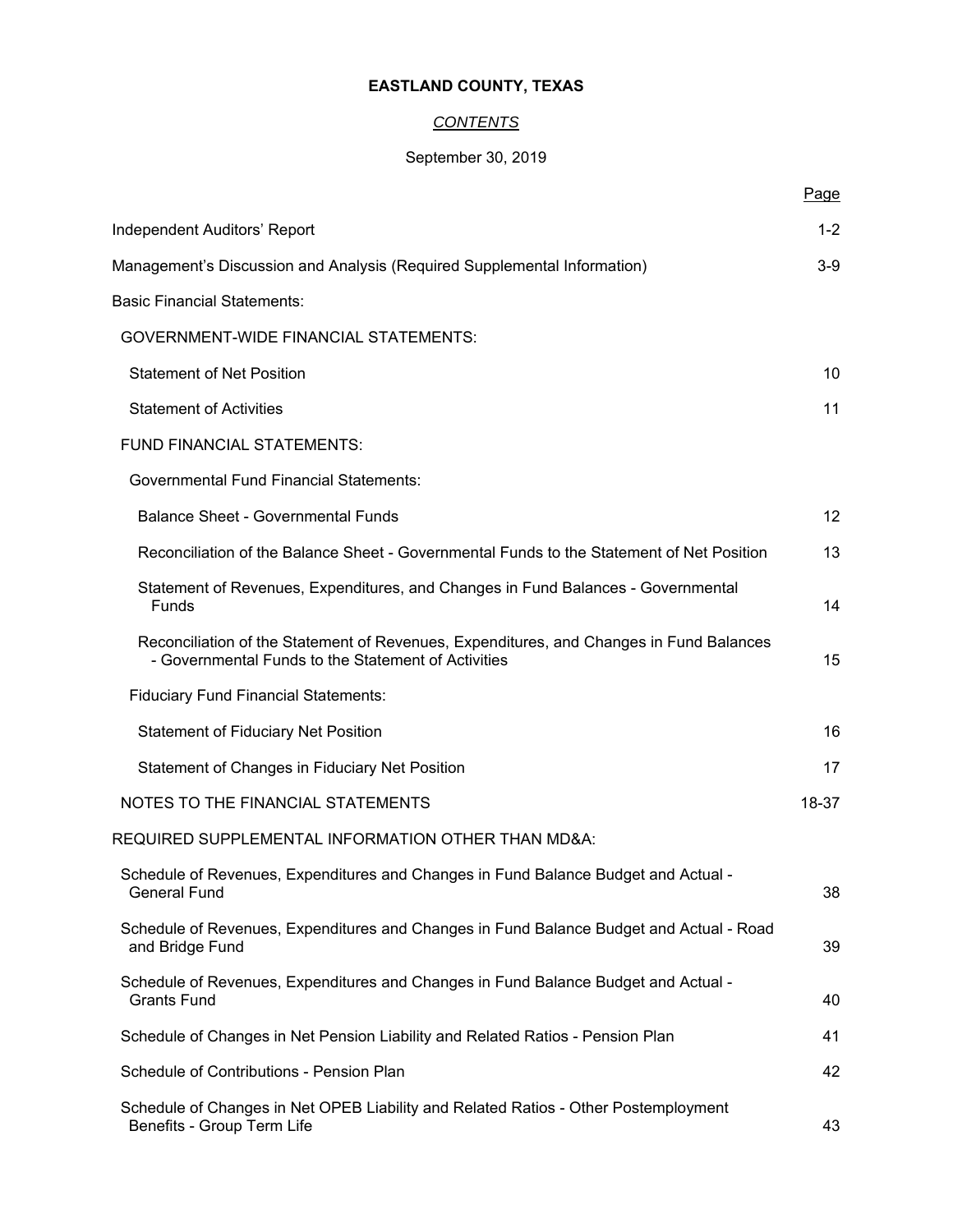| Schedule of Changes in Net OPEB Liability and Related Ratios - Other Postemployment<br><b>Benefits - Health Care</b>                                                                                                              | 44    |
|-----------------------------------------------------------------------------------------------------------------------------------------------------------------------------------------------------------------------------------|-------|
| SUPPLEMENTARY INFORMATION - COMBINING AND INDIVIDUAL NONMAJOR AND<br>FIDUCIARY FUND FINANCIAL STATEMENTS:                                                                                                                         |       |
| Nonmajor Governmental Funds:                                                                                                                                                                                                      |       |
| Combining Balance Sheet - Nonmajor Governmental Funds                                                                                                                                                                             | 45-49 |
| Combining Statement of Revenues, Expenditures, and Changes in Fund Balances -<br>Nonmajor Governmental Funds                                                                                                                      | 50-54 |
| <b>Fiduciary Funds:</b>                                                                                                                                                                                                           |       |
| <b>Combining Statement of Fiduciary Net Position</b>                                                                                                                                                                              | 55-58 |
| INTERNAL CONTROLS SECTION:                                                                                                                                                                                                        |       |
| Independent Auditors' Report on Internal Control Over Financial Reporting and on Compliance<br>and Other Matters Based on an Audit of Financial Statements Performed in Accordance With<br><b>Governmental Auditing Standards</b> | 59-60 |
| Independent Auditors' Report on Compliance for each Major Federal Program and on Internal<br>Control Over Compliance Required by the Uniform Guidance                                                                             | 61-62 |
| Schedule of Findings and Questioned Costs                                                                                                                                                                                         | 63    |
| Schedule of Prior Audit Findings                                                                                                                                                                                                  | 64    |
| Schedule of Expenditures of Federal Awards                                                                                                                                                                                        | 65    |
| Notes to Schedule of Expenditures of Federal Awards                                                                                                                                                                               | 66    |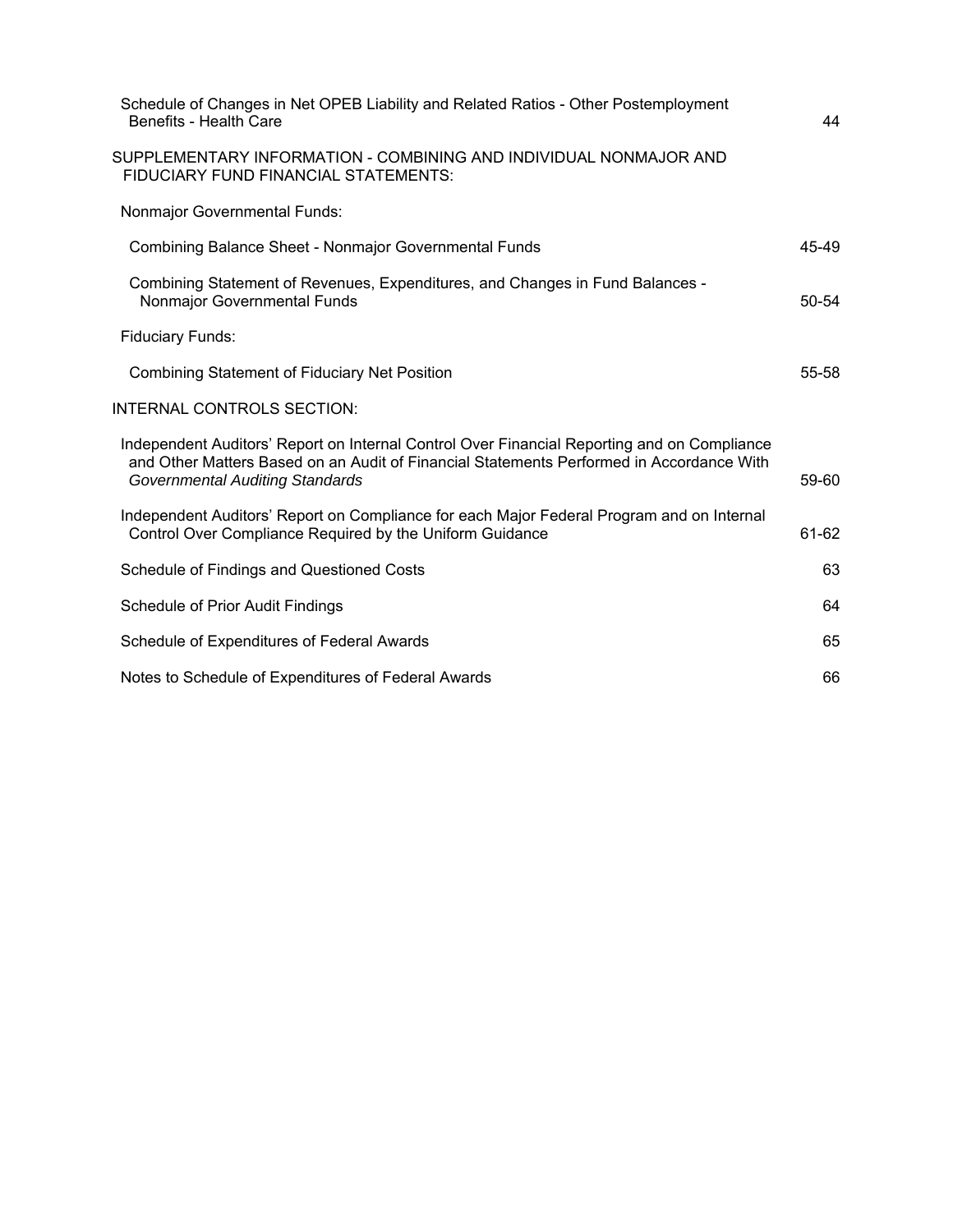

May 14, 2020

**The Honorable County Judge and Commissioners Comprising the Commissioner's Court of Eastland County, Texas**

# *INDEPENDENT AUDITORS' REPORT*

### **Report on the Financial Statements**

We have audited the accompanying financial statements of the governmental activities, each major fund, and the aggregate remaining fund information of Eastland County, Texas as of and for the year ended September 30, 2019, and the related notes to the financial statements, which collectively comprise the County's basic financial statements as listed in the table of contents.

### **Management's Responsibility for the Financial Statements**

Management is responsible for the preparation and fair presentation of these financial statements in accordance with accounting principles generally accepted in the United States of America; this includes the design, implementation, and maintenance of internal control relevant to the preparation and fair presentation of financial statements that are free from material misstatement, whether due to fraud or error.

#### **Auditors' Responsibility**

Our responsibility is to express an opinion on these financial statements based on our audit. We conducted our audit in accordance with auditing standards generally accepted in the United States of America and the standards applicable to financial audits contained in *Government Auditing Standards*, issued by the Comptroller General of the United States. Those standards require that we plan and perform the audit to obtain reasonable assurance about whether the general-purpose financial statements are free from material misstatement.

An audit involves performing procedures to obtain audit evidence about the amounts and disclosures in the financial statements. The procedures selected depend on the auditor's judgment, including the assessment of the risks of material misstatement of the financial statements, whether due to fraud or error. In making those risk assessments, the auditor considers internal control relevant to the entity's preparation and fair presentation of the financial statements in order to design audit procedures that are appropriate in the circumstances, but not for the purpose of expressing an opinion on the effectiveness of the County's internal control. Accordingly, we express no such opinion. An audit also includes evaluating the appropriateness of accounting policies used and the reasonableness of significant accounting estimates made by management, as well as evaluating the overall presentation of the financial statements.

We believe that the audit evidence we have obtained is sufficient and appropriate to provide a basis for our audit opinions.

#### **Opinion**

In our opinion, the financial statements referred to above present fairly, in all material respects, the respective financial position of the governmental activities, each major fund, and the aggregate remaining fund information of Eastland County, Texas as of September 30, 2019, and the respective changes in financial position, for the year then ended in conformity with the accounting principles generally accepted in the United States of America.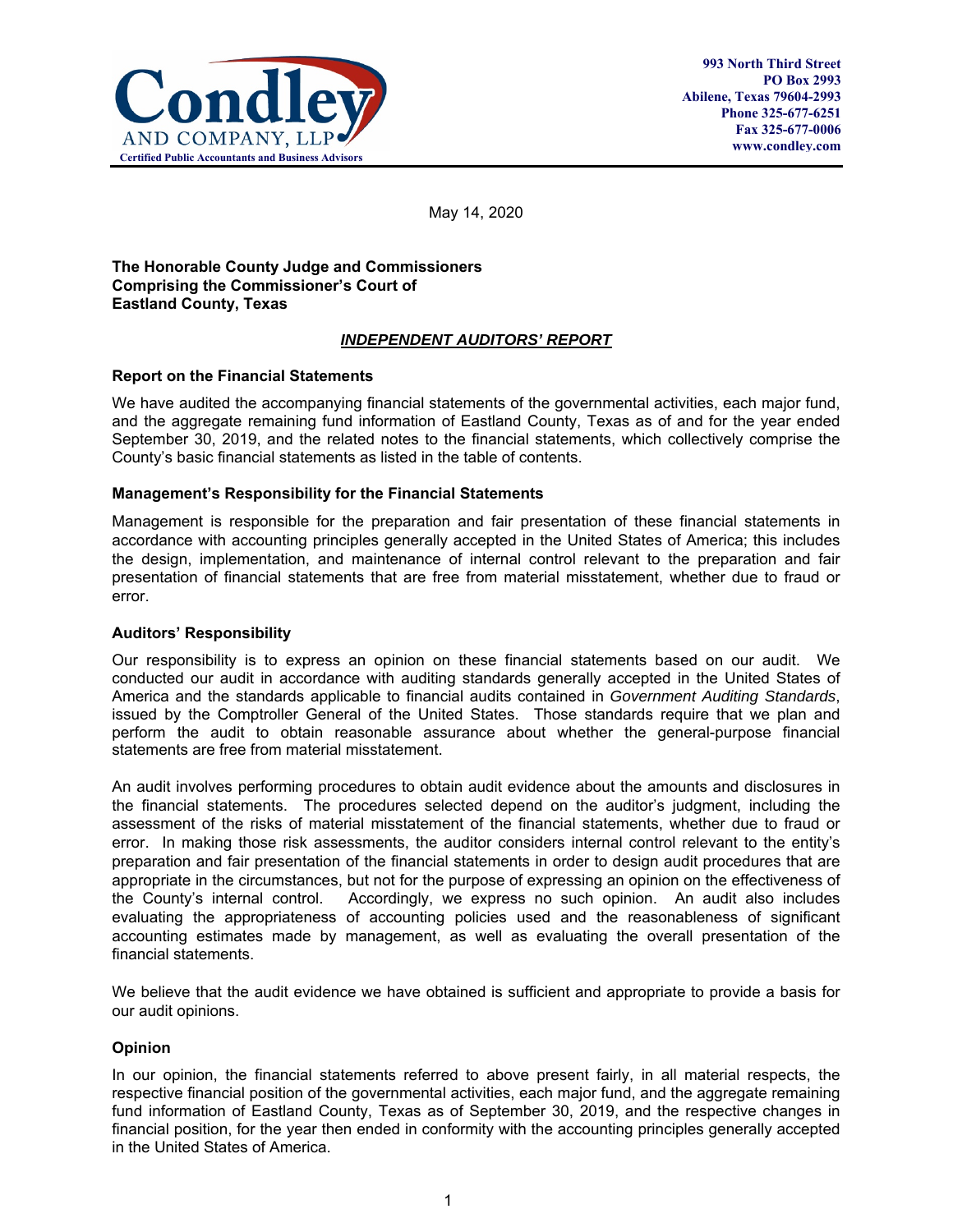#### **Other Matters**

#### *Required Supplementary Information*

Accounting principles generally accepted in the United States of America require that the Management's Discussion and Analysis on pages 3 through 9, Schedule of Revenues, Expenditures, and Changes in Fund Balance Budget and Actual - General Fund on page 38, Schedule of Revenues, Expenditures, and Changes in Fund Balance Budget and Actual - Road and Bridge Fund on page 39, Schedule of Revenues, Expenditures and Changes in Fund Balance Budget and Actual - Grants Fund on page 40, Schedule of Changes in Net Pension Liability and Related Ratios - Pension Plan on page 41, Schedule of Contributions - Pension Plan on page 42, Schedule of Changes in Net OPEB Liability and Related Ratios - Other Postemployment Benefits - Group Term Life on page 43, and Schedule of Changes in Net OPEB Liability and Related Ratios - Other Postemployment Benefits - Health Care on page 44 be presented to supplement the basic financial statements. Such information, although not a part of the basic financial statements, is required by the Governmental Accounting Standards Board who considers it to be an essential part of financial reporting for placing the basic financial statements in an appropriate operational, economic, or historical context. We have applied certain limited procedures to the required supplementary information in accordance with auditing standards generally accepted in the United States of America, which consisted of inquiries of management about the methods of preparing the information and comparing the information for consistency with management's responses to our inquiries, the basic financial statements, and other knowledge we obtained during our audit of the basic financial statements. We do not express an opinion or provide any assurance on the information because the limited procedures do not provide us with sufficient evidence to express an opinion or provide any assurance.

#### *Other Information*

Our audit was conducted for the purpose of forming opinions on the financial statements that collectively comprise the County's basic financial statements. The combining and individual nonmajor and fiduciary fund financial statements (as listed in the table of contents) and Schedule of Expenditures of Federal Awards, as required by title 2 U.S. Code of Federal Regulations (CFR) part 200, *Uniform Administrative Requirements, Cost Principles, and Audit Requirements for Federal Awards*, are presented for purposes of additional analysis and are not a required part of the basic financial statements.

The combining and individual nonmajor and fiduciary fund financial statements and Schedule of Expenditures of Federal Awards, is the responsibility of management and was derived from and relates directly to the underlying accounting and other records used to prepare the basic financial statements. Such information has been subjected to the auditing procedures applied in the audit of the basic financial statements and certain additional procedures, including comparing and reconciling such information directly to the underlying accounting and other records used to prepare the basic financial statements or to the basic financial statements themselves, and other additional procedures in accordance with auditing standards generally accepted in the United States of America. In our opinion, the combining and individual nonmajor and fiduciary fund financial statements and Schedule of Expenditures of Federal Awards is fairly stated, in all material respects, in relation to the basic financial statements as a whole.

#### **Other Reporting Required by** *Government Auditing Standards*

In accordance with *Government Auditing Standards*, we have also issued our report dated May 14, 2020 on our consideration of the Eastland County, Texas' internal control over financial reporting and on our tests of its compliance with certain provisions of laws, regulations, contracts, and grant agreements and other matters. The purpose of that report is to describe the scope of our testing of internal control over financial reporting and compliance and the results of that testing, and not to provide an opinion on internal control over financial reporting or on compliance. That report is an integral part of an audit performed in accordance with *Government Auditing Standards* in considering Eastland County, Texas' internal control over financial reporting and compliance.

Conolly and Company, L.L.P.<br>Certified Public Accountants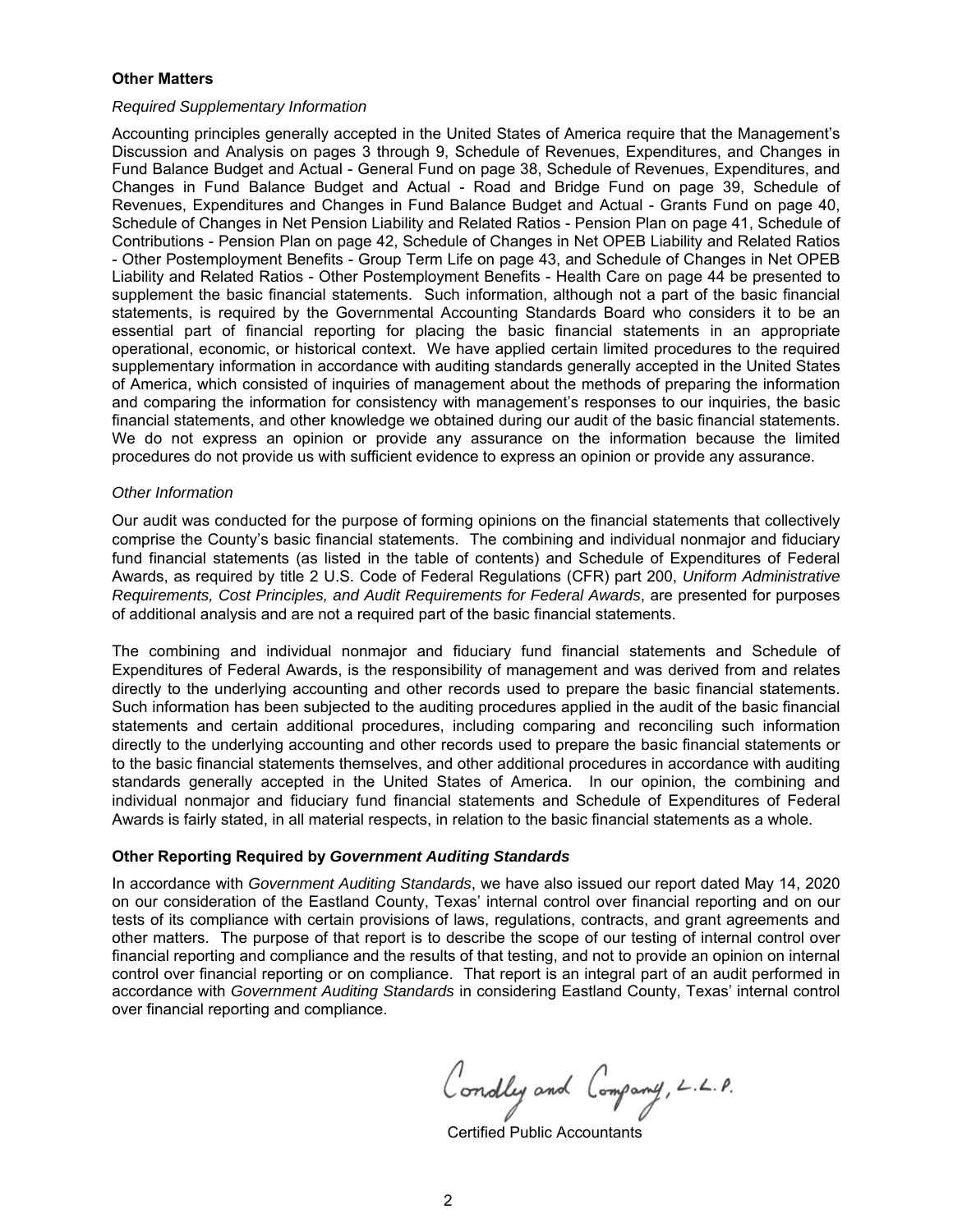#### *MANAGEMENT'S DISCUSSION AND ANALYSIS*

#### September 30, 2019

Our discussion and analysis of the County's financial performance provides an overview of the County's financial activities for the fiscal year ended September 30, 2019. Please read it in conjunction with the County's financial statements that begin on page 10.

#### **USING THIS ANNUAL REPORT**

This annual report is presented in a format consistent with the presentation requirements of the Governmental Accounting Standards Board (GASB) Statement No. 34.

#### **Report Components**

This annual report consists of five parts as follows:

#### **Government-Wide Financial Statements**

The statement of net position and the statement of activities (pages 10-11) provide information about the activities of the County government-wide (or "as a whole") and present a longer term view of the County's finances.

#### **Fund Financial Statements**

Fund financial statements (pages 12-17) focus on the individual parts of the County government. Fund financial statements also report the County's operations in more detail than the government-wide statements by providing information about the County's most significant ("major") funds. For governmental activities, these statements tell how these services were financed in the short term as well as what remains for future spending.

#### **Notes to the Financial Statements**

The notes to the financial statements are an integral part of the government-wide and fund financial statements and provide expanded explanation and detail regarding the information reported in the statements.

#### **Required Supplementary Information**

Management's discussion and analysis (pages 3-9), budgetary comparison schedules (pages 38-40), pension schedules (pages 41-42), and OPEB schedules (pages 42-43) represent financial information required by accounting principles generally accepted in the United States of America to be presented. Such information provides users of this report with additional data that supplements the government-wide statements, fund financial statements, and notes (referred to as "the basic financial statements").

#### **Supplementary Information**

This part of the annual report (pages 45-58) includes optional financial information such as combining statements for nonmajor funds (which are added together and shown in the fund financial statements in a single column). Also included in this section are fiduciary fund statements which provide information about the financial relationships in which the County acts solely as a trustee or agent for the benefit of others, to whom the resources in question belong. This supplementary information is provided to address certain specific needs of various users of the County's annual report.

#### **Reporting the County as a Whole**

#### **The County's Reporting Entity Presentation**

This annual report includes all activities for which the County is fiscally responsible.

#### **The Government-Wide Statement of Net Position and the Statement of Activities**

Our financial analysis of the County as a whole begins on page 10. The government-wide financial statements are presented on pages 10 through 11. One of the most important questions asked about the County's finances is, "Is the County as a whole better off or worse off as a result of the year's activities?"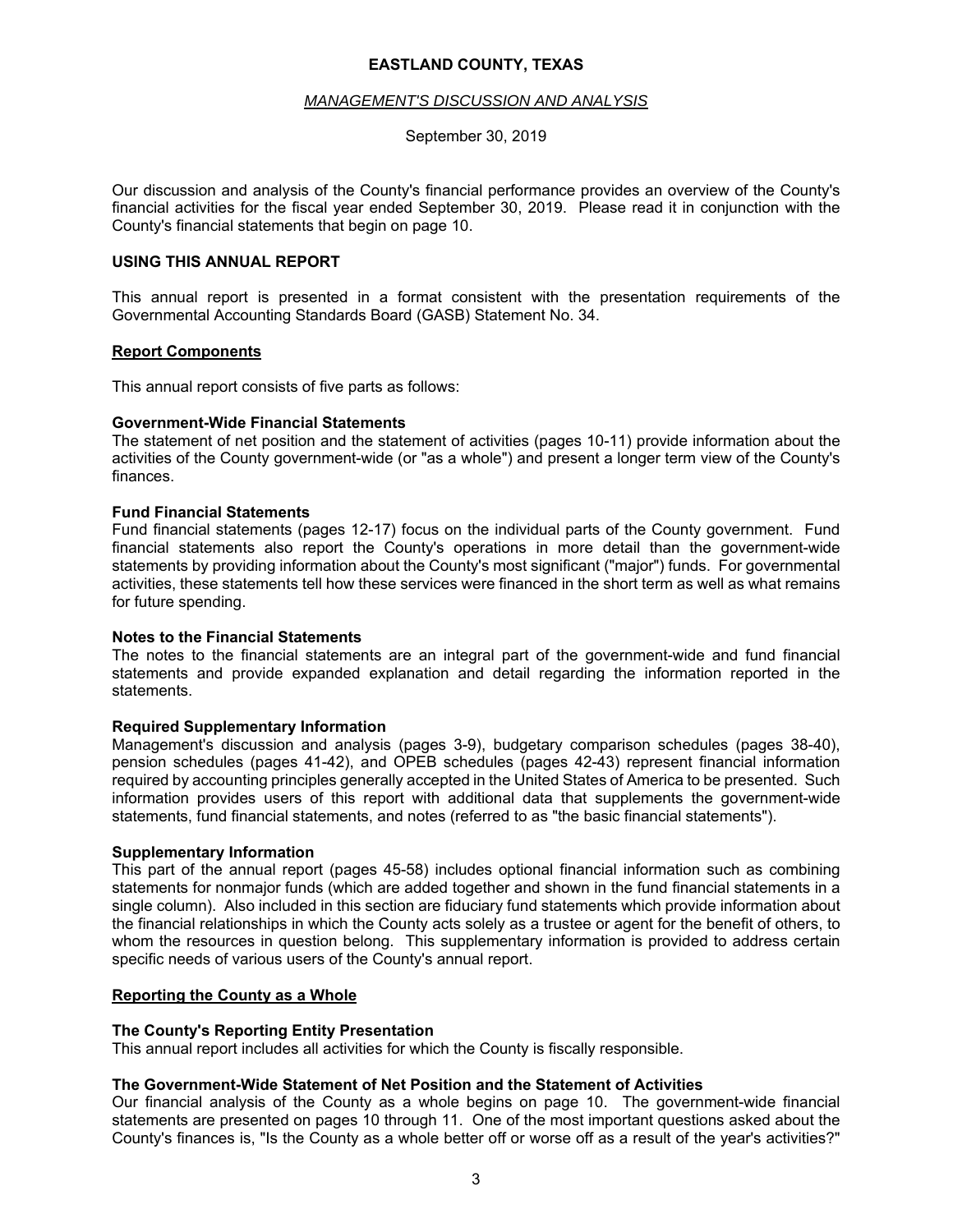The statement of net position and the statement of activities report information about the County as a whole and about its activities in a way that helps answer this question.

These two statements report the County's net position and changes in them. The statement of net position presents information on all of Eastland County's assets and liabilities, with the difference between the two being reported as net position. Over time, increases or decreases in the County's net position are one indicator of whether its financial health is improving or deteriorating. You will need to consider other nonfinancial factors, however, such as changes in the County's sales tax base and the condition of the County's capital assets, to assess the overall health of the County. In the statement of activities we present information showing how the government's net position changed during the fiscal year. All changes in net position are reported as soon as the underlying event giving rise to the change occurs, regardless of the timing of the related cash flows.

#### **Reporting the County's Most Significant Funds**

### **The Fund Financial Statements**

The fund financial statements begin on page 12 and provide detailed information about the most significant funds of the County as a whole, but do not portray the County as a whole. Some funds are required to be established by State law; however, the County establishes certain other funds to help it control and manage money for particular purposes or to show that it is meeting legal responsibilities for using certain taxes, grants, and other money. The County's two kinds of funds - governmental and fiduciary - use different accounting approaches.

*Governmental funds* - Most of the County's basic services are reported in governmental funds, which focus on how money flows into and out of those funds and the balances left at year end that are available for spending. These funds report the acquisition of capital assets and payments for debt principal as expenditures and not as changes to asset and debt balances. The governmental fund statements provide a detailed short-term view of the County's general government operations and the basic services it provides. Governmental fund information helps you determine (through a review of changes to fund balance) whether there are more or fewer financial resources that can be spent in the near future to finance the County's programs. We describe the relationship (or differences) between governmental activities (reported in the statement of net position and the statement of activities) and governmental funds in reconciliations on pages 13 and 15. The County considers the general fund and the road and bridge fund to be its significant or major governmental funds. All other governmental funds are aggregated in a single column entitled other nonmajor governmental funds.

*Fiduciary funds -* The County is the trustee, or fiduciary, for certain funds. The County is responsible for ensuring that the assets reported in these funds are used for their intended purposes. All of the County's fiduciary activities are reported in separate statements of fiduciary net position and changes in fiduciary net position on pages 16-17. Fiduciary funds are not reflected in the government-wide financial statements because the County cannot use these assets to finance its operations.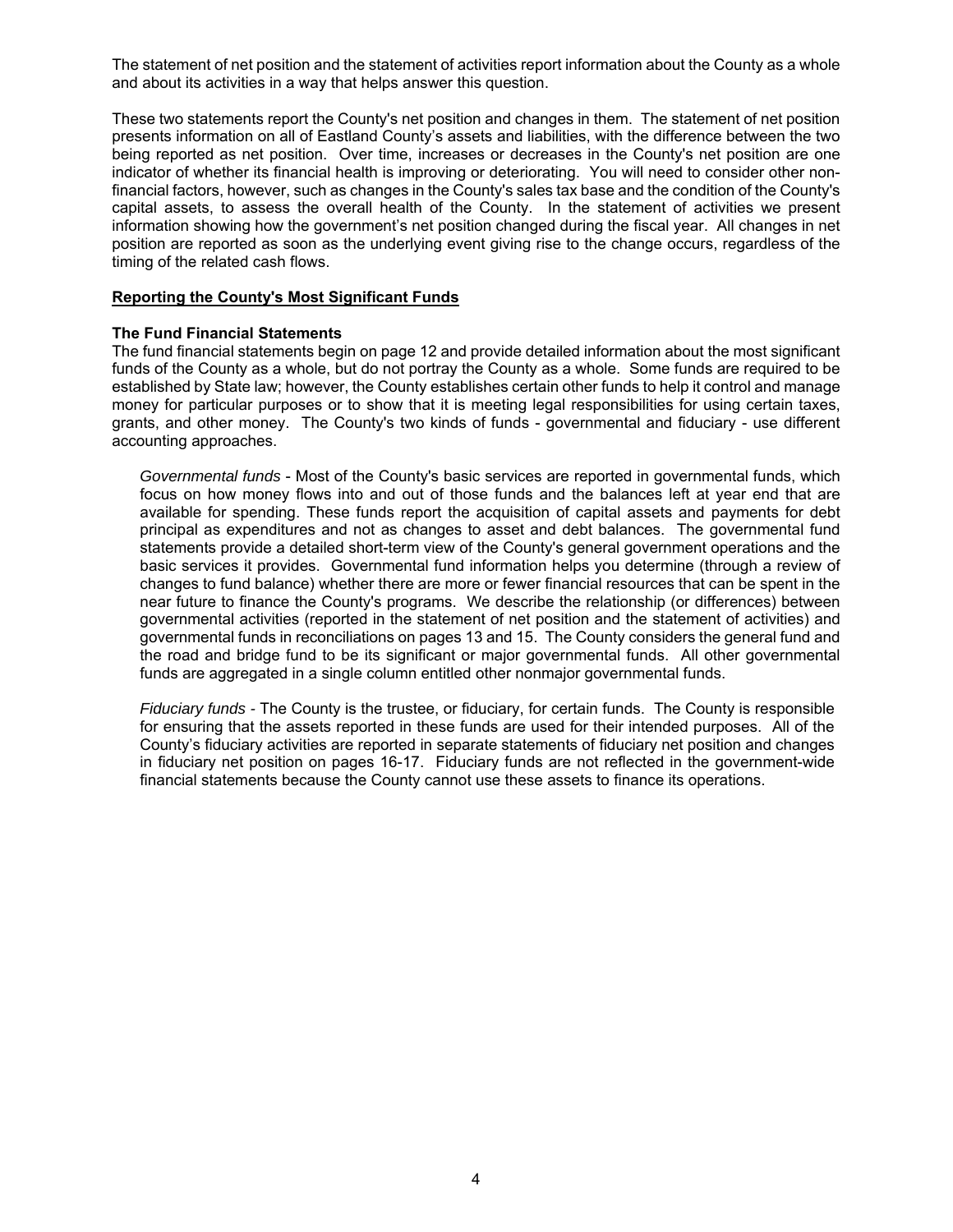### **FINANCIAL ANALYSIS OF THE COUNTY AS A WHOLE**

#### **Net Position**

Eastland County's combined net position was approximately \$9.9 million at September 30, 2019. Approximately 49% of the County's net position reflects its investment in capital assets (e.g. land, buildings, machinery, equipment), less accumulated depreciation and any related outstanding debt. The remaining balance of unrestricted net position may be used to meet the County's ongoing obligations to citizens and creditors.



■ Capital Assets ■ Unrestricted

Eastland County's combined total assets amounted to \$12,537,635. This amount included current and other assets of \$7,558,436 and capital assets of \$4,979,199. Deferred outflows of resources totaled \$1,787,605 at September 30, 2019 and relate to pensions and OPEB. Total liabilities of the County at September 30, 2019 (excluding deferred inflows) were \$4,000,482. The portion of liabilities classified as current was \$856,551 and long-term liabilities were \$3,143,931. Deferred inflows of resources totaled \$445,153 at September 30, 2019, and relate to pensions and OPEB. See **Table 1** for additional variances between September 30, 2019 and 2018.

| Table 1                                         | <b>Governmental Activities</b> |    |            |  |  |  |
|-------------------------------------------------|--------------------------------|----|------------|--|--|--|
|                                                 | 2019                           |    | 2018       |  |  |  |
| Assets:                                         |                                |    |            |  |  |  |
| Current and other assets                        | \$<br>7,558,436                | S  | 7,866,390  |  |  |  |
| Capital assets                                  | 4,979,199                      |    | 4,866,489  |  |  |  |
| <b>Total Assets</b>                             | \$<br>12,537,635               | \$ | 12,732,879 |  |  |  |
| Deferred Outflows of Resources                  | \$<br>1,787,605                | \$ | 702,686    |  |  |  |
| Liabilities:                                    |                                |    |            |  |  |  |
| <b>Current liabilities</b>                      | \$<br>856,551                  | \$ | 1,661,394  |  |  |  |
| Noncurrent liabilities                          | 3,143,931                      |    | 1,904,671  |  |  |  |
| <b>Total Liabilities</b>                        | \$<br>4,000,482                | \$ | 3,566,065  |  |  |  |
| Deferred Inflows of Resources                   | \$<br>445,153                  | \$ | 293,423    |  |  |  |
| Net position:                                   |                                |    |            |  |  |  |
| Invested in capital assets, net of related debt | \$<br>4,863,356                | \$ | 4,694,667  |  |  |  |
| Unrestricted                                    | 5,016,249                      |    | 4,881,410  |  |  |  |
| <b>Total Net Position</b>                       | \$<br>9,879,605                | \$ | 9,576,077  |  |  |  |

Total assets decreased primarily because of a decrease in due from accounts and grants receivable that was partially offset by an overall increase in cash, investments and capital assets. Grants receivable decreased \$644,073 from September 30, 2018 to September 30, 2019. Liabilities increased primarily due to an increase in net pension liability of \$1,298,188, partially offset by a decrease in unearned revenue of \$541,553 and a decrease in accounts payable and accrued expenses of \$278,301.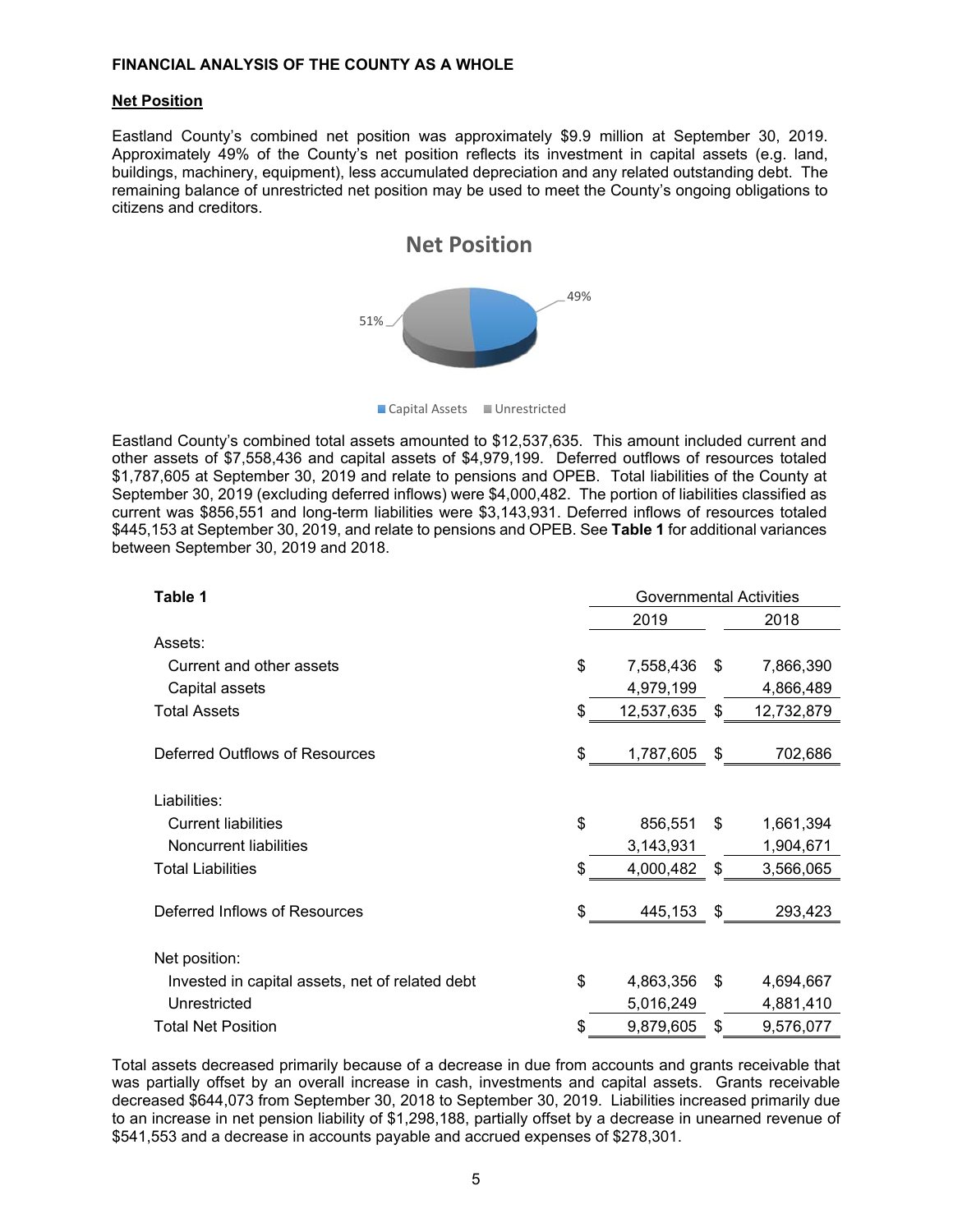# **Changes in Net Position**

Eastland County's net position increased \$303,528 for the year ended September 30, 2019. Total revenues for the year ended September 30, 2019 were \$13,250,330. Approximately 54% of the County's revenue comes from property taxes. Charges for services increased by \$44,157 and fines and forfeitures and other taxes increased by \$24,196. Operating grants and contributions increased \$889,178. Property taxes decreased by \$18,918, and miscellaneous revenue (including interest income) decreased by \$59,214.

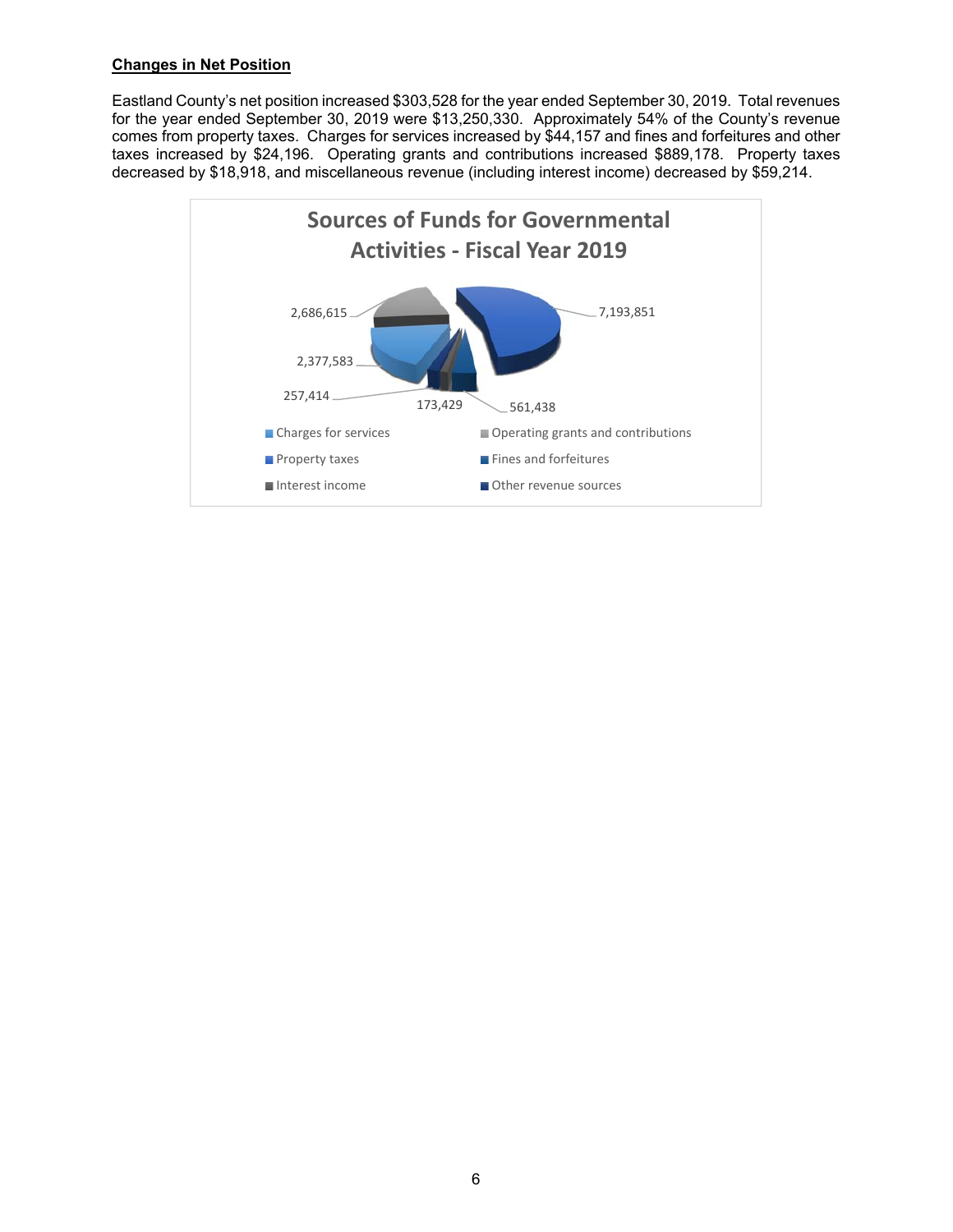For the years ended September 30, 2019 and 2018, net position of the primary government changed as follows:

| Table 2                               | <b>Governmental Activities</b> |               |            |  |  |
|---------------------------------------|--------------------------------|---------------|------------|--|--|
|                                       | 2019                           |               | 2018       |  |  |
| Revenues:                             |                                |               |            |  |  |
| Program revenues:                     |                                |               |            |  |  |
| Charges for services                  | \$<br>2,377,583                | \$            | 2,333,426  |  |  |
| Operating grants and contributions    | 2,686,615                      |               | 1,797,437  |  |  |
| General revenues:                     |                                |               |            |  |  |
| Property taxes                        | 7,193,851                      |               | 7,212,769  |  |  |
| Fines and forfeitures and other taxes | 561,438                        |               | 537,242    |  |  |
| Miscellaneous                         | 257,414                        |               | 277,377    |  |  |
| Interest income                       | 173,429                        |               | 94,252     |  |  |
| <b>Total revenues</b>                 | 13,250,330                     |               | 12,252,503 |  |  |
|                                       |                                |               |            |  |  |
| Expenses:                             |                                |               |            |  |  |
| General government                    | 3,156,401                      |               | 3,149,111  |  |  |
| Judicial and legal                    | 2,357,426                      |               | 2,382,445  |  |  |
| Public safety                         | 2,926,932                      |               | 2,780,159  |  |  |
| <b>Public facilities</b>              | 587,592                        |               | 596,832    |  |  |
| Road and bridge                       | 3,155,804                      |               | 2,727,667  |  |  |
| Health and welfare                    | 759,624                        |               | 509,903    |  |  |
| Interest on long-term debt            | 3,023                          |               | 8,192      |  |  |
| <b>Total expenses</b>                 | 12,946,802                     |               | 12,154,309 |  |  |
| Change in net position                | 303,528                        |               | 98,194     |  |  |
| Net position - beginning              | 9,576,077                      |               | 9,867,745  |  |  |
| Prior period adjustment               |                                |               | (389, 862) |  |  |
| Net position - beginning, as restated | 9,576,077                      |               | 9,477,883  |  |  |
| Net position - ending                 | 9,879,605<br>\$                | $\mathfrak s$ | 9,576,077  |  |  |

### **Governmental Activities**

To aid in the understanding of the statement of activities, some additional explanation is given. Of particular interest is the format that is significantly different from a typical statement of revenues, expenses, and changes in fund balance. You will notice that expenses are listed in the first column, with revenues from that particular program reported to the right. The result is a net (expense)/revenue. This type of format highlights the relative financial burden of each of the functions on the County's taxpayers. It also identifies how much each function draws from the general revenues or if it is self-financing through fees and grants or contributions. All other governmental revenues are reported as general. It is important to note that all taxes are classified as general revenue, even if restricted for a specific purpose.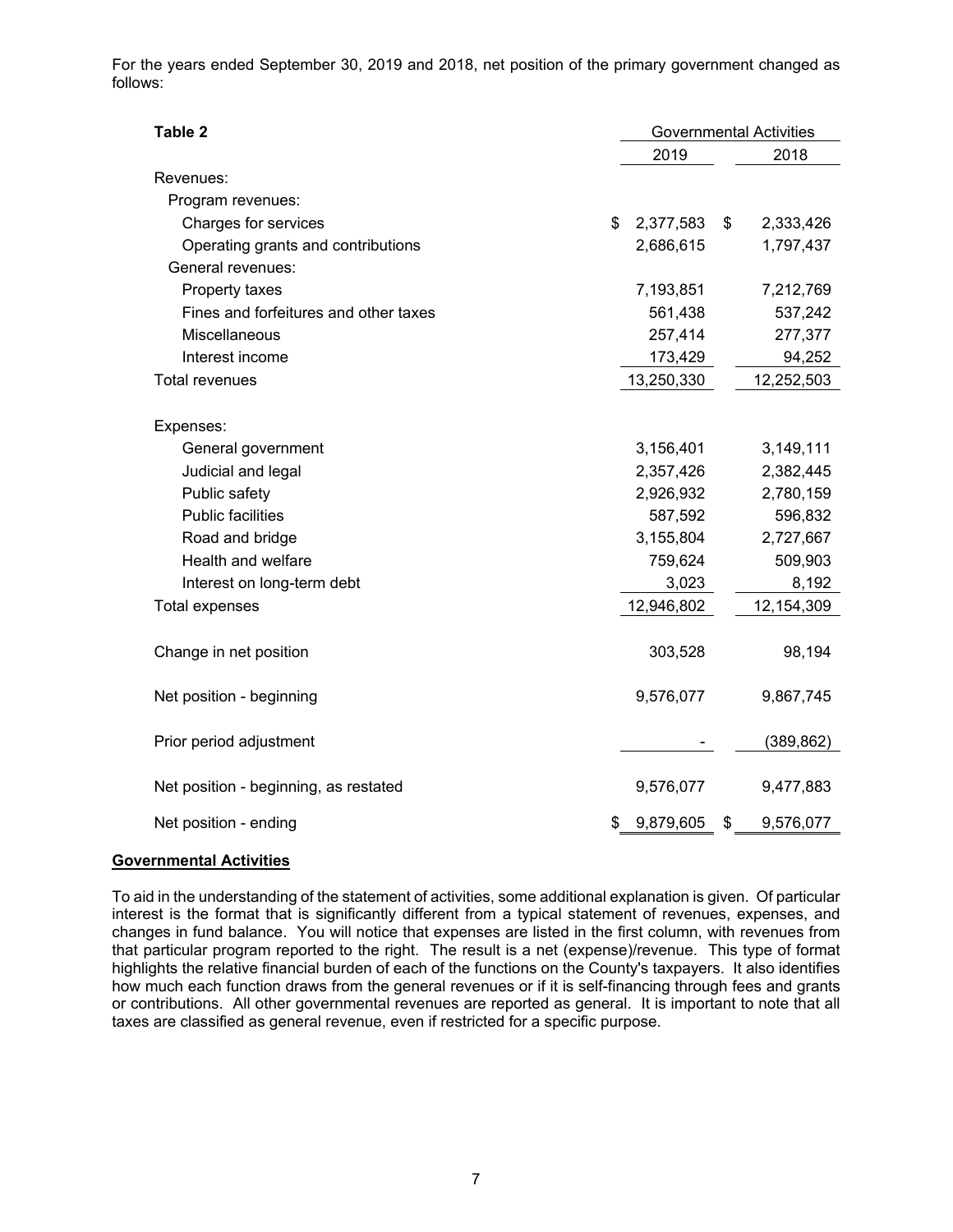Expenditures increased overall by \$792,493 from the prior year, primarily due to an increase in expenditures related to infrastructure repair as a result of flood damage as well as other general infrastructure repairs and maintenance.





Total expenses for governmental activities amounted to \$12,946,802 during the year ended September 30, 2019. Of these total expenses, taxpayers and other general revenues funded \$7,882,604 while those directly benefiting from the program funded \$2,686,615 from grants and other contributions and \$2,377,583 was provided from charges for services for the year ended September 30, 2019.

# **A FINANCIAL ANALYSIS OF THE COUNTY'S FUNDS**

# **Fund Financial Highlights**

- As of the end of the fiscal year, Eastland County's governmental funds reported a combined fund balance of \$6,500,429, an increase of \$506,694 or 8% in comparison with the prior year.
- The General Fund is the chief operating fund of the County. At the end of the fiscal year, \$4,121,002 of the general fund's fund balance total of \$4,153,659 is unassigned. As a measure of the fund's liquidity, it may be useful to compare unassigned fund balance to total fund expenditures. Unassigned fund balance represents 54% of total general fund expenditures.
- The County's total revenues exceeded total expenses by \$506,694 for the year.

# **General Fund Budgetary Highlights**

Over the course of the year, the County revised the general fund budget at various times. With these adjustments, actual expenditures (including transfers) were \$496,611 lower than final budgeted amounts. The most significant positive variance from budgeted expenses resulted from less public safety expenditures than anticipated. The actual revenues were \$171,829 lower than expected.

# **Road and Bridge Fund Budgetary Highlights**

Over the course of the year, the County revised the road and bridge fund budget at various times. With these adjustments, actual expenditures were \$57,951 lower than final budgeted amounts. Actual revenues (including transfers and capital lease proceeds) were \$52,137 lower than expected.

# **Grants Fund Budgetary Highlights**

Over the course of the year, the County revised the grants fund budget at various times. With these adjustments, actual expenditures were \$2,086,506 (including transfers out) higher than final budgeted amounts. Actual revenues were \$136,571 lower than expected.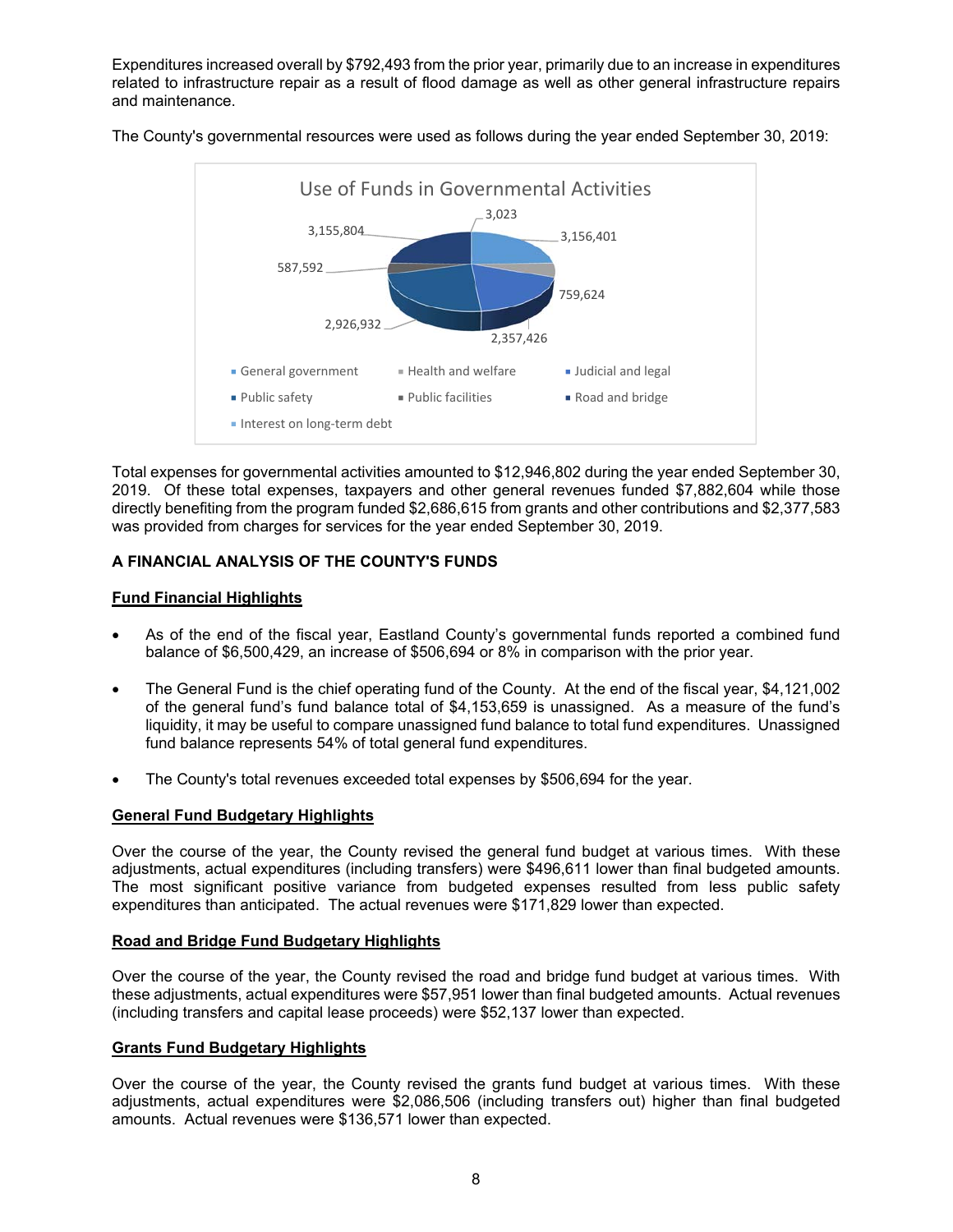# **CAPITAL ASSET AND DEBT ADMINISTRATION**

### **Capital Assets**

As of September 30, 2019, the County had a net balance of \$4,979,199 in a broad range of capital assets including land, buildings, roads, bridges and equipment. This amount represents a net increase (including additions, retirements and adjustments) of \$112,710 or 2% over last year. See **NOTE 5** in the notes to the financial statements for additional details.

### **Primary Government Capital Assets - (Net of accumulated depreciation)**

|                                                                                 |   | Governmental<br>Activities 2019              |
|---------------------------------------------------------------------------------|---|----------------------------------------------|
| Land<br>Buildings and improvements<br>Infrastructure<br>Furniture and equipment | S | 158,678<br>1,619,210<br>631,889<br>2,569,422 |
| Total                                                                           | S | 4,979,199                                    |

### **Capital Leases**

At year end, the County had outstanding capital leases totaling \$115,843 that were obtained in order to finance acquisition of various equipment. See **NOTE 6** in the notes to the financial statements for additional details.

# **ECONOMIC FACTORS AND NEXT YEAR'S BUDGET AND RATES**

For the upcoming fiscal year ending September 30, 2020, the County's budget is fairly consistent with this year. Budgeted expenditures for next fiscal year are approximately the same as they were for the 2018- 2019 year. The County's fund balance is projected to remain consistent.

#### **CONTACTING THE COUNTY'S FINANCIAL MANAGEMENT**

This report is designed to provide our citizens, taxpayers, customers, and creditors with a general overview of Eastland County's finances and to demonstrate the County's accountability for the money it receives. If you have questions about this report or need additional financial information, contact the County Auditor's office at: Eastland County, Texas, 100 W. Main Street, Suite 205, Eastland, Texas 76448.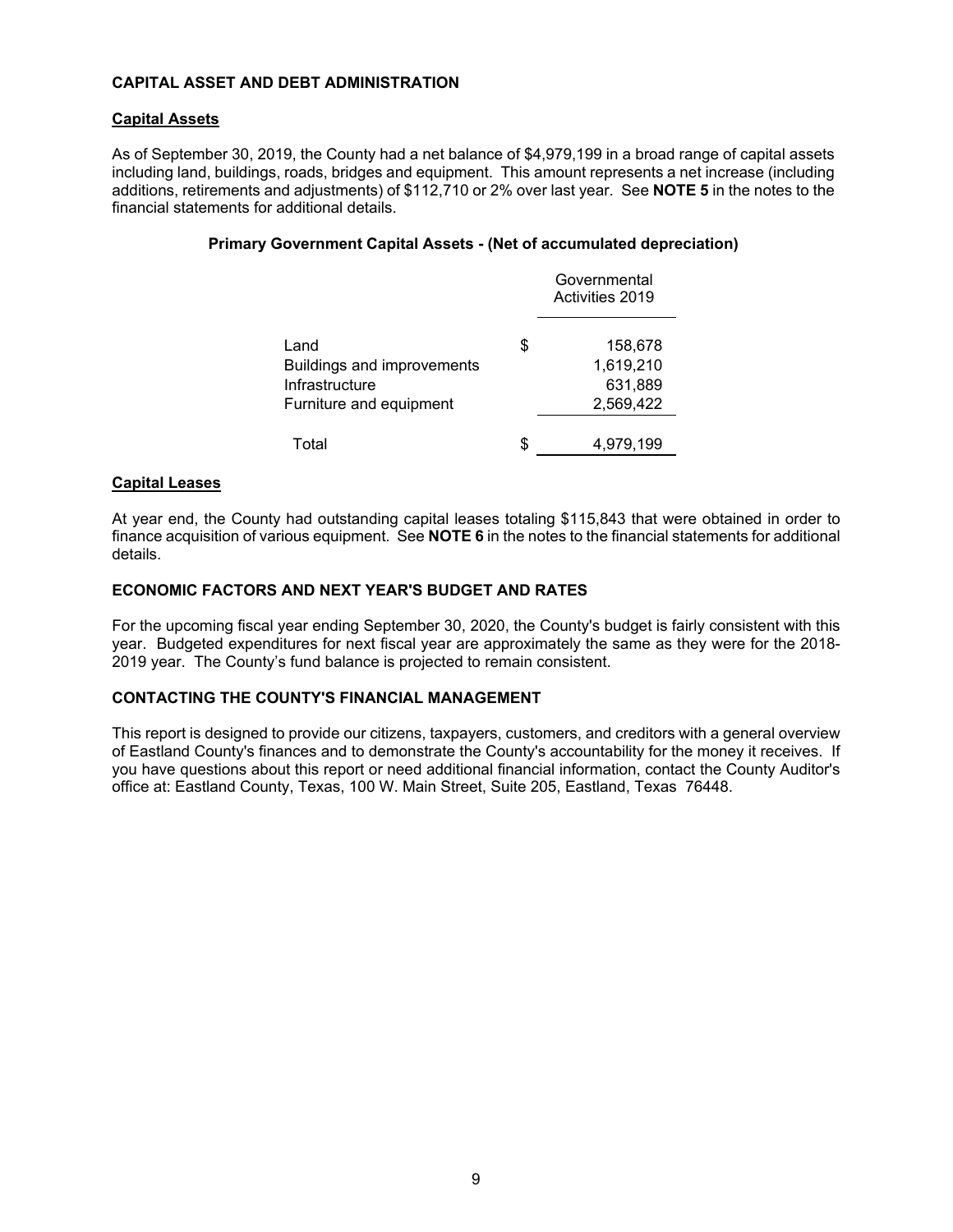### *STATEMENT OF NET POSITION*

### September 30, 2019

|                                                                          | Governmental<br>Activities |
|--------------------------------------------------------------------------|----------------------------|
| ASSETS:                                                                  |                            |
| <b>Current Assets:</b>                                                   |                            |
| Cash and cash equivalents                                                | \$<br>5,276,276            |
| Investments                                                              | 1,852,533                  |
| Taxes receivable - net of allowance for uncollectible taxes of \$260,543 | 260,544                    |
| Due from other funds                                                     | 7,808                      |
| Due from other governments                                               | 104,537                    |
| Grants receivable                                                        | 7,420                      |
| Prepaid expenses and other assets                                        | 49,318                     |
| Capital Assets:                                                          |                            |
| Land                                                                     | 158,678                    |
| Buildings and improvements                                               | 4,710,435                  |
| Infrastructure                                                           | 21,198,688                 |
| Furniture and equipment                                                  | 7,852,995                  |
| Less accumulated depreciation                                            | (28, 941, 597)             |
|                                                                          |                            |
| <b>TOTAL ASSETS</b>                                                      | 12,537,635                 |
| DEFERRED OUTFLOWS OF RESOURCES:                                          |                            |
| Deferred outflows of resources related to pensions                       | 1,754,151                  |
| Deferred outflows of resources related to OPEB                           | 33,454                     |
| TOTAL DEFERRED OUTFLOWS OF RESOURCES                                     | 1,787,605                  |
| LIABILITIES:                                                             |                            |
| <b>Current Liabilities:</b>                                              |                            |
| Accounts payable and accrued expenses                                    | 352,525                    |
| Accrued wages                                                            | 342,734                    |
| Accrued interest payable                                                 | 1,823                      |
| Due to other funds                                                       | 8,179                      |
| Due to other governments                                                 | 40,885                     |
| Unearned revenue                                                         | 53,141                     |
| Leases payable - current                                                 | 57,264                     |
| <b>Noncurrent Liabilities:</b>                                           |                            |
| Leases payable - long term                                               | 58,579                     |
| Net pension liability                                                    | 2,663,508                  |
| Net OPEB liability                                                       | 421,844                    |
| <b>TOTAL LIABILITIES</b>                                                 | 4,000,482                  |
| DEFERRED INFLOWS OF RESOURCES:                                           |                            |
| Deferred inflows of resources related to pensions                        | 422,708                    |
| Deferred inflows of resources related to OPEB                            | 22,445                     |
|                                                                          |                            |
| TOTAL DEFERRED INFLOWS OF RESOURCES                                      | 445,153                    |
| <b>NET POSITION:</b>                                                     |                            |
| Invested in capital assets, net of related debt                          | 4,863,356                  |
| Unrestricted                                                             | 5,016,249                  |
|                                                                          |                            |
| TOTAL NET POSITION                                                       | \$<br>9,879,605            |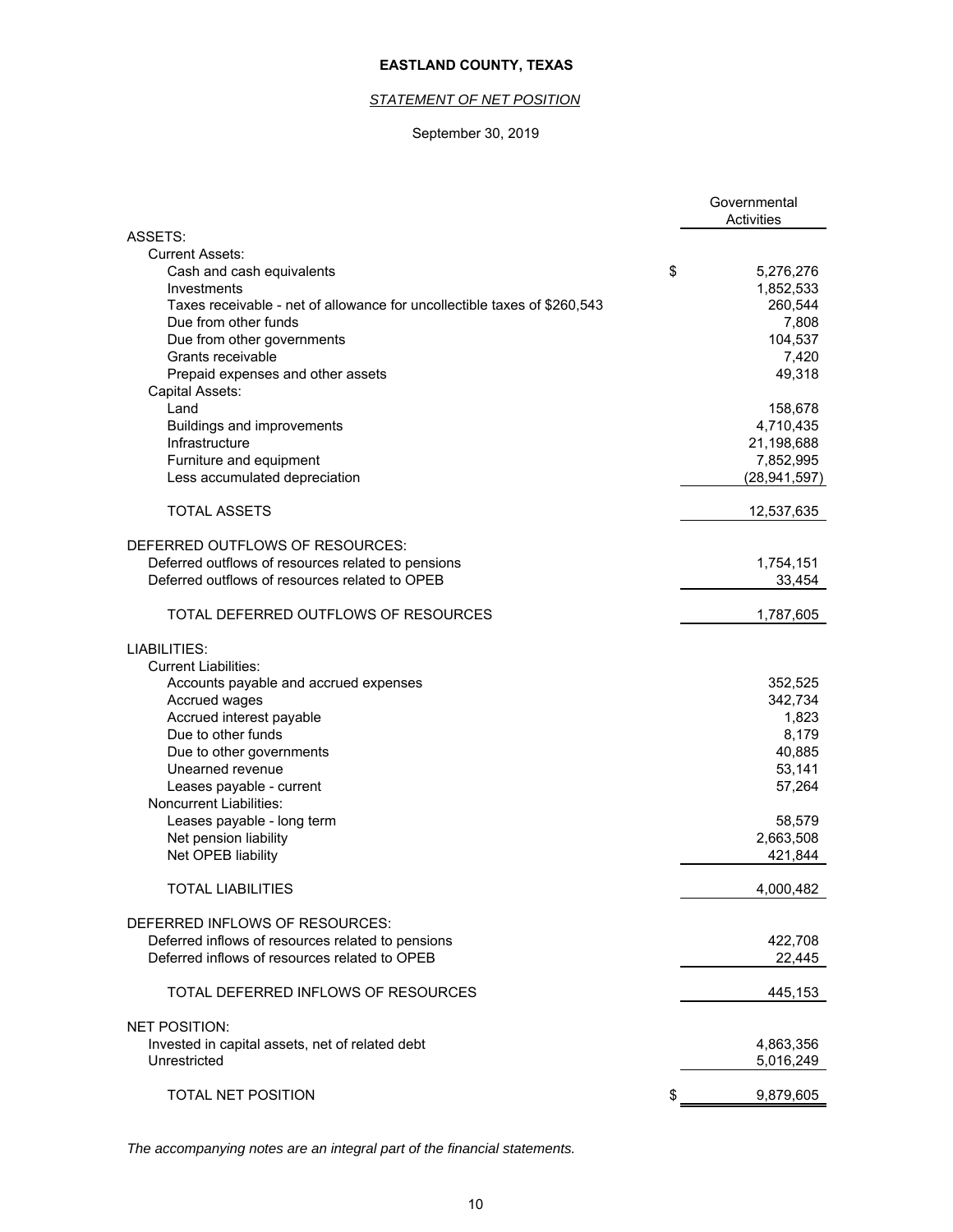# *STATEMENT OF ACTIVITIES*

# For the Year Ended September 30, 2019

|                                    |                                    |                  |               | Net (Expense)<br>Revenues and     |
|------------------------------------|------------------------------------|------------------|---------------|-----------------------------------|
|                                    |                                    |                  |               | Changes in<br><b>Net Position</b> |
|                                    |                                    | Program Revenues |               |                                   |
|                                    |                                    |                  |               | Primary                           |
|                                    |                                    |                  | Operating     | Government                        |
|                                    |                                    | Charges for      | Grants and    | Governmental                      |
|                                    | <b>Expenses</b>                    | <b>Services</b>  | Contributions | Activities                        |
| <b>Function/Program Activities</b> |                                    |                  |               |                                   |
| <b>Primary Government:</b>         |                                    |                  |               |                                   |
| <b>Governmental Activities:</b>    |                                    |                  |               |                                   |
| \$<br>General government           | 3,156,401                          | \$<br>865,060    | \$<br>56,650  | \$<br>(2, 234, 691)               |
| Judicial and legal                 | 2,357,426                          | 572,197          | 517,288       | (1, 267, 941)                     |
| Public safety                      | 2,926,932                          | 679,448          | 3,020         | (2, 244, 464)                     |
| <b>Public facilities</b>           | 587,592                            | 16,726           | 30,163        | (540, 703)                        |
| Road and bridge                    | 3,155,803                          | 227,350          | 2,079,494     | (848, 959)                        |
| Health and welfare                 | 759,624                            | 16,802           |               | (742, 822)                        |
| Interest on long-term debt         | 3,023                              |                  |               | (3,023)                           |
| Total governmental activities      | 12,946,801                         | 2,377,583        | 2,686,615     | (7,882,603)                       |
|                                    | <b>General Revenues:</b><br>Taxes: |                  |               |                                   |

| .                                           |           |
|---------------------------------------------|-----------|
| Property taxes, levied for general purposes | 7,193,851 |
| <b>Fines and forfeitures</b>                | 561,438   |
| Loss on sale of assets                      | (7, 372)  |
| Other revenue                               | 264,786   |
| Interest income                             | 173,429   |
|                                             |           |
| <b>Total General Revenues and Transfers</b> | 8,186,132 |
|                                             |           |
| Change in Net Position                      | 303,529   |
|                                             |           |
| Net position - Beginning                    | 9,576,077 |
|                                             |           |
| \$<br>Net position - Ending                 | 9,879,606 |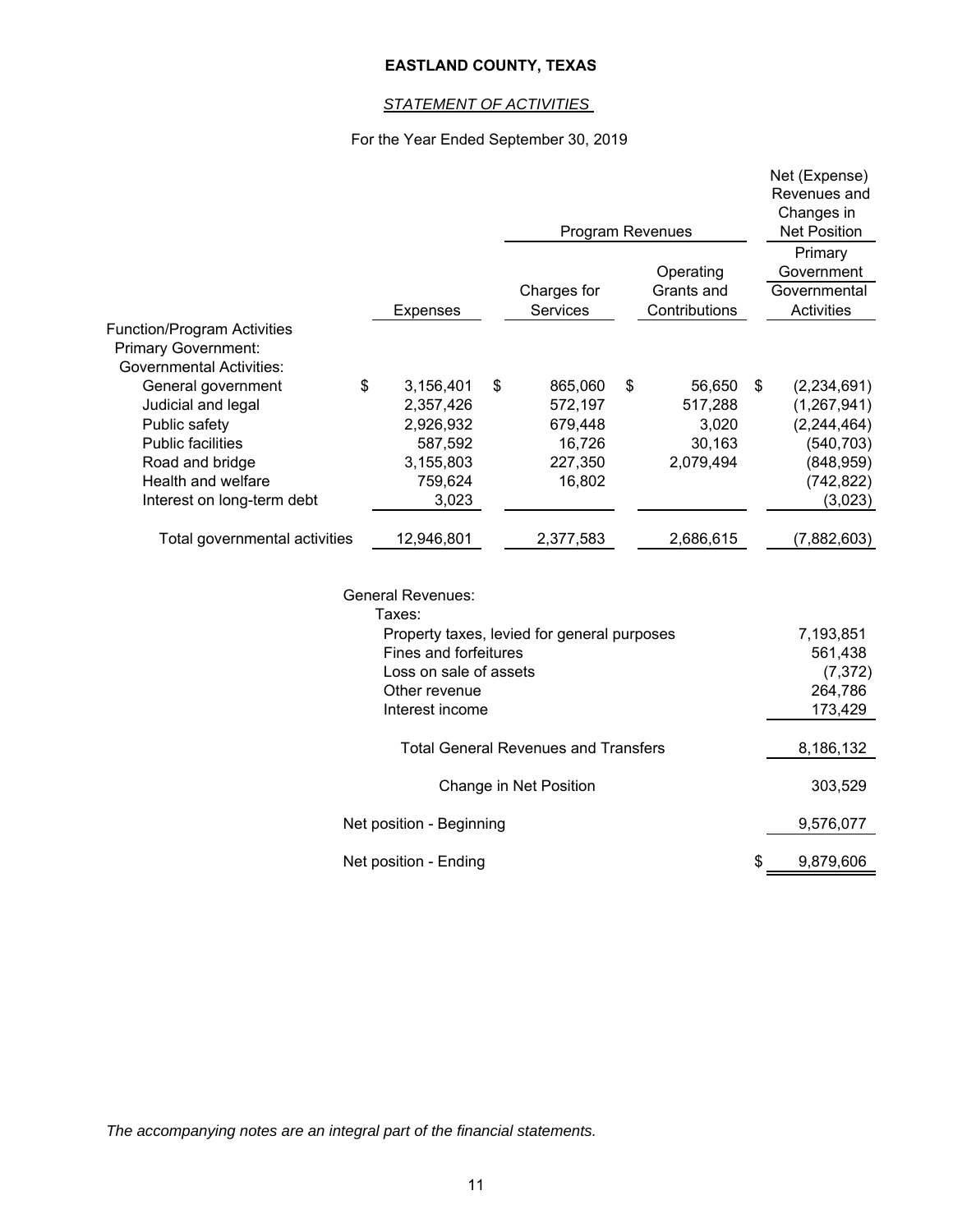# *BALANCE SHEET - GOVERNMENTAL FUNDS*

#### September 30, 2019

|                                                                                                   |                                                       |     | Road and      |                  |    | Other Nonmajor<br>Governmental | Total<br>Governmental                                 |
|---------------------------------------------------------------------------------------------------|-------------------------------------------------------|-----|---------------|------------------|----|--------------------------------|-------------------------------------------------------|
|                                                                                                   | General                                               |     | <b>Bridge</b> | Grants           |    | Funds                          | Funds                                                 |
| <b>ASSETS</b>                                                                                     |                                                       |     |               |                  |    |                                |                                                       |
| Cash and cash equivalents<br>Investments<br>Taxes receivable<br>Allowance for uncollectible taxes | \$<br>2,714,985<br>1,852,533<br>521,087<br>(260, 543) | \$  | 1,053,288     | \$<br>55,398     | \$ | 1,452,605                      | \$<br>5,276,276<br>1,852,533<br>521,087<br>(260, 543) |
| Grants receivable                                                                                 |                                                       |     |               | 7,420            |    |                                | 7,420                                                 |
| Due from other funds                                                                              |                                                       |     |               | 4,188            |    | 3,620                          | 7,808                                                 |
| Due from other governments                                                                        | 71,671                                                |     | 3,410         |                  |    | 29,456                         | 104,537                                               |
| Prepaid expenses and other assets                                                                 | 32,130                                                |     | 16,829        |                  |    | 359                            | 49,318                                                |
| <b>Total Assets</b>                                                                               | \$<br>4,931,863                                       | \$  | 1,073,527     | \$<br>67,006     | S  | 1,486,040                      | \$<br>7,558,436                                       |
| LIABILITIES, DEFERRED INFLOWS OF<br><b>RESOURCES, AND FUND BALANCES</b>                           |                                                       |     |               |                  |    |                                |                                                       |
| Liabilities:                                                                                      |                                                       |     |               |                  |    |                                |                                                       |
| Accounts payable and accrued expenses                                                             | \$<br>289,997                                         | \$  | 48,529        | \$               | \$ | 13,999                         | \$<br>352,525                                         |
| Accrued wages                                                                                     | 212,651                                               |     | 39,103        |                  |    | 90,980                         | 342,734                                               |
| Due to other funds                                                                                | 8,179                                                 |     |               |                  |    |                                | 8,179                                                 |
| Due to other governments<br><b>Unearned Revenue</b>                                               | 6,834                                                 |     |               | 34,051<br>53,141 |    |                                | 40,885<br>53,141                                      |
|                                                                                                   |                                                       |     |               |                  |    |                                |                                                       |
| <b>Total Liabilities</b>                                                                          | 517,661                                               |     | 87,632        | 87,192           |    | 104,979                        | 797,464                                               |
| Deferred Inflows of Resources:                                                                    |                                                       |     |               |                  |    |                                |                                                       |
| Unavailable revenue - property taxes                                                              | 260,543                                               |     |               |                  |    |                                | 260,543                                               |
| <b>Total Deferred Inflows of Resources</b>                                                        | 260,543                                               |     |               |                  |    |                                | 260,543                                               |
| <b>Fund Balances:</b>                                                                             |                                                       |     |               |                  |    |                                |                                                       |
| Non-spendable                                                                                     | 32,130                                                |     | 16,829        |                  |    | 359                            | 49,318                                                |
| Restricted                                                                                        |                                                       |     | 969,066       | (20, 186)        |    | 1,140,748                      | 2,089,628                                             |
| Committed                                                                                         | 527                                                   |     |               |                  |    |                                | 527                                                   |
| Assigned                                                                                          |                                                       |     |               |                  |    | 239,954                        | 239,954                                               |
| Unassigned                                                                                        | 4,121,002                                             |     |               |                  |    |                                | 4,121,002                                             |
| <b>Total Fund Balances</b>                                                                        | 4,153,659                                             |     | 985,895       | (20.186)         |    | 1,381,061                      | 6,500,429                                             |
| Total Liabilities, Deferred Inflows of Resources,                                                 |                                                       |     |               |                  |    |                                |                                                       |
| and Fund Balances                                                                                 | \$<br>4,931,863                                       | -\$ | 1,073,527     | \$<br>67,006     | \$ | 1,486,040 \$                   | 7,558,436                                             |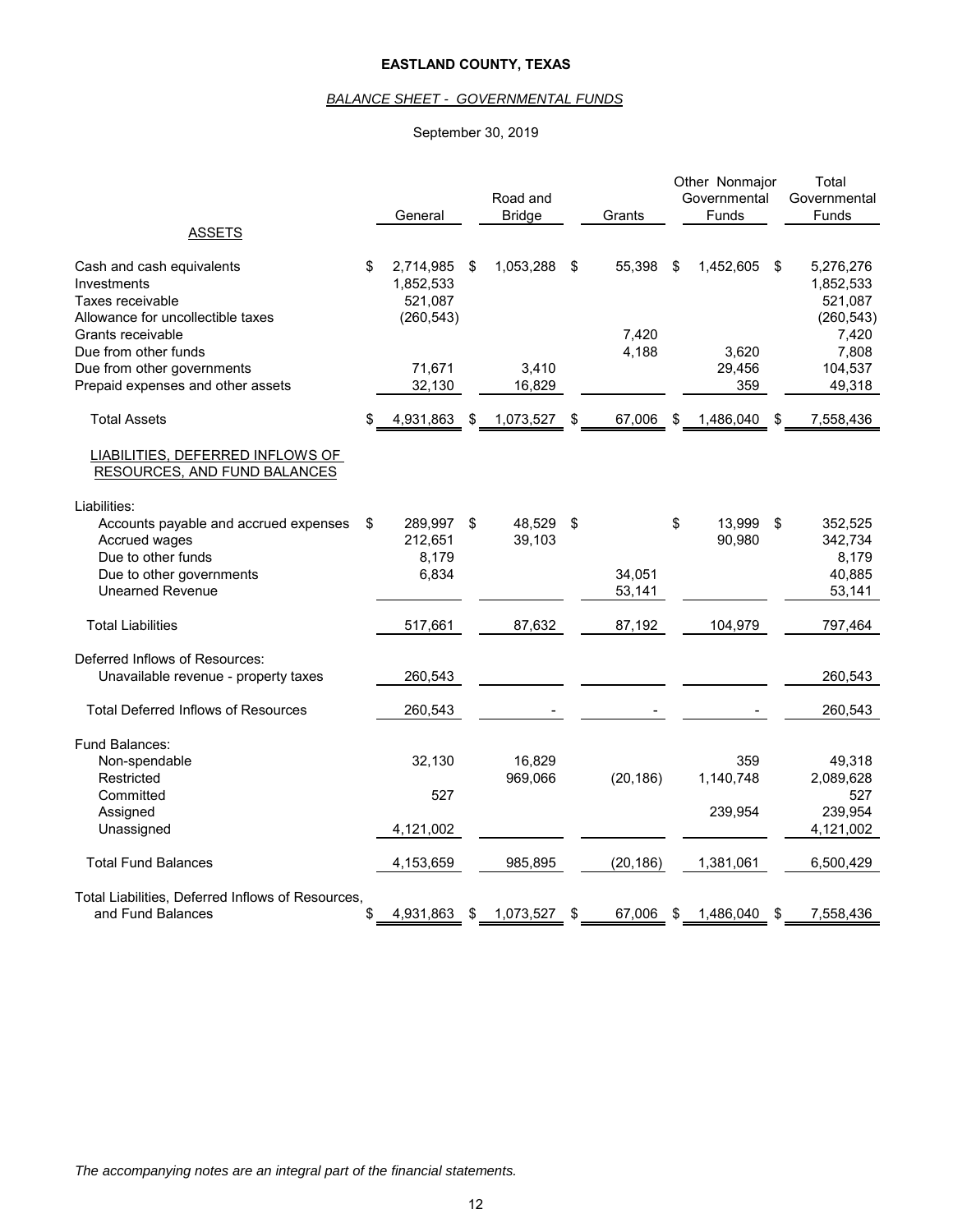# *RECONCILIATION OF THE BALANCE SHEET - GOVERNMENTAL FUNDS TO THE STATEMENT OF NET POSITION*

### September 30, 2019

| Fund Balances - Total Governmental funds                                                                                                               |                                                    | \$<br>6,500,429         |
|--------------------------------------------------------------------------------------------------------------------------------------------------------|----------------------------------------------------|-------------------------|
| Amounts reported for governmental activities in the statement of<br>net position are different because:                                                |                                                    |                         |
| Capital assets used in governmental activities are not financial<br>resources and therefore are not reported in the governmental funds.                |                                                    |                         |
| \$<br>Governmental capital assets<br>Less accumulated depreciation                                                                                     | 33,920,796<br>(28, 941, 597)                       | 4,979,199               |
| Deferred outflows of resources related to pensions.<br>Deferred outflows of resources related to OPEB.                                                 |                                                    | 1,754,151<br>33,454     |
| Long-term liabilities are not due and payable in the current period and<br>therefore are not reported in the governmental funds.                       |                                                    |                         |
| Interest payable<br>Governmental leases payable<br>Net pension liability<br><b>OPEB</b>                                                                | (1,823)<br>(115, 843)<br>(2,663,508)<br>(421, 844) | (3,203,018)             |
| Property tax revenue considered unavailable for the governmental funds<br>and recorded as a deferred inflow of resources in the governmental<br>funds. |                                                    | 260,543                 |
| Deferred inflows of resources related to pensions.<br>Deferred inflows of resources related to OPEB.                                                   |                                                    | (422, 708)<br>(22, 445) |
| Net position of governmental activities                                                                                                                |                                                    | \$<br>9,879,605         |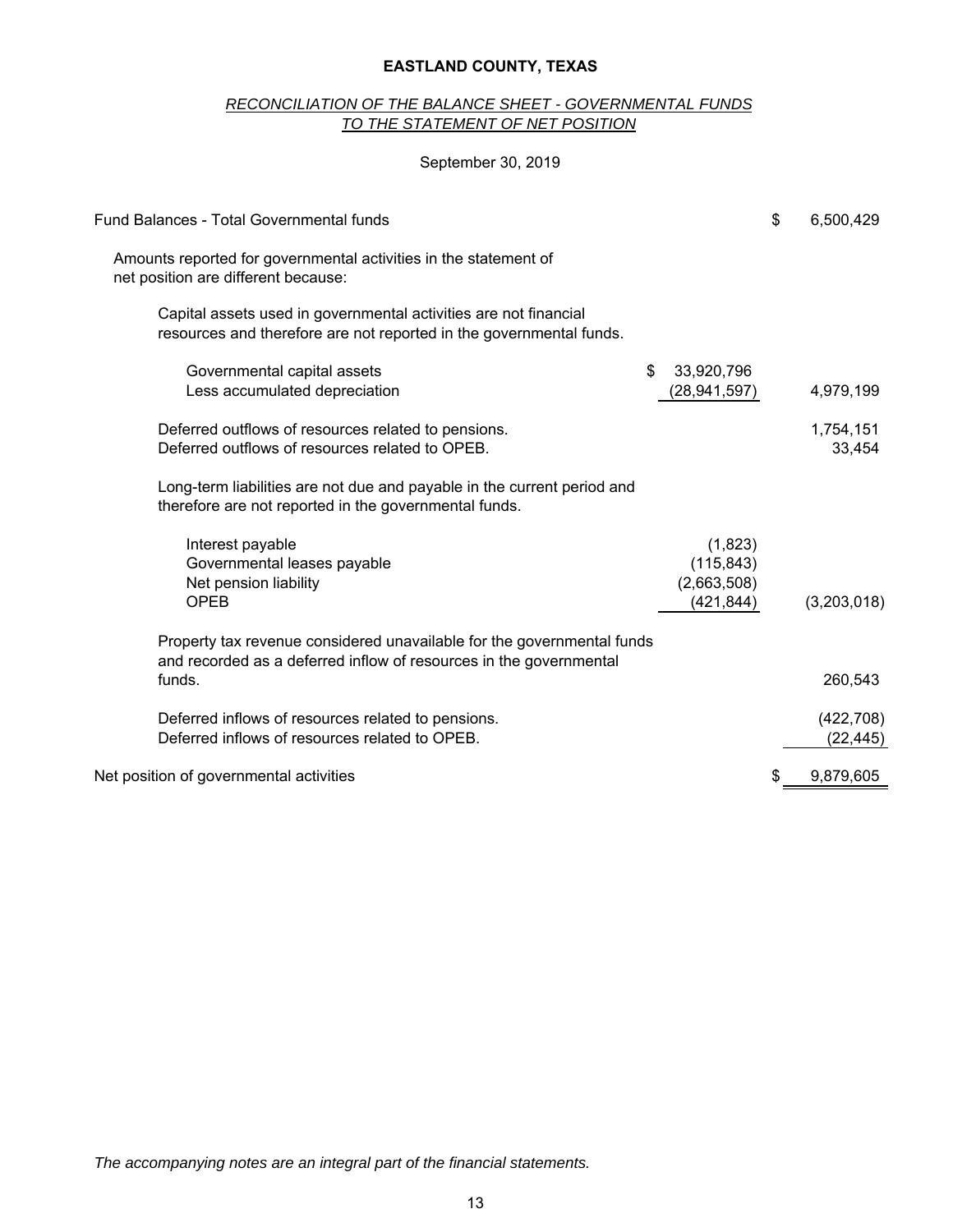#### *STATEMENT OF REVENUES, EXPENDITURES, AND CHANGES IN FUND BALANCES - GOVERNMENTAL FUNDS*

For the Year Ended September 30, 2019

|                                                                       | General<br>Fund | Road and<br><b>Bridge</b> | Grants               | Other Nonmajor<br>Governmental<br>Funds | Total<br>Governmental<br>Funds |
|-----------------------------------------------------------------------|-----------------|---------------------------|----------------------|-----------------------------------------|--------------------------------|
| <b>REVENUES:</b>                                                      |                 |                           |                      |                                         |                                |
| Taxes                                                                 | \$<br>7,203,294 | \$                        | \$                   | \$                                      | \$<br>7,203,294                |
| Grants and contributions                                              | 92,384          | 27,356                    | 2,052,138            | 514,737                                 | 2,686,615                      |
| Charges for services                                                  | 822,917         | 469,350                   |                      | 1,085,316                               | 2,377,583                      |
| Fines and forfeitures                                                 | 524,875         |                           |                      | 36,563                                  | 561,438                        |
| Interest income                                                       | 115,629         | 23,087                    |                      | 34,713                                  | 173,429                        |
| Other revenue                                                         | 194,217         | 42,052                    |                      | 28,517                                  | 264,786                        |
| <b>Total Revenues</b>                                                 | 8,953,316       | 561,845                   | 2,052,138            | 1,699,846                               | 13,267,145                     |
| <b>EXPENDITURES:</b>                                                  |                 |                           |                      |                                         |                                |
| Current:                                                              |                 |                           |                      |                                         |                                |
| General government                                                    | 2,927,055       |                           |                      | 600                                     | 2,927,655                      |
| Judicial and legal                                                    | 1,323,929       |                           |                      | 982,670                                 | 2,306,599                      |
| Public safety                                                         | 2,343,378       |                           |                      | 520,060                                 | 2,863,438                      |
| <b>Public facilities</b>                                              | 288,478         |                           |                      | 172,088                                 | 460,566                        |
| Road and bridge                                                       |                 | 2,861,700                 | 601,899              |                                         | 3,463,599                      |
| Health and welfare                                                    | 726,380         |                           |                      | 12,214                                  | 738,594                        |
| <b>Total Expenditures</b>                                             | 7,609,220       | 2,861,700                 | 601,899              | 1,687,632                               | 12,760,451                     |
| Excess (Deficit) Revenues Over (Under)                                |                 |                           |                      |                                         |                                |
| Expenditures                                                          | 1,344,096       | (2, 299, 855)             | 1,450,239            | 12,214                                  | 506,694                        |
| OTHER FINANCING SOURCES AND (USES):                                   |                 |                           |                      |                                         |                                |
| Transfers in (out)                                                    | (1,067,903)     | 3,360,614                 | (2,433,533)          | 140,822                                 |                                |
| Total Sources (Uses):                                                 | (1,067,903)     | 3,360,614                 | (2,433,533)          | 140,822                                 |                                |
| Excess (Deficit) Revenues and Other<br>Financing Sources Over (Under) |                 |                           |                      |                                         |                                |
| <b>Expenditures and Financing Uses</b>                                | 276,193         | 1,060,759                 | (983, 294)           | 153,036                                 | 506,694                        |
| Fund Balances, Beginning of Year                                      | 3,877,466       | (74, 864)                 | 963,108              | 1,228,025                               | 5,993,735                      |
| Fund Balances. End of Year                                            | \$<br>4,153,659 | \$<br>985,895             | \$<br>$(20, 186)$ \$ | 1,381,061 \$                            | 6,500,429                      |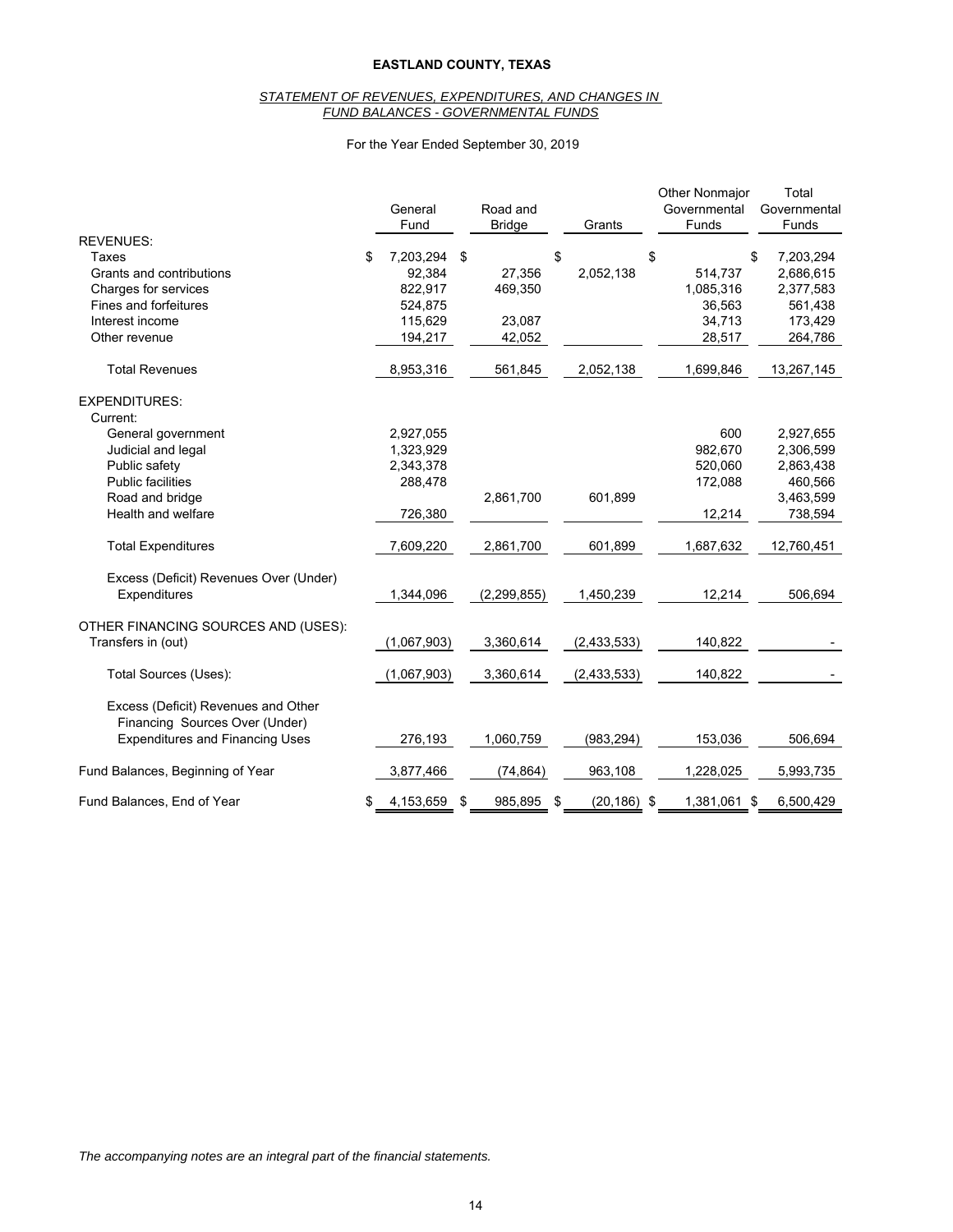# *RECONCILIATION OF THE STATEMENT OF REVENUES, EXPENDITURES, AND CHANGES IN FUND BALANCES - GOVERNMENTAL FUNDS TO THE STATEMENT OF ACTIVITIES*

### For the Year Ended September 30, 2019

| Net change in fund balances - total governmental funds                                                                                                                                                                                                                                                                                                                                                     | \$<br>506,694 |
|------------------------------------------------------------------------------------------------------------------------------------------------------------------------------------------------------------------------------------------------------------------------------------------------------------------------------------------------------------------------------------------------------------|---------------|
| Amounts reported for governmental activities in the statement of<br>activities are different because:                                                                                                                                                                                                                                                                                                      |               |
| Current year capital outlays and long-term debt principal<br>payments are expenditures in the fund financial statements,<br>they should be shown as increases in capital assets and<br>reductions in long-term debt in the government-wide financial<br>statements. The net effect of removing the capital outlays<br>and debt principal payments is to increase net position.                             | 797,288       |
| Depreciation is not recognized as an expense in governmental<br>funds since it does not require the use of current financial<br>resources. The net effect of the current year's depreciation is<br>to decrease net position.                                                                                                                                                                               | (620, 303)    |
| The change in net pension and OPEB liability and the related<br>deferred outflows and inflows of resources reported in the<br>statement of activities do not require the use of current<br>financial resources and, therefore are not reported as an<br>expenditure in the governmental funds.                                                                                                             | (363, 336)    |
| Various other reclassifications and eliminations are necessary<br>to convert from the modified accrual basis of accounting to<br>accrual basis of accounting. These include recognizing gains<br>and losses on the sale of fixed assets based on book value<br>and the adjustment of other accrual accounts. The net effect<br>of these reclassifications and recognitions is to increase net<br>position. | (16, 815)     |
| Change in net position of governmental activities                                                                                                                                                                                                                                                                                                                                                          | \$<br>303,528 |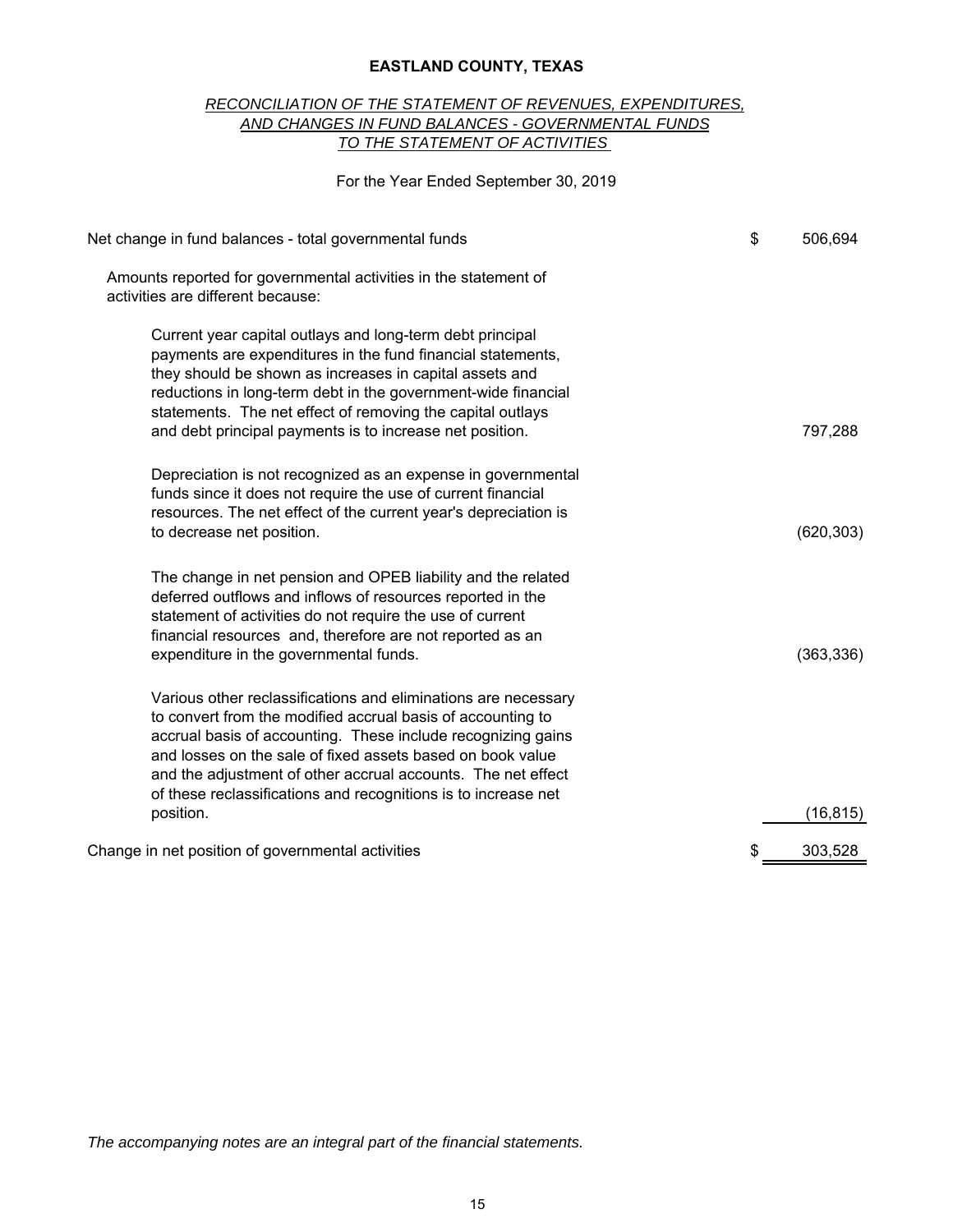# *STATEMENT OF FIDUCIARY NET POSITION*

# September 30, 2019

| ASSETS:                                                                                                          | Employee<br>Retirement<br><b>Funds</b> | Agency<br><b>Funds</b>               |
|------------------------------------------------------------------------------------------------------------------|----------------------------------------|--------------------------------------|
| Cash and cash equivalents<br>Certificates of deposit and savings<br>Due from others<br>Investments at fair value | \$                                     | \$<br>1,649,764<br>142,760<br>16,444 |
| <b>Total Assets</b>                                                                                              | 467,170<br>467,170                     | 1,808,968                            |
| LIABILITIES:<br><b>Accrued liabilities</b><br>Due to others<br>Bonds held in trust                               |                                        | 132,830<br>1,674,406<br>1,732        |
| <b>Total Liabilities</b>                                                                                         |                                        | 1,808,968                            |
| <b>NET POSITION:</b><br>Held in trust for pension benefits and other purposes                                    | \$<br>467,170                          | \$                                   |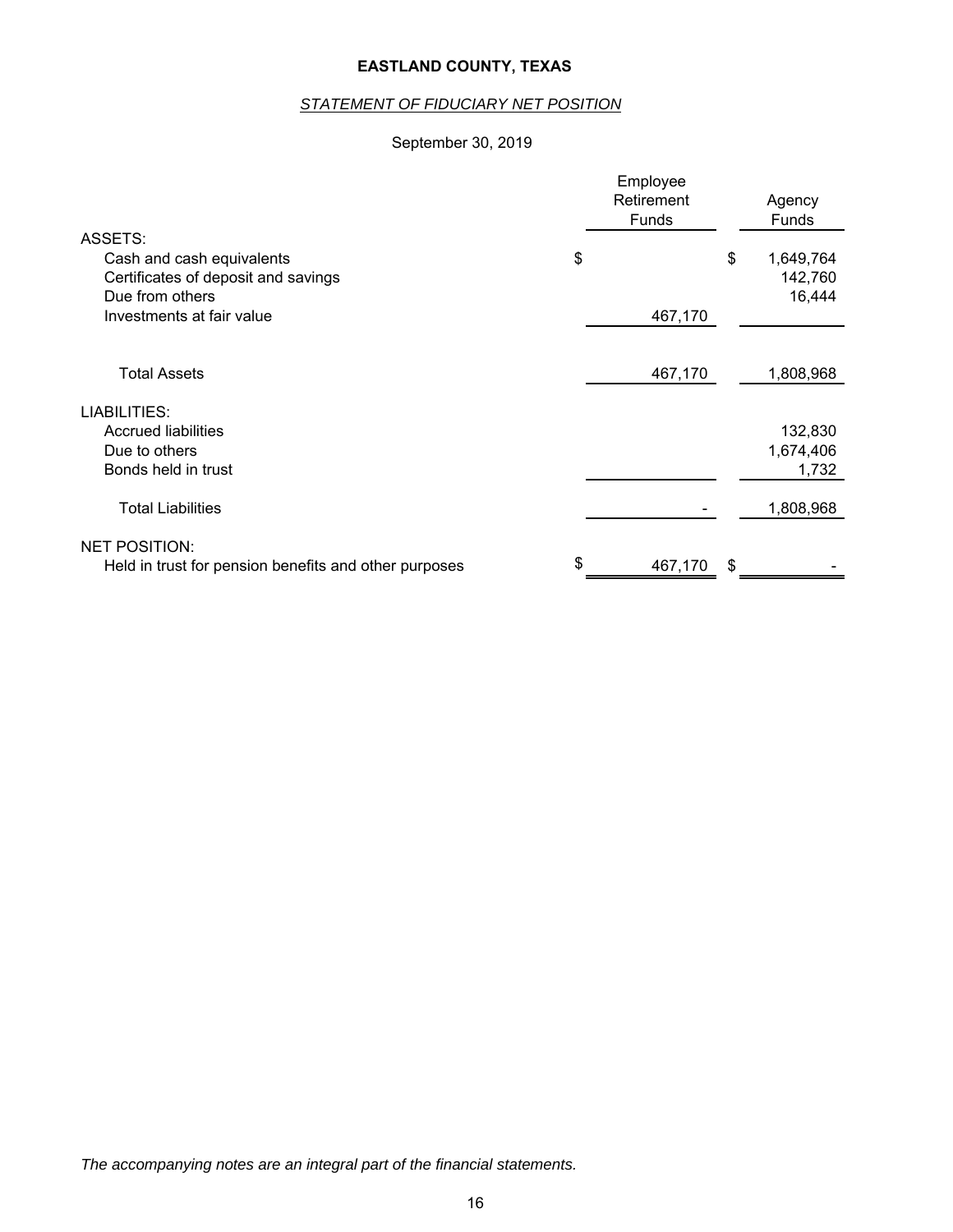# *STATEMENT OF CHANGES IN FIDUCIARY NET POSITION*

# For the Year Ended September 30, 2019

|                                  | Employee<br>Retirement<br>Funds |  |
|----------------------------------|---------------------------------|--|
| <b>ADDITIONS:</b>                |                                 |  |
| Contributions:                   |                                 |  |
| Employee                         | \$<br>49,899                    |  |
| Investment Earnings:             |                                 |  |
| Investment gains                 | 6,908                           |  |
| Less Investment Expenses:        |                                 |  |
| Asset fees                       | 2,686                           |  |
| Net Investment Gain              | 4,222                           |  |
|                                  |                                 |  |
| <b>Total Additions</b>           | 54,121                          |  |
| DEDUCTIONS:                      |                                 |  |
| Benefits paid                    | 5,729                           |  |
| Net increase                     | 48,392                          |  |
|                                  |                                 |  |
| Net Position - Beginning of Year | 418,778                         |  |
| Net Position - End of Year       | \$<br>467,170                   |  |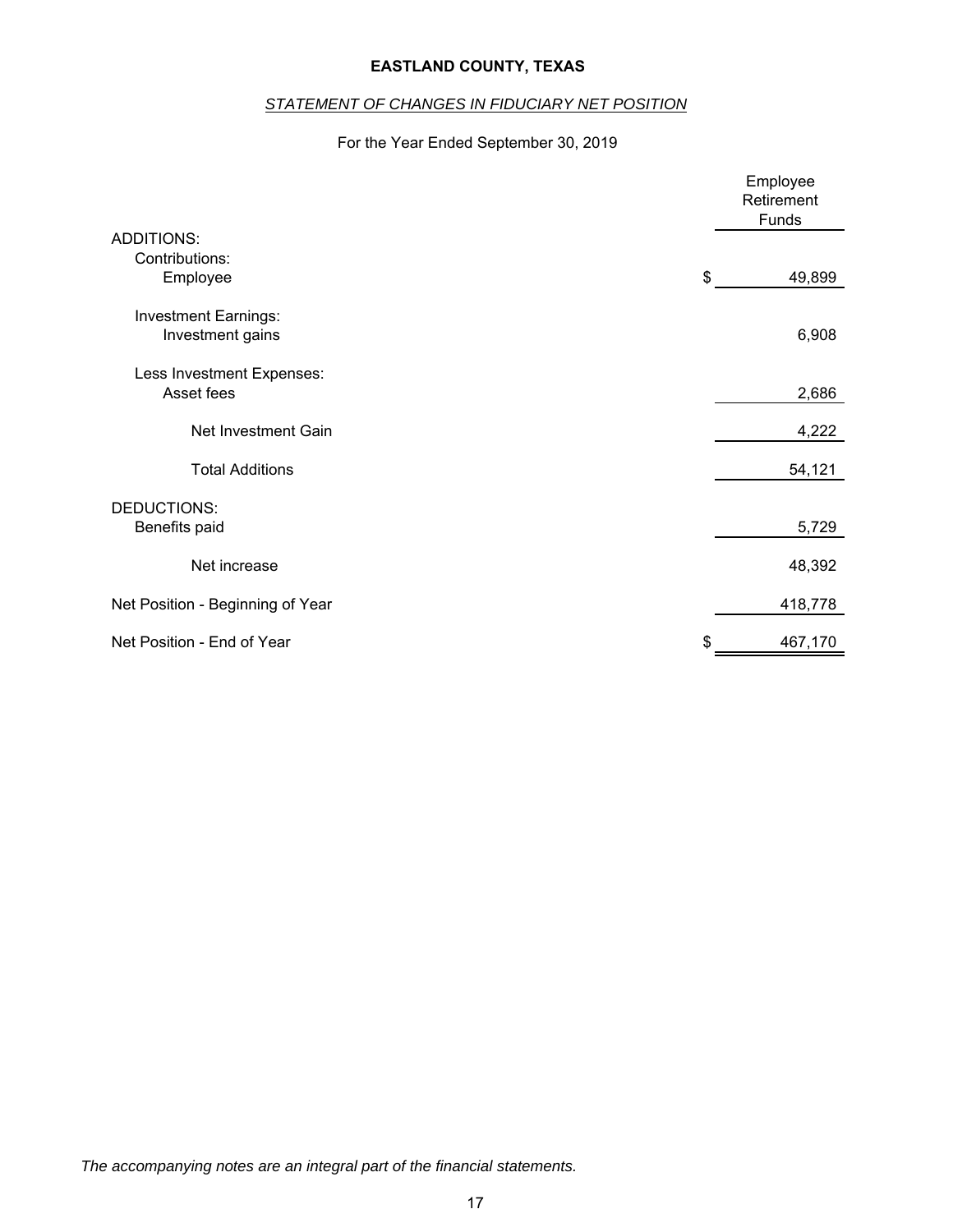#### *NOTES TO FINANCIAL STATEMENTS*

# September 30, 2019

#### **NOTE 1: REPORTING ENTITY**

The authority of county governments and their specific functions and responsibilities are created by and dependent upon laws and legal regulations of the Texas State Constitution. Eastland County (the "County") operates under a county judge/commissioners court type of government as provided by state statute. The financial and reporting policies of the County conform to generally accepted accounting principles ("GAAP") applicable to state and local governments. Generally accepted accounting principles for local governments include those principles prescribed by the Governmental Accounting Standards Board ("GASB"), which includes all statements and interpretations of the National Council on Governmental Accounting unless modified by the GASB, and those principles prescribed by the American Institute of Certified Public Accountants Audit and Accounting Guide entitled *State and Local Governments*.

In accordance with the Codification of Governmental Accounting and Financial Reporting Standards, the basic financial statements include all funds, organizations, agencies, boards, commissions, and authorities for which the County is financially accountable. The County has also considered all other potential organizations for which the nature and significance of their relationships with the County are such that exclusion would cause the County's financial statements to be misleading or incomplete. GASB has set forth criteria to be considered in determining financial accountability. These criteria include appointing a majority of an organization's governing body, and 1) the ability of the County to impose its will on that organization, or 2) the potential for that organization to provide specific benefits to or impose specific financial burdens on the County. Based on these criteria, there are no other organizations or agencies which should be included in these basic financial statements.

#### **NOTE 2: GOVERNMENT-WIDE AND FUND FINANCIAL STATEMENTS**

#### Government-Wide Statements:

The government-wide financial statements (i.e., the statement of net position and the statement of activities) report information on all of the non-fiduciary activities of the County. For the most part, the effect of interfund activity has been removed from these statements. Governmental activities normally are supported by taxes and intergovernmental revenues. The statement of net position and the statement of activities display information about the reporting government as a whole. They include all funds of the reporting entity except for fiduciary funds. Governmental activities generally are financed through taxes, intergovernmental revenues, and other non-exchange revenues.

The statement of activities demonstrates the degree to which the direct expenses of a given function are offset by program revenues. Direct expenses are those that are clearly identifiable with a specific function. Program revenues include 1) charges to customers or applicants who purchase, use or directly benefit from goods, services, or privileges provided by a given function; and 2) grants and contributions that are restricted to meeting the operational or capital requirements of a particular function. Taxes and other items not included among program revenues are reported as general revenues.

Separate financial statements are provided for governmental funds and fiduciary funds, even though the latter are excluded from the government-wide financial statements. Major individual governmental funds are reported as separate columns in the fund financial statements.

Interfund activities between governmental funds appear as due to/due from on the Governmental Fund Balance Sheet and as other resources and other uses on the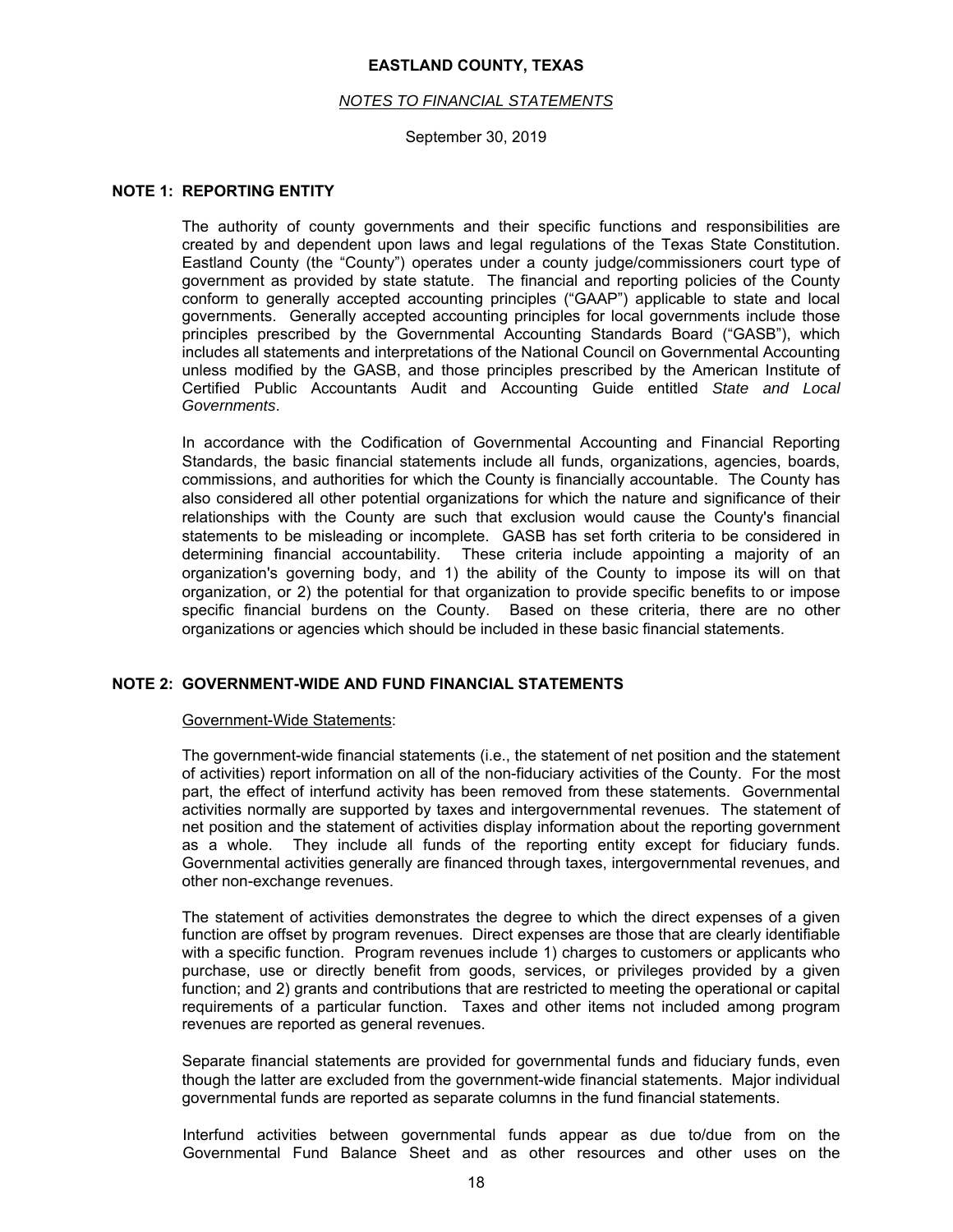Governmental Fund Statement of Revenues, Expenditures and Changes in Fund Balance. All interfund transactions between governmental funds are eliminated on the government-wide statements. Interfund activities between governmental funds and fiduciary funds remain as due to/due from on the government-wide Statement of Activities.

#### Fund Financial Statements:

Fund financial statements of the reporting entity are organized into funds, each of which is considered to be a separate accounting entity. Each fund is accounted for by providing a separate set of self-balancing accounts that constitutes its assets, liabilities, fund equity, revenues, and expenditures/expenses. Funds are organized into three major categories: governmental, proprietary, and fiduciary funds. An emphasis is placed on major funds within the governmental and proprietary categories. A fund is considered major if it is the primary operating fund of the County or meets the following criteria:

Total assets, liabilities, revenues, or expenditures/expenses of the individual governmental or enterprise fund are at least 10 percent of the corresponding total for all funds of that category or type, and

Total assets, liabilities, revenues, or expenditures/expenses of the individual governmental or enterprise fund are at least 5 percent of the corresponding total for all governmental and enterprise funds combined.

The funds of the financial reporting entity are described below:

#### **Governmental Funds**

#### General Fund

The general fund is the primary operating fund of the County and is always classified as a major fund. It is used to account for all activities except those legally or administratively required to be accounted for in other funds.

#### Special Revenue Funds

Special revenue funds are used to account for the proceeds of specific revenue sources that are either legally restricted to expenditures for specified purposes or designated to finance particular functions or activities of the County. The following special revenue funds are reported as major funds:

*Road and Bridge Fund* – The road and bridge fund is established to account for the resources devoted to maintaining the County's roads and bridges.

*Grants Fund* – The grants fund is established to account for the resources devoted to account for the resources related to federal grant awards.

GASB 54 requires the fund balance amounts to be properly reported within one of the fund balance categories listed below:

*Non-spendable*, such as fund balance associated with inventories, prepaid expenditures, long-term loans and notes receivable, and property held for resale (unless the proceeds are restricted, committed or assigned).

*Restricted* fund balance category includes amounts that can be spent for only the specific purposes stipulated by constitution, external resources providers, or through enabling legislation.

*Committed* fund balance classification includes amounts that can be used only for the specific purposes determined by a formal action of the Commissioners' Court (the County's highest level of decision-making authority).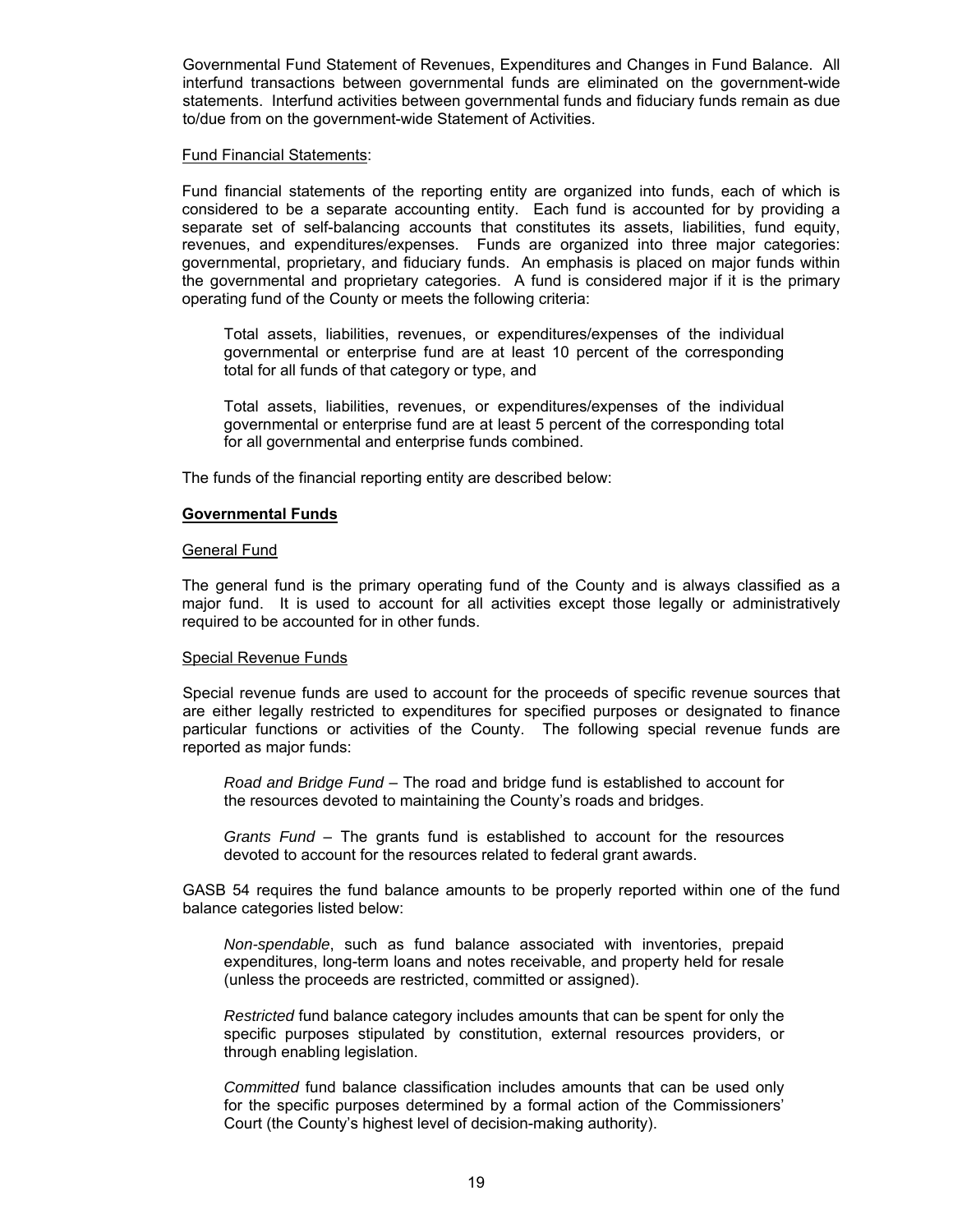*Assigned* fund balance classification includes amounts intended to be used by the County for specific purposes but does not meet the criteria to be classified as restricted or committed.

*Unassigned* fund balance is the residual classification for the County's general fund and includes all spendable amounts not contained in the other classifications.

#### Non-spendable Fund Balance

The County's non-spendable fund balance as of September 30, 2019 totaling \$49,318 relates to prepaid insurance.

#### Restricted Fund Balance

The County's restricted fund balance as of September 30, 2019, which relates to use of external resources and resources created by enabling legislation for the purpose of the legislation, is comprised of the following:

| Restriction                                 | Amount    |
|---------------------------------------------|-----------|
| <b>Texas Department of Criminal Justice</b> |           |
| \$<br>grants and contracts                  | 223,588   |
| District attorney forfeitures               | 250,001   |
| Record and statistic preservation           | 216,104   |
| Road maintenance                            | 969,066   |
| Court technology                            | 83,062    |
| Law library                                 | 84,266    |
| Courthouse security                         | 59,304    |
| Jury fund                                   | 34,852    |
| Record archival                             | 129,808   |
| Other grants                                | (20, 186) |
| Sheriff's commissary                        | 24,536    |
| Law enforcement officers standards          |           |
| and education                               | 20,576    |
| <b>Election service</b>                     | 11,641    |
| Sherriff's seizure fund                     | 3,010     |
| Total Restricted Fund Balance               | 2,089,628 |

#### Committed Fund Balance

The County's committed fund balance is the portion of the fund balance that may only be established and modified by a formal action of the Commissioners' Court. The County's committed fund balance as of September 30, 2019, is comprised of the following:

| Commitment                                                | Amount |
|-----------------------------------------------------------|--------|
| County infrastructure transportation<br>reinvestment zone |        |
| <b>Total Committed Fund Balance</b>                       |        |

#### Assigned Fund Balance

The County's management has the authority to assign funds in accordance with various internal programs. The County's assigned fund balance as of September 30, 2019 is comprised of the following: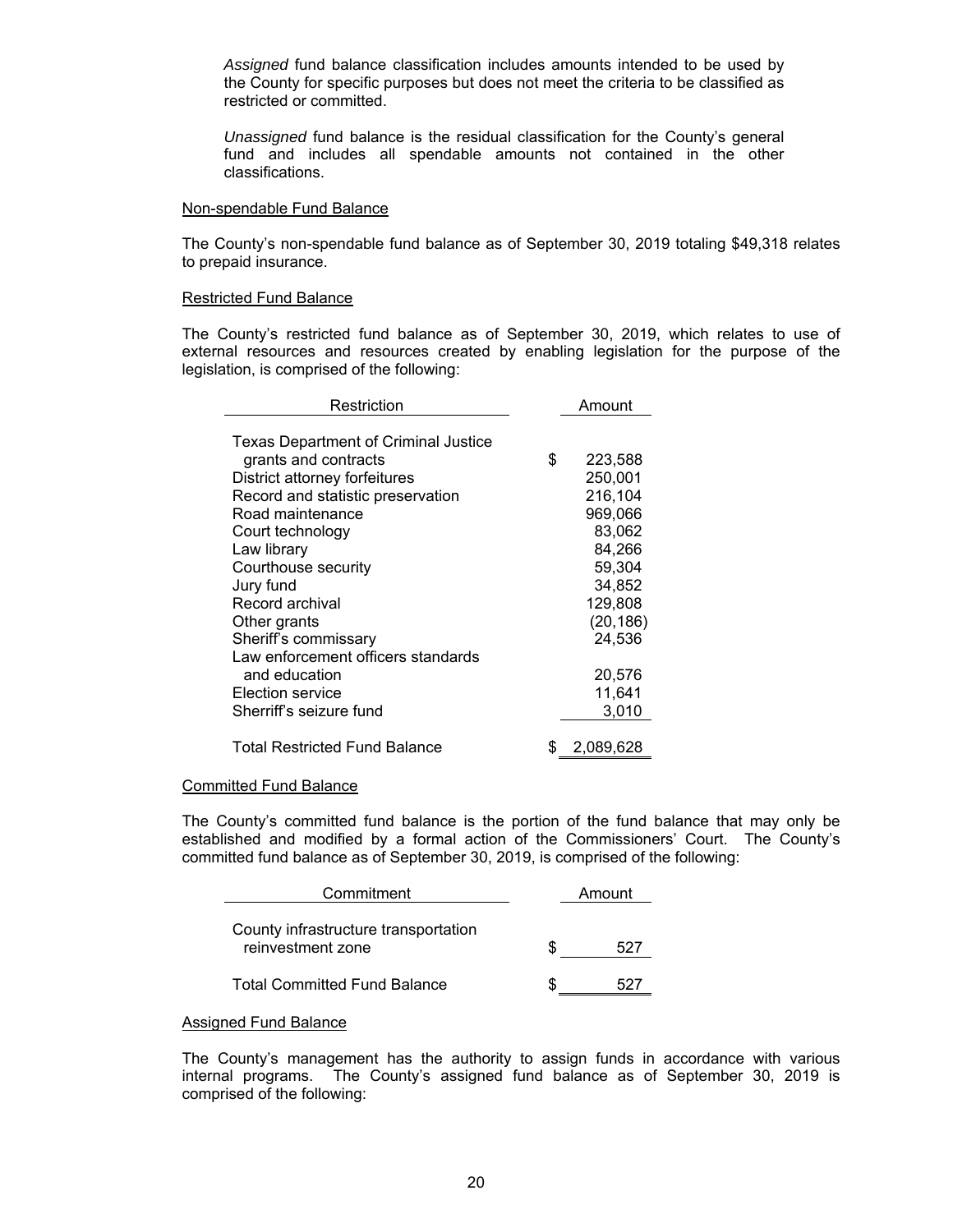| Assignment                                                          |   | Amount                     |
|---------------------------------------------------------------------|---|----------------------------|
| County farm<br>Cooperative dispatch<br><b>Historical commission</b> | S | 28,561<br>208,106<br>3,287 |
| <b>Total Assigned Fund Balance</b>                                  | S | 239,954                    |

#### Order of Fund Balance Spending Policy

In circumstances where an expenditure is to be made for a purpose for which amounts are available in multiple fund balance classifications, the order in which resources will be expended is as follows: 1) Restricted, 2) Committed, 3) Assigned, and 4) Unassigned.

#### Fiduciary Funds

The County reports the following fiduciary fund types:

*Agency Funds –* Accounts for assets the County holds on behalf of others as their agent. They are custodial in nature (assets equal liabilities), and do not involve measurement or results of operations.

*Employee Retirement Fund –* Accounts for resources that are required to be held in trust for the members and beneficiaries of the deferred compensation plan.

#### **Measurement Focus/Basis of Accounting**

The government-wide financial statements are reported using the *economic resources measurement focus* and the *accrual basis of accounting,* as is the fiduciary fund financial statements. Revenues are recorded when earned and expenses are recorded when a liability is incurred, regardless of the timing of related cash flows. Property taxes are recognized as revenues in the year for which they are levied. Grants and similar items are recognized as revenue as soon as all eligibility requirements imposed by the provider have been met.

Governmental fund financial statements are reported using the *current financial resources measurement focus* and the *modified accrual basis of accounting.* Revenues are recognized as soon as they are both measurable and available. Revenues are considered to be *available*  when they are collectible within the current period or soon enough thereafter to pay liabilities of the current period. For this purpose, the County considers revenues to be available if they are collected within 60 days of the end of the current fiscal period. Expenditures generally are recorded when a liability is incurred, as under accrual accounting. However, debt service expenditures, as well as expenditures related to compensated absences and claims and judgments, are recorded only when payment is due.

In applying the susceptible to accrual concept to intergovernmental revenues, the legal and contractual requirements of the numerous individual programs are used as guidance. There are, however, essentially two types of these revenues. In one, monies must be expended on the specific purpose or project before any amounts will be paid to the County; therefore, revenues are recognized based upon the expenditures recorded and the availability criteria. In the other, monies are virtually unrestricted as to purpose of expenditure, and are usually revocable only for failure to comply with prescribed requirements. These resources are reflected as revenues at the time of receipt, or earlier if the susceptible to accrual criteria are met.

Licenses and permits, fines and forfeitures, charges for sales and services (other than utility), and miscellaneous revenues are generally recorded as revenue when received in cash, because they are generally not measurable until actually received. In the category of use of money and property, property rentals are recorded as revenue when received in cash, but investment earnings are recorded as earned, since they are measurable and available.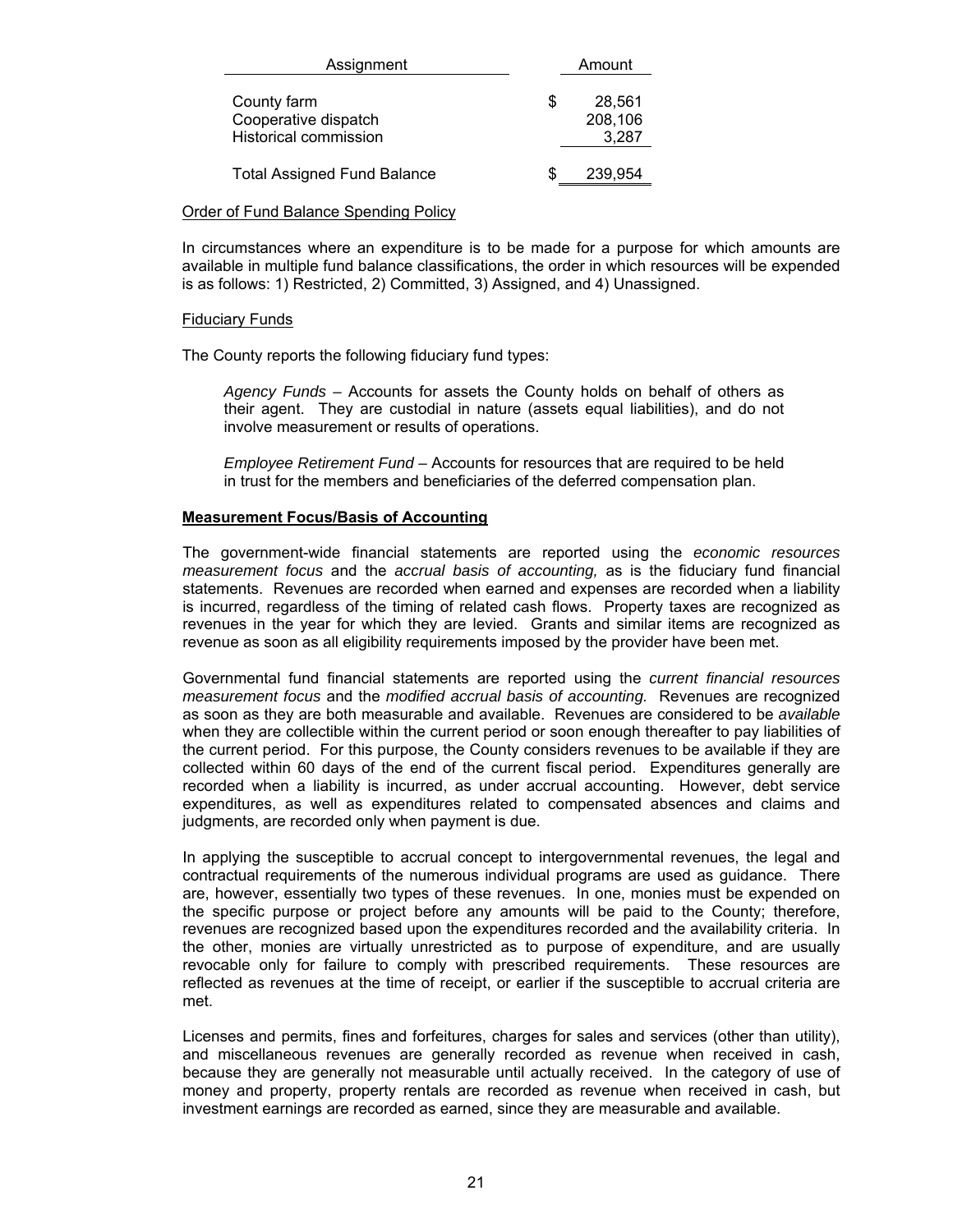### Budget

The County's annual budget is a management tool that assists its users in analyzing financial activity for its fiscal year ending September 30.

The County Auditor submits an annual budget to the County Commission in accordance with state law. In September, the County Commission adopts annual fiscal year budgets for specified County funds. Budgets for the general fund are adopted on a basis consistent with U.S. generally accepted accounting principles. The budget is properly amended throughout the year and is filed with the County Clerk.

Budgeted amounts are as originally adopted, or as amended during the fiscal year by the Commissioners' Court.

#### Cash and Cash Equivalents

Cash and cash equivalents reflected in the financial statements includes petty cash, cash in banks and state investment pools. Petty cash amounts are maintained in various County offices for purposes of collections of payments made to the County.

For purposes of reporting cash flows, all highly liquid investments with an original maturity of three months or less are considered to be cash equivalents.

#### Property Tax Calendar

Property taxes are levied by October 1 on the assessed value listed as of the prior January 1 for all real and business personal property located in the County in conformity with Subtitle E, Texas Property Tax Code. Taxes are due on receipt of the tax bill and are delinquent if not paid before February 1 of the year following the year in which imposed. On January 31 of each year, a tax lien attaches to property to secure the payment of all taxes, penalties, and interest ultimately imposed.

#### **Capital Assets**

In the government-wide financial statements, capital assets arising from cash transactions are accounted for as assets in the statement of net position. All capital assets are valued at historical cost or estimated historical cost if actual is unavailable. Estimated historical cost was used to value the assets. Donated fixed assets are recorded at their estimated fair value at the date of donation. The County's infrastructure network is valued at historical cost.

Depreciation of all exhaustible capital assets arising from cash transactions is recorded as an allocated expense in the statement of activities, with accumulated depreciation reflected in the statement of net position. Depreciation is provided over the assets' estimated useful lives using the straight line method of depreciation. A capitalization threshold of \$5,000 is used to report capital assets.

The range of estimated useful lives by type of asset is as follows:

| <b>Asset Class</b>           | Estimated<br><b>Useful Lives</b> |
|------------------------------|----------------------------------|
| <b>Buildings</b>             | 40                               |
| <b>Building improvements</b> | 15                               |
| <b>Vehicles</b>              | 5                                |
| Equipment                    | $5 - 10$                         |
| Office equipment             | $5 - 7$                          |
| Infrastructure               | 20-40                            |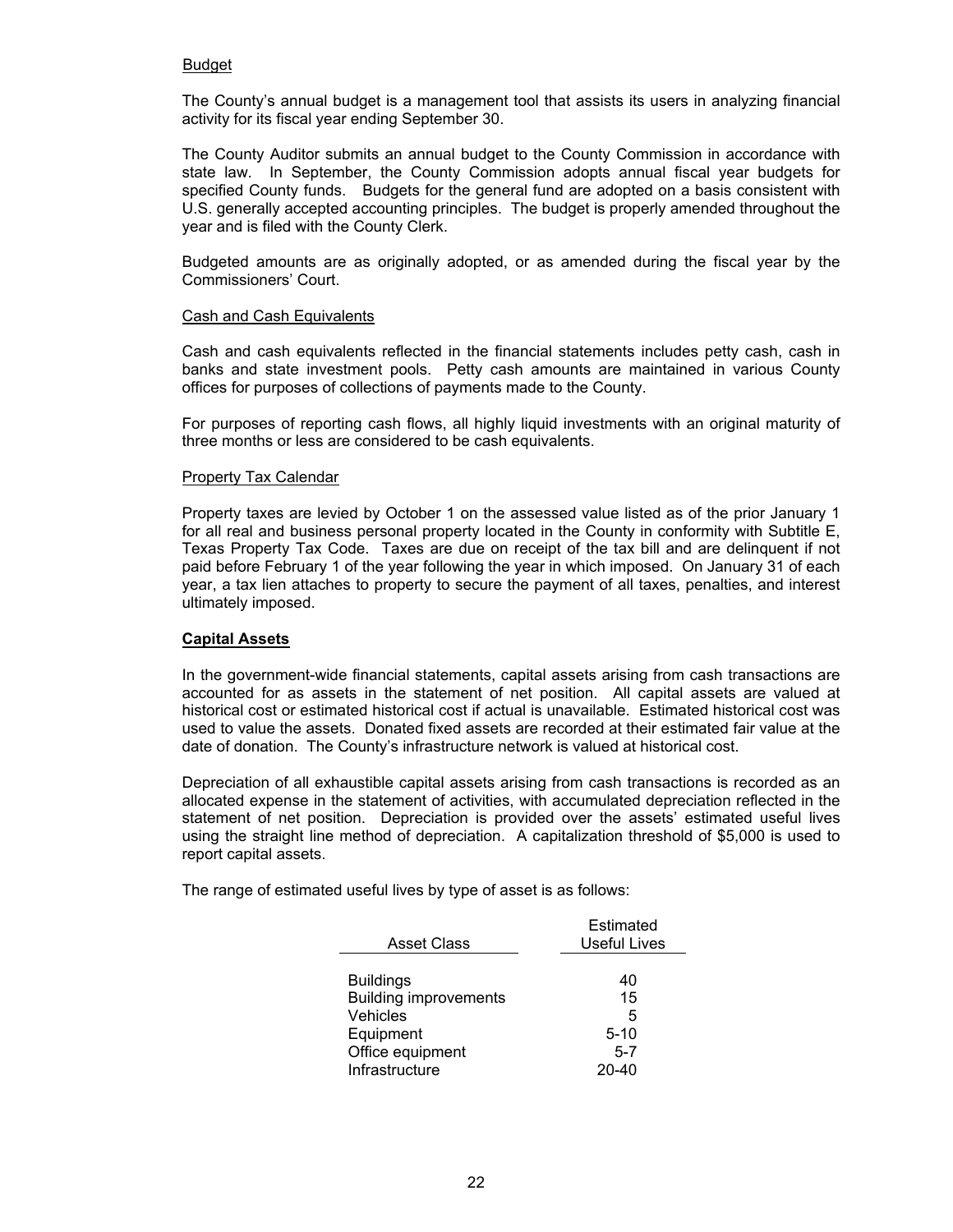#### **Fund Financial Statements**

In the fund financial statements, capital assets arising from cash transactions acquired for use in governmental fund operations are accounted for as capital outlay expenditures of the governmental fund upon acquisition.

#### Long-Term Debt

All long-term debt arising from cash basis transactions to be repaid from governmental and business-type resources is reported as a liability in the government-wide statements.

Long-term debt arising from cash basis transactions of governmental funds is not reported as a liability in the fund financial statements. The debt proceeds are reported as other financing sources and payment of principal and interest reported as expenditures.

#### **Equity Classification**

#### Government-Wide Statements

Equity is classified as net position and displayed in two components:

*Invested in capital assets, net of related debt* – Consists of capital assets including restricted capital assets, net of accumulated depreciation and reduced by the outstanding balance of any bonds, mortgages, notes, or other borrowings that are attributable to the acquisition, construction, or improvements of those assets.

*Unrestricted net position* – All other net position that do not meet the definition of the "restricted" or "invested in capital assets, net of related debt".

#### Fund Financial Statements

Governmental fund equity is classified as fund balance.

#### Recent Accounting Pronouncements

#### *Not Adopted*

#### *GASB Statement No. 84*

In January 2017, the GASB issued *Statement No. 84, Fiduciary Activities*. This statement establishes criteria for identifying fiduciary activities of governments and for identifying fiduciary component units and post-employment benefit arrangements that are fiduciary activities. The statement will become effective for financial statements beginning after December 15, 2018.

#### *GASB Statement No. 87*

In June 2017, the GASB issued *Statement No. 87, Leases*. This statement changes the recognition requirements for certain lease assets and liabilities for leases that are currently classified as operating leases. The statement will become effective for financial statements for periods beginning after December 15, 2019.

#### *GASB Statement No. 90*

In August 2018, the GASB issued *Statement No. 90, Majority Equity Interest-an amendment of GASB Statements No. 14 and No. 61*. This statement will improve the consistency and comparability of reporting a government's majority equity interest in a legally separate organization and improve the relevance of financial statement information for certain component units. The requirements of this statement become effective for reporting periods beginning after December 15, 2018.

#### *GASB Statement No. 91*

In May 2019, the GASB issued *Statement No. 91, Conduit Debt Obligations*. This statement is to provide a single method of reporting conduit debt obligations by issuers and eliminate diversity in practice associated with 1) commitments extended by issuers, 2) arrangements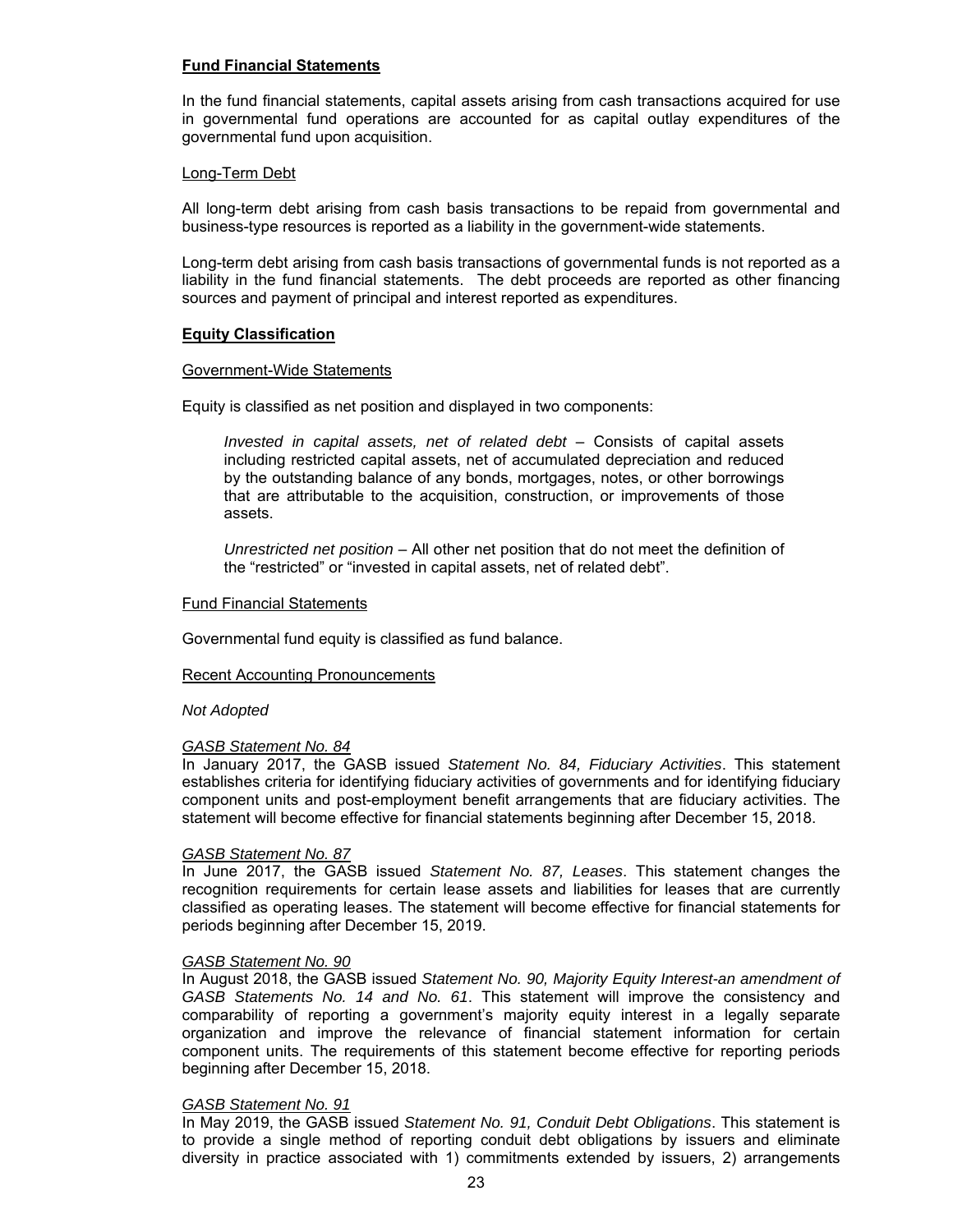associated with conduit debt obligations, and 3) related note disclosures. The requirements of this statement are effective for reporting periods beginning after December 15, 2020.

#### *GASB Statement No. 92*

In January 2020, the GASB Issued *Statement No. 92, Omnibus 2020*. The objectives of this statement are to enhance comparability in accounting and financial reporting and to improve the consistency of authoritative literature by addressing practice issues that have been identified during implementation and application of certain GASB Statements. The requirements related to Statement 87 and Implementation Guide 2019-3 are effective upon issuance. The other requirements of this statement are effective for fiscal years beginning after June 15, 2020.

The County will fully analyze the impact of these new Statements prior to the effective dates for the Statements listed above.

#### Use of Estimates

The preparation of financial statements by the County requires management to make estimates and assumptions that affect certain reported amounts and disclosures (such as estimated useful lives in determining depreciation expense); accordingly, actual results could differ from those estimates.

#### Subsequent Events

Management has evaluated subsequent events through May 14, 2020, the date the financial statements were available to be issued.

### **NOTE 3: LEGAL COMPLIANCE - BUDGETS**

The County's budgetary process requires that expending agencies of the County submit appropriation requests by mid May of each year. After review by the budget officer and department heads, the requests are combined and submitted to the Commissioners' Court. In August, the proposed budget is filed with the County Clerk for public inspection at least fifteen days prior to hearings, which are open to the public. A final budget must be adopted prior to October 1. At the fund level, actual expenditures cannot exceed budgeted appropriations.

# **NOTE 4: CASH AND INVESTMENTS**

In addition to the \$250,000 insurance on accounts provided by Federal Deposit Insurance Corporation ("FDIC") regulations, securities in the amount of \$10,816,518 were pledged by the depository bank to secure all bank deposits and investments. The largest cash balance amounted to \$7,426,951 and occurred on February 6, 2019. The pledged securities plus FDIC coverage were sufficient to cover the largest cash balance for the County. Cash deposits at September 30, 2019, totaling \$5,276,276 (all funds), were in checking, money market or state investment pool accounts during the year which are allowable types of deposits.

The County's investments held at September 30, 2019 are not subject to classifications where securities related to the government cannot be identified. Investments at September 30, 2019 included certificates of deposit totaling \$1,852,533 with a weighted average maturity of 123.13 days and interest rates ranging from 1.0% - 2.25%.

For an indication of the level of risk assumed by the District, all cash deposits are categorized as Category 1, insured by FDIC or collateralized with securities held by the County (or public trust) or by its agent in its name.

#### Investments

The Public Funds Investment Act ("Act") requires an annual audit of investment practices. Audit procedures in this area, conducted as a part of the audit of the general purpose financial statements, disclosed that in the areas of investment practices, management reports and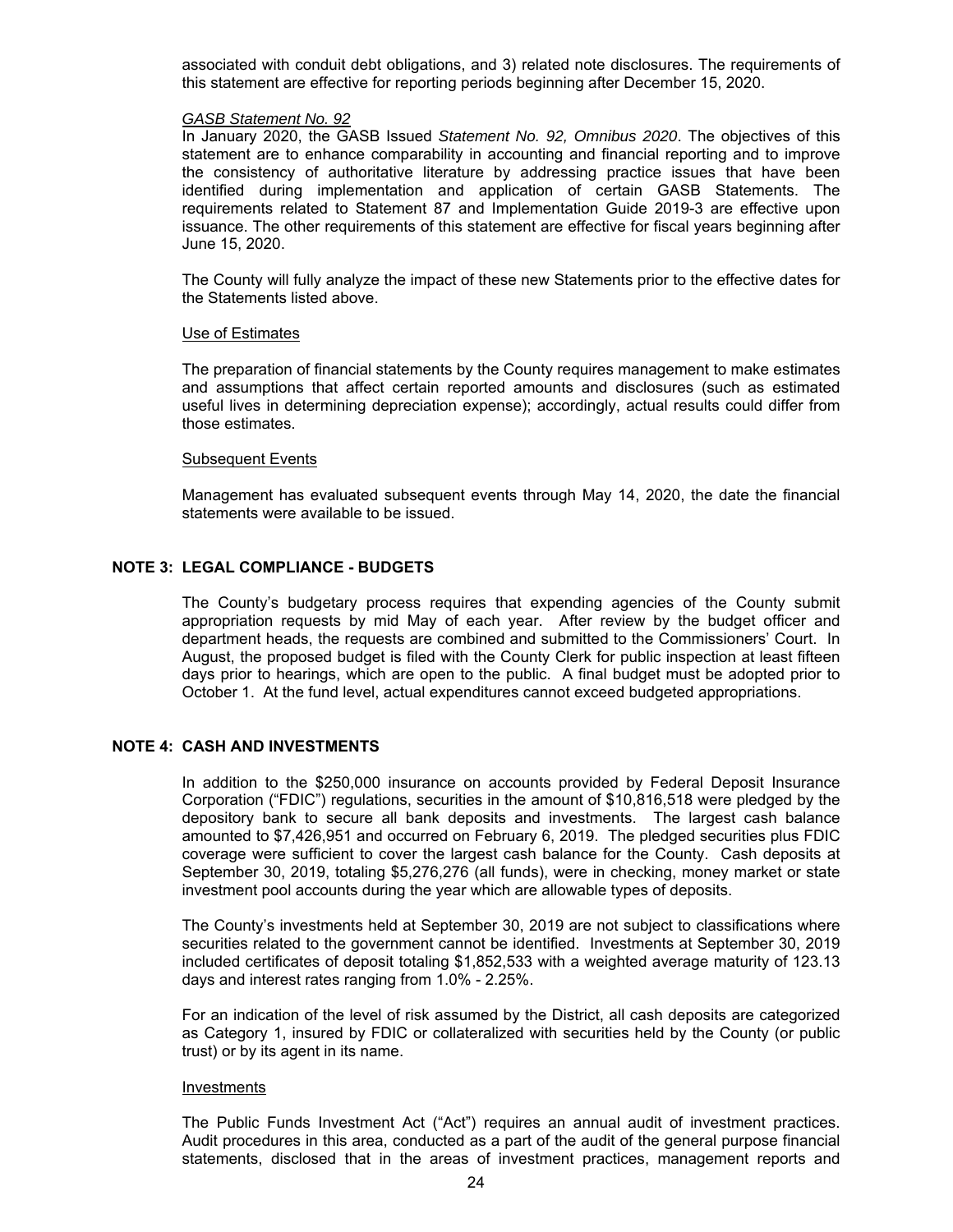establishment of appropriate policies, the County adhered to the requirements of the Act. Additionally, investment practices of the County were in accordance with local policies.

#### Investment Policy

The County has adopted the provisions of GASB Statement No. 31, "Accounting and Financial Reporting for Certain Investments and for External Pools" ("Statement"). Those provisions require that certain investments be reported at fair value, rather than at cost or amortized cost, and that the changes in the fair value of investments be recognized as investment revenue. The Statement further provides that the County has the option of continuing to report certain investments at cost or amortized cost, but must disclose its policy in that regard.

In accordance with the Statement, the County's general policy is to report money market investments and short-term participating interest-earning investment contracts at amortized cost and to report non-participating interest-earning investment contracts using the cost-based measure. However, if the fair value of an investment is significantly affected by the impairment of the credit standing of the issuer or by other factors, it is reported at fair value. All other investments are reported at fair value unless a legal contract exists which guarantees a higher value. The term "short-term" refers to investments that have a remaining term of one year or less at time of purchase. The term "nonparticipating" means that the investment's value does not vary with market interest rate changes. Nonnegotiable certificates of deposits are examples of nonparticipating interest-earning investment contracts. The cost basis was equivalent to the fair value of the investments at year end.

#### Public Funds Investments Pools

Public funds investment pools in Texas ("Pools") are established under the authority of the Inter-local Cooperation Act, Chapter 79 of the Texas Government Code, and are subject to the provisions of the Public Funds Investment Act (the "Act"), Chapter 2256 of the Texas Government Code. In addition to other provisions of the Act designed to promote liquidity and safety of principal, the Act requires Pools to: (1) have an advisory board composed of participants in the Pool and other persons who do not have a business relationship with the Pool and are qualified to advise the Pool; (2) maintain a continuous rating of no lower than AAA or AAA-m or an equivalent rating by at least one nationally recognized rating service; and (3) maintain the market value of its underlying investment portfolio within one half of one percent of the value of its share.

The County's investments in Pools are reported at an amount determined by the fair value per share of the Pool's underlying portfolio, unless the Pool is 2a7-like, in which case they are reported at share value. A 2a7-like pool is one, which is not registered with the Securities and Exchange Commission ("SEC") as an investment company, but nevertheless has a policy that it will, and does, operate in a manner consistent with the SEC's Rule 2a7 of the Investment Company Act of 1940.

#### Investment Risks

GASB Statement No. 40 requires a determination as to whether the County was exposed to the following specific investments risks at year end and if so, the reporting of certain related disclosures.

 *Credit risk* is the risk that an issuer or other counterparty to an investment will not fulfill its obligations. The ratings of securities by nationally recognized rating agencies are designed to give an indication of credit risk. At September 30, 2019, the County was not exposed to credit risk.

*Custodial credit risk* relates to deposits that are exposed to the risk that they are not covered by depository insurance and the deposits are uncollateralized, collateralized with securities, held by the pledging financial institution, or collateralized with securities held by the pledging financial institution's trust department or agent but not in the County's name. At September 30, 2019, the County was not exposed to custodial credit risk.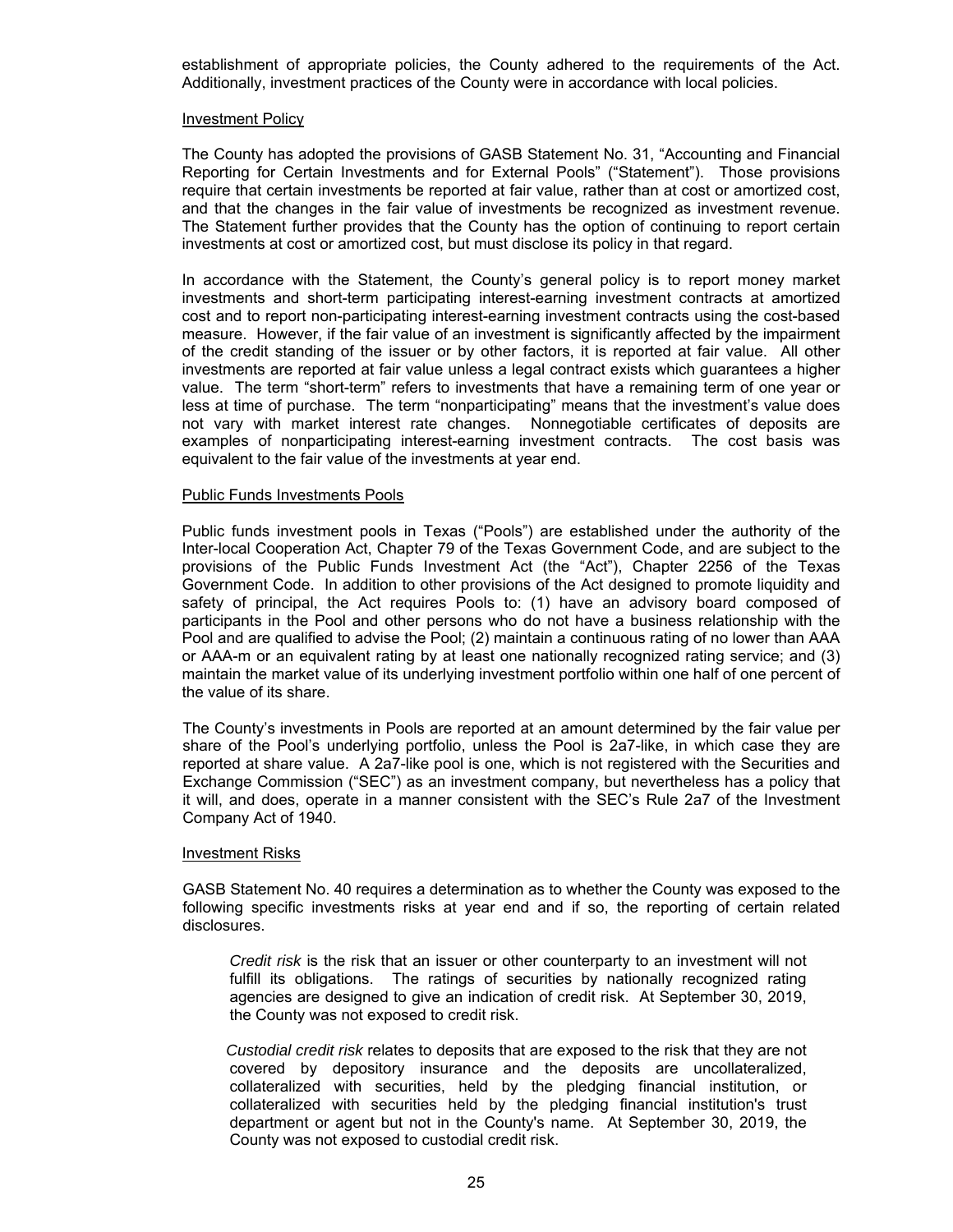*Concentration of credit risk* is the risk of loss attributed to the magnitude of a government's investment in a single issuer. At September 30, 2019, the County was not exposed to concentration of credit risk.

 *Interest rate risk* is the risk that changes in the interest rates will adversely affect the fair value of an investment. At September 30, 2019, the County was not exposed to interest rate risk.

 *Foreign currency risk* is the risk that exchange rates will adversely affect the fair value of an investment. At September 30, 2019, the County was not exposed to foreign currency risk.

# **NOTE 5: CAPITAL ASSETS**

Capital asset activity for the year ended September 30, 2019, follows:

| Governmental activities:                                                                                                                                                   | Beginning<br><b>Balances</b>                                   |                                                     | Increases Decreases    |   | Ending<br><b>Balances</b>                                        |
|----------------------------------------------------------------------------------------------------------------------------------------------------------------------------|----------------------------------------------------------------|-----------------------------------------------------|------------------------|---|------------------------------------------------------------------|
|                                                                                                                                                                            |                                                                |                                                     |                        |   |                                                                  |
| Non-depreciable assets:<br>Land and improvements                                                                                                                           | \$<br>158,678 \$                                               |                                                     | \$                     | S | 158,678                                                          |
| Depreciable assets:<br><b>Buildings and improvements</b><br>Infrastructure – roads and bridges                                                                             | 4,673,834<br>21,198,688                                        | 36,601                                              |                        |   | 4,710,435<br>21,198,688                                          |
| Furniture and equipment<br>Total at historical cost                                                                                                                        | 7,164,205<br>33,195,405                                        | 703,785<br>740,386                                  | (14, 995)<br>(14, 995) |   | 7,852,995<br>33,920,796                                          |
| Less accumulated depreciation for:<br><b>Buildings and improvements</b><br>Infrastructure – roads and bridges<br>Furniture and equipment<br>Total accumulated depreciation | (2,958,348)<br>(20, 496, 452)<br>(4,874,116)<br>(28, 328, 916) | (132, 877)<br>(70, 347)<br>(417, 079)<br>(620, 303) | 7,622<br>7,622         |   | (3,091,225)<br>(20, 566, 799)<br>(5, 283, 573)<br>(28, 941, 597) |
| Governmental activity capital assets,<br>net                                                                                                                               | 4,866,489                                                      | 120.083 \$                                          | $(7,373)$ \$           |   | 4,979,199                                                        |

Depreciation expense was charged to functions as follows:

| General government       | S | 152,706 |
|--------------------------|---|---------|
| Judicial and legal       |   | 1,650   |
| Public safety            |   | 23,644  |
| <b>Public facilities</b> |   | 113,912 |
| Road and bridge          |   | 328,391 |
|                          |   |         |
|                          | S | 620,303 |

# **NOTE 6: LONG-TERM OBLIGATIONS**

As of September 30, 2019, the long-term debt, arising from cash transactions, payable from governmental fund resources consisted of the following:

Capital leases:

| A capital lease obtained for the purchase of equipment, payable<br>in annual installments of \$59,925 including interest at 2.30%, |     |         |
|------------------------------------------------------------------------------------------------------------------------------------|-----|---------|
| secured by equipment, final payment due June 2021.                                                                                 | \$. | 115,843 |
| Total capital leases                                                                                                               | \$. | 115.843 |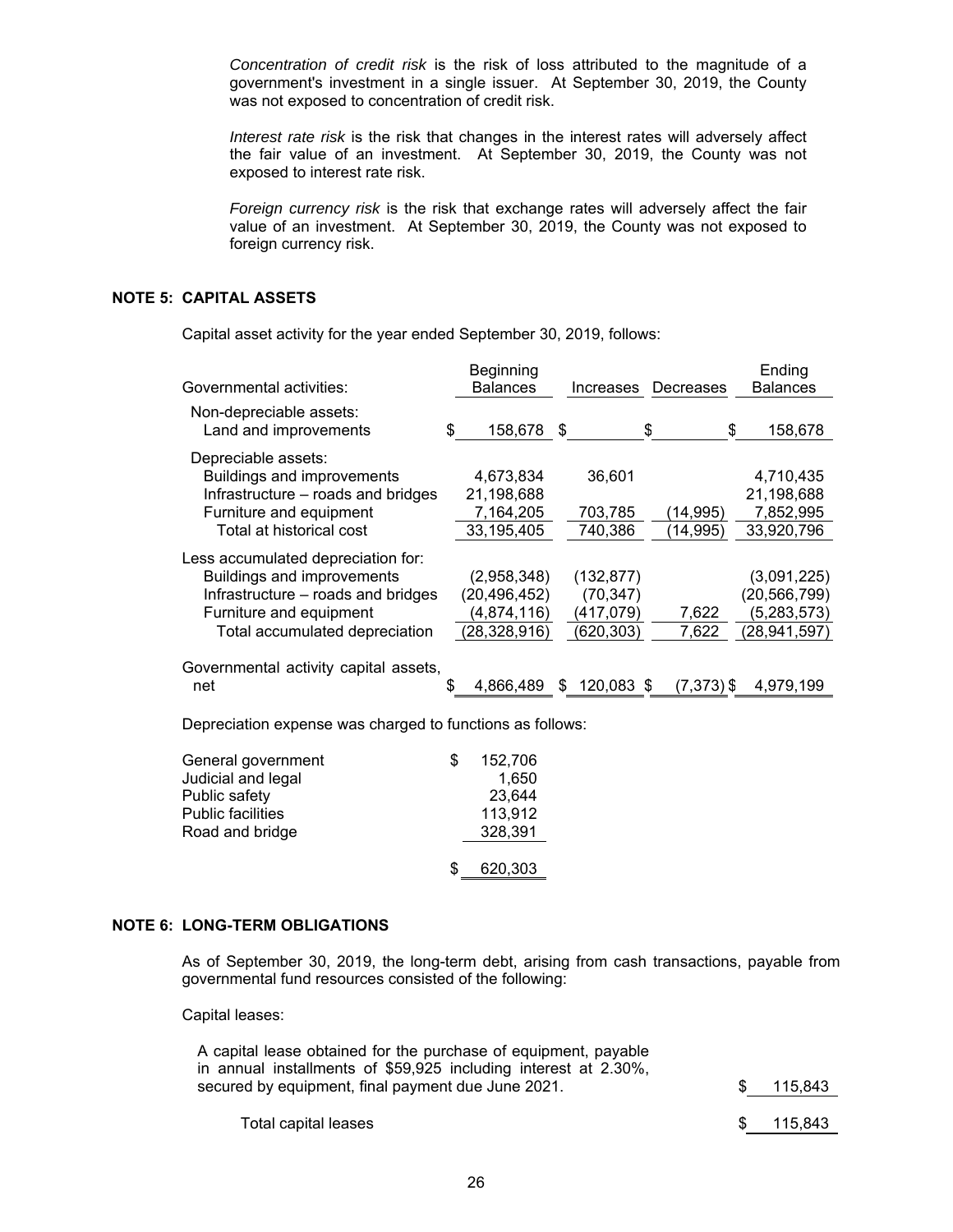Changes in long-term obligations for the year ended September 30, 2019, are as follows:

|                               | October<br>1, 2018 | Increases | Decreases       |   | September<br>30, 2019 | Amount<br>Due Within<br>One Year |
|-------------------------------|--------------------|-----------|-----------------|---|-----------------------|----------------------------------|
| Capital leases<br>Net pension | \$<br>171,822 \$   |           | \$<br>(55, 979) | S | 115,843               | \$<br>57,264                     |
| liability<br>Net OPEB         | 1,365,320          | 1,298,188 |                 |   | 2,663,508             |                                  |
| liability                     | 423,507            |           | (1,663)         |   | 421.844               |                                  |
| Compensated<br>absences       | 128,830            | 5.591     |                 |   | 134,421               | 134.421                          |

Interest expense on long-term obligations during the year ended September 30, 2019 totaled \$3,023.

The County is obligated under leases accounted for as capital leases. Capital assets with an original cost basis of \$435,593 were acquired under the capital leases. The following is a schedule of future minimum lease payments under capital leases, together with the net present value of the minimum lease payments as of September 30, 2019.

| Year Ending                              |              |
|------------------------------------------|--------------|
| September 30,                            |              |
| 2020                                     | \$<br>59,925 |
| 2021                                     | 59,925       |
| Minimum lease payments for capital lease | 119,850      |
| Less: Amount representing interest       | (4,007)      |
| Present value of minimum lease payments  | 115,843      |

#### **NOTE 7: FEDERAL/STATE SOURCE REVENUES**

The majority of the federal grant funds received are for Federal Emergency Management Agency (FEMA) in response to and recovery from disasters. State grant funds received and recorded in the general fund are primarily for tobacco grants, salary supplements, and additional law enforcement personnel. These grant funds have been awarded and accounted for by the County.

#### **NOTE 8: DEFERRED OUTFLOWS/INFLOWS OF RESOURCES**

In addition to assets, the Statement of Net Position will sometimes report a separate section for deferred outflows of resources. This separate financial statement element, *deferred outflows of resources*, represents a consumption of net position that applies to a future period(s) and will not be recognized as an outflow of resources (expense / expenditure) until then. See Notes 9 and 10 below for a description of deferred outflows of resources related to pension plans and other postemployment benefits as of September 30, 2019.

In addition to liabilities, the Statement of Net Position will sometimes report a separate section for deferred inflows of resources. This separate financial statement element, *deferred inflows of resources*, represents an acquisition of net position that applies to a future period(s) and will not be recognized as an inflow of resources (revenue) until that time. See Notes 9 and 10 below for a description of deferred inflows of resources related to pension plans as of September 30, 2019.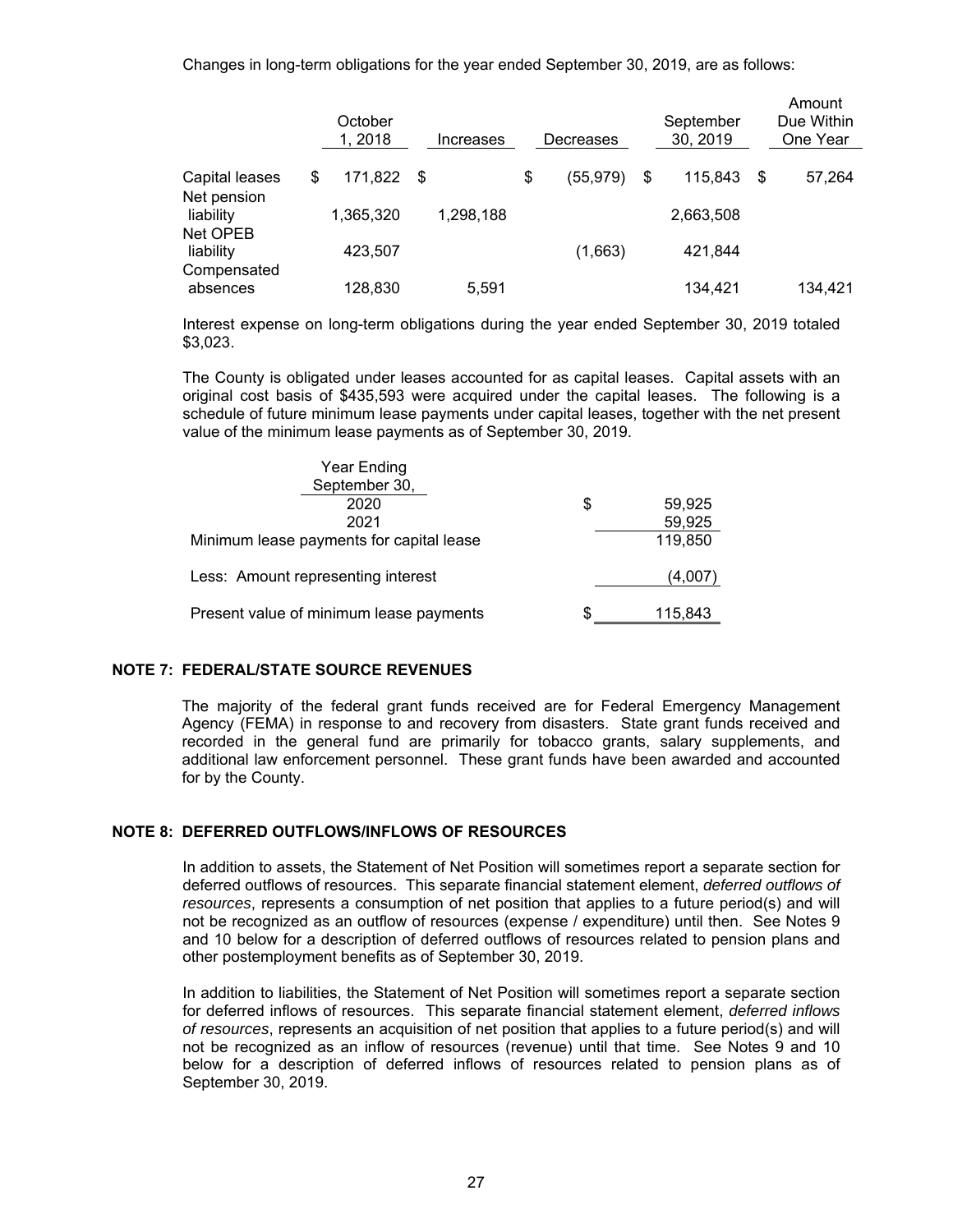#### Pension Plan Description

The County provides pension, disability and death benefits for all of its full-time employees through a nontraditional defined benefit pension plan in the statewide Texas County and District Retirement System (TCDRS). The Board of Trustees of TCDRS is responsible for the administration of the statewide agent multiple-employer public employee retirement system consisting of 575 nontraditional defined benefit pension plans. TCDRS in the aggregate issues a comprehensive annual financial report (CAFR) on a calendar year basis. The CAFR is available upon written request from the TCDRS Board of Trustees at P.O. Box 2034, Austin, Texas 78768-2034.

The plan provisions are adopted by the governing body of the County, within the options available in the Texas state statutes governing TCDRS (TCDRS Act). Members can retire at ages 60 and above with 8 or more years of service or with 20 years regardless of age, or when the sum of their age and years of service equals 75 or more. Members are vested after 8 years of service but must leave their accumulated contributions in the plan to receive any employerfinanced benefit. Members who withdraw their personal contributions in a lump sum are not entitled to any amounts contributed by their employer.

Benefit amounts are determined by the sum of the employee's contributions to the plan, with interest, and employer-financed monetary credits. The level of these monetary credits is adopted by the governing body of the employer with the actuarial constraints imposed by the TCDRS Act so that the resulting benefits can be expected to be adequately financed by the employer's commitment to contribute. At retirement, death or disability the benefit is calculated by converting the sum of the employee's accumulated contributions and the employer-financed monetary credits to a monthly annuity using annuity purchase rates prescribed by the TCDRS Act.

As of the most recent measurement date which was December 31, 2018, membership data for the pension plan was as follows:

| Retirees and beneficiaries currently receiving benefits       | 82  |
|---------------------------------------------------------------|-----|
| Inactive employees entitled to but not yet receiving benefits | 80  |
| Active employees                                              | 117 |
| Total participants                                            | 279 |

#### Funding Policy

The employer has elected the annually determined contribution rate (ADCR) plan provisions of the TCDRS Act. The plan is funded by monthly contributions from both employee members and the employer, based on the covered payroll of employee members. Under the TCDRS Act, the contribution rate of the employer is actuarially determined annually. The County contributed using the actuarially determined rate of 11.64% from October 2018 through December 2018 and 11.57% from January 2019 through September 2019. The contribution rate payable by the employee members is the rate of 7% as adopted by the governing body of the County. The employee contribution rate and the employer contribution rate may be changed by the governing body of the employer within the options available in the TCDRS Act.

For the employer's accounting year ending September 30, 2019, the annual pension cost for the TCDRS plan for its employees was \$500,480 and the actual contributions were \$500,480.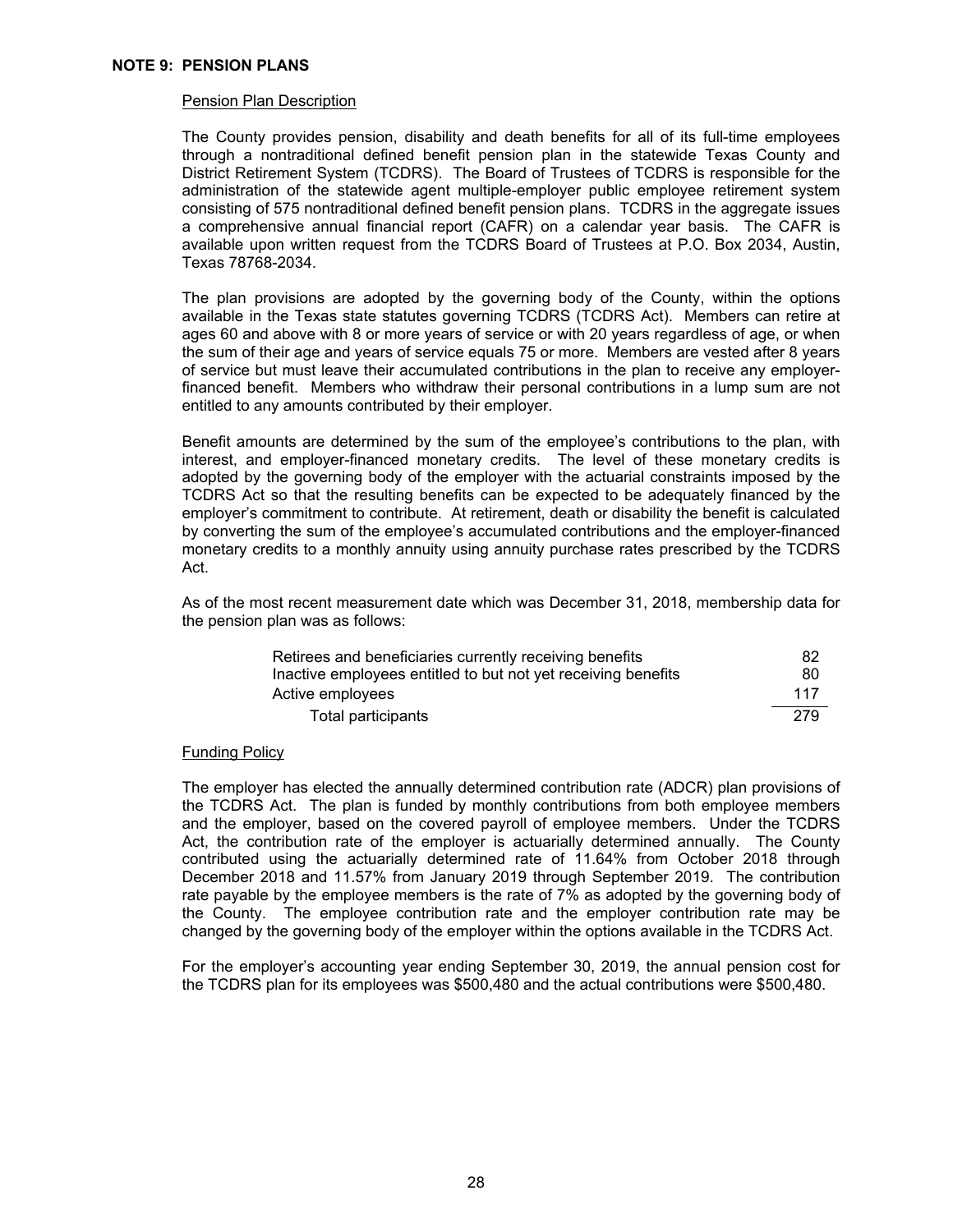#### Net Pension Liability

The net pension liability (NPL) is the difference between the total pension liability (TPL) and the plan's fiduciary net position. The TPL is the present value of pension benefits that are allocated to current members due to past service by entry age normal actuarial cost method. The TPL includes benefits related to projected salary and service. The fiduciary net position is determined on the same basis used by the pension plans. The County's NPL was measured as of December 31, 2018, and the TPL used to calculate the NPL was determined by an actuarial valuation as of that date.

| Total pension liability | \$<br>18,305,162 |
|-------------------------|------------------|
| Fiduciary net position  | 15.641.654       |
| Net pension liability   | \$<br>2,663,508  |

#### Actuarial Assumptions

The actuarial assumptions used in the December 31, 2018 valuation were based on the results of actuarial experience studies. The experience study was for the period January 1, 2013 – December 31, 2016, except where required to be different by GASB Statement No. 68.

The total pension liability in the December 31, 2018 actuarial valuation was determined using the following actuarial assumptions:

| Inflation                 | 2.75% |                                                   |
|---------------------------|-------|---------------------------------------------------|
| Overall payroll growth    | 3.25% |                                                   |
| Investment rate of return | 8.10% | This rate reflects the long-term rate of return   |
|                           |       | funding valuation assumption of 8.00%, plus 0.10% |
|                           |       | adjustment to be gross of administrative expenses |
|                           |       | as required by GASB Statement No. 68              |

Salary increases were based on a service-related table. Mortality rates for active members, was based on the gender-specific RP-2014 Active Employee Mortality Table with a two-year set-forward for males and a four-year set-back for females, both with the projection scale AA and then projected with 110% of the MP-2014 Ultimate scale after that. For service retirees, beneficiaries, and non-depositing members, the gender-specific RP-2014 Healthy Annuitant Mortality Table with the projection scale AA and then projected with 110% of the MP-2014 Ultimate scale after that and a one-year set-forward for males and no age adjustment for females was used. For disabled annuitants, gender-specific RP-2014 Disabled Mortality Table is used with slight adjustments and then projected with 110% of the MP-2014 Ultimate scale after that.

The long-term expected rate of return on pension plan investments is 8.10%. The pension plan's policy in regard to the allocation of invested assets is established and may be amended by the TCDRS Board of Trustees. Plan assets are managed based on expected long-term real returns and reflecting expected volatility and correlation. The valuation assumption for the long-term expected return is re-assessed at a minimum of every four years and is set based on a thirty-year time horizon. The most recent analysis was performed in 2017.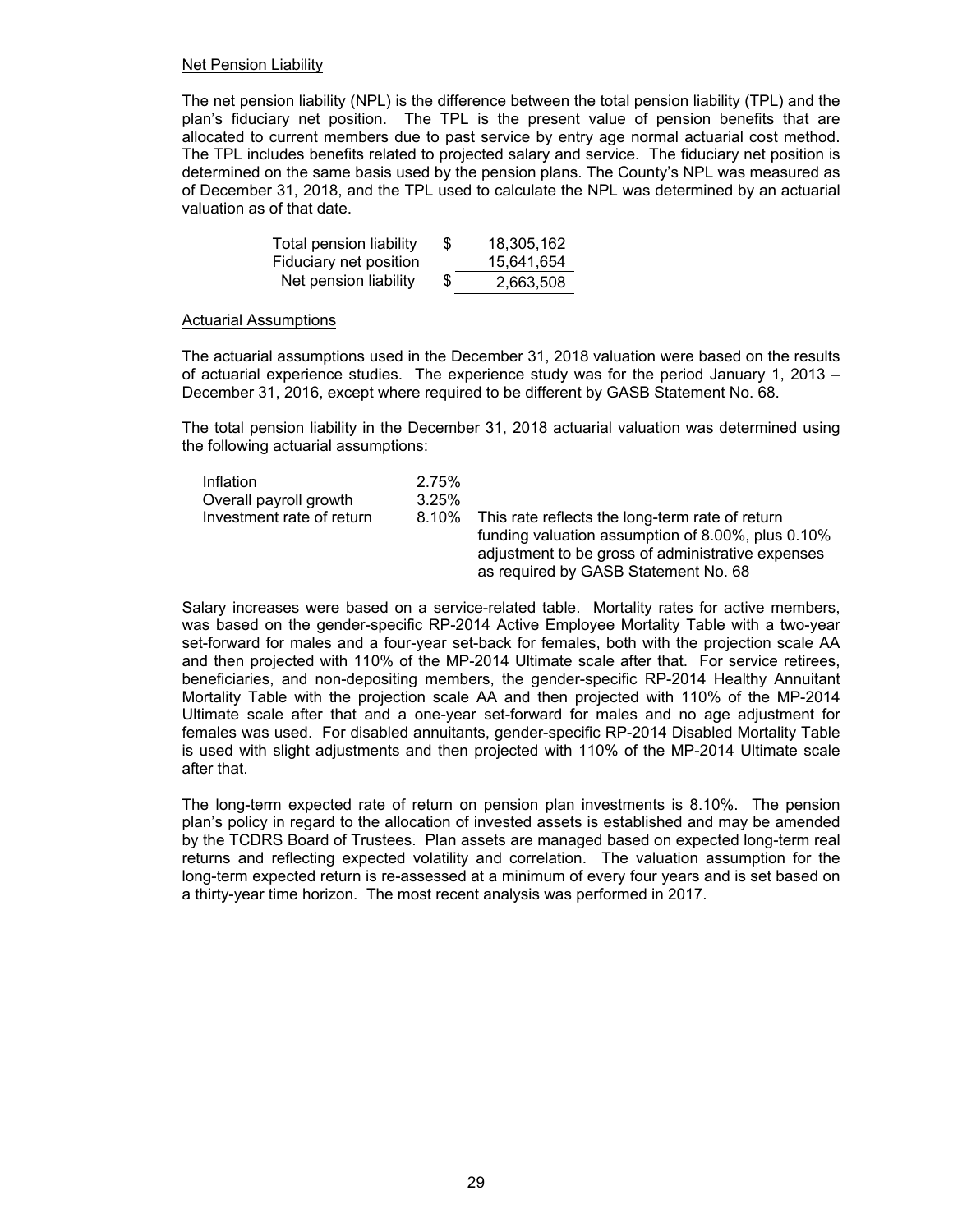The target allocation and best estimates of geometric real rates of return for each major asset class are summarized below:

| Asset Class                 | Target<br>Allocation | Geometric Real<br>Rate of Return<br>(expected minus<br>inflation) |
|-----------------------------|----------------------|-------------------------------------------------------------------|
|                             |                      |                                                                   |
| US equities                 | 10.50%               | 5.40%                                                             |
| Private equity              | 18.00%               | 8.40%                                                             |
| Global equities             | 2.50%                | 5.70%                                                             |
| International equities -    |                      |                                                                   |
| developed                   | 10.00%               | 5.40%                                                             |
| International equities -    |                      |                                                                   |
| emerging                    | 7.00%                | 5.90%                                                             |
| Investment-grade bonds      | 3.00%                | 1.60%                                                             |
| Strategic credit            | 12.00%               | 4.39%                                                             |
| Direct lending              | 11.00%               | 7.95%                                                             |
| Distressed debt             | 2.00%                | 7.20%                                                             |
| <b>REIT</b> equities        | 2.00%                | 4.15%                                                             |
| Master limited partnerships | 3.00%                | 5.35%                                                             |
| Private real estate         |                      |                                                                   |
| partnerships                | 6.00%                | 6.30%                                                             |
| Hedge funds                 | 13.00%               | 3.90%                                                             |

The discount rate used to measure the total pension liability was 8.10%. The projection of cash flows used to determine the discount rate assumed that employee and employer contributions will be made at the rates specified in the statute. Based on that assumption, the pension plan's fiduciary net position was projected to be available to make all projected future benefit payments of current active and inactive employees. Therefore, the long-term expected rate of return on pension plan investments was applied to all periods of projected benefit payments to determine the total pension liability.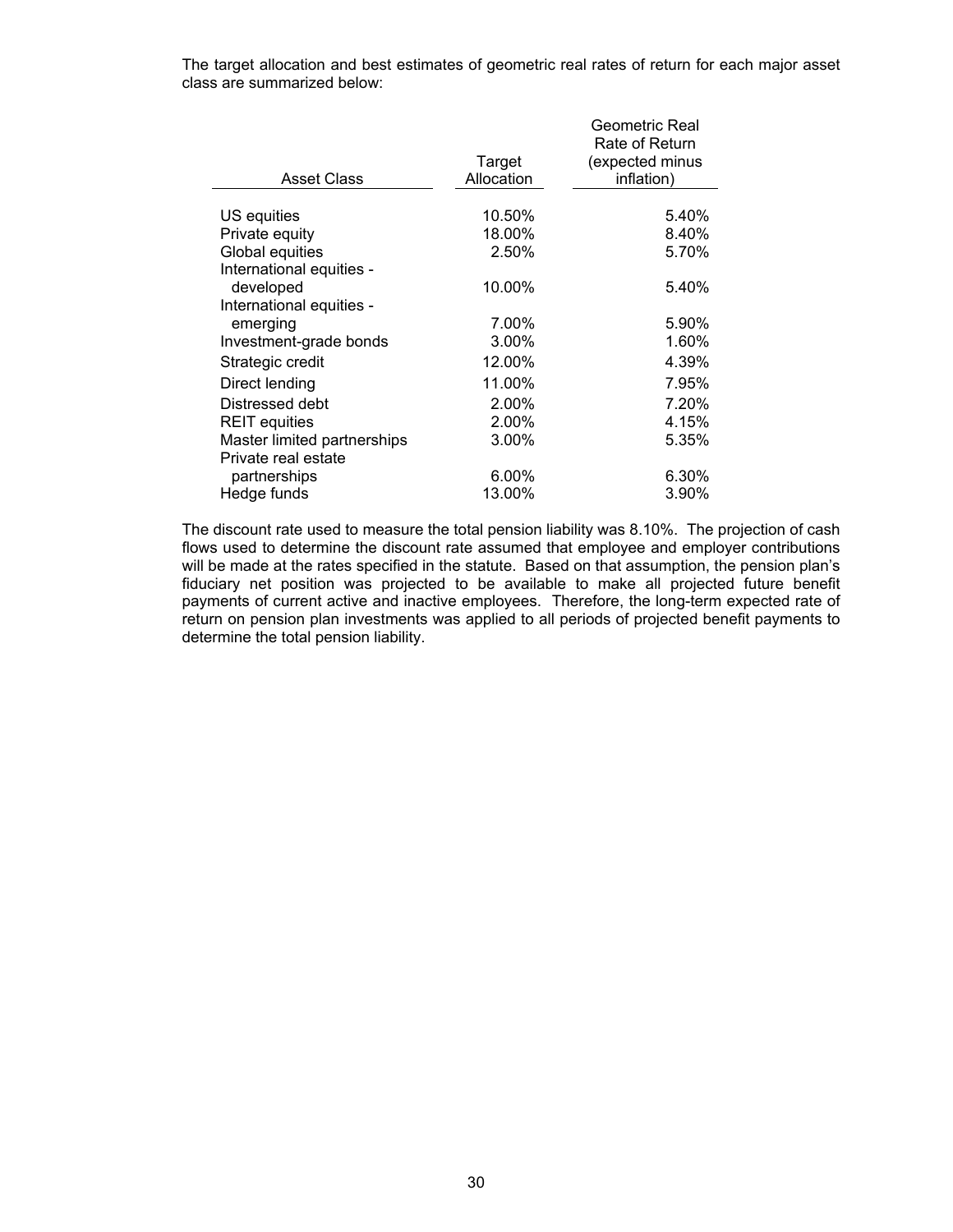#### Schedule of Changes in the Net Pension Liability

Changes in the County's net pension liability presented below is calculated on the same basis as the plan.

|                                           | Increase (Decrease) |                      |    |                      |    |            |  |
|-------------------------------------------|---------------------|----------------------|----|----------------------|----|------------|--|
|                                           |                     |                      |    | Plan                 |    | <b>Net</b> |  |
|                                           |                     | <b>Total Pension</b> |    | <b>Fiduciary Net</b> |    | Pension    |  |
|                                           |                     | Liability            |    | <b>Position</b>      |    | Liability  |  |
|                                           |                     | (a)                  |    | (b)                  |    | $(a)-(b)$  |  |
|                                           | \$                  |                      |    |                      |    |            |  |
| Balances as of December 31, 2017          |                     | 17,327,705           | \$ | 15,962,385           | \$ | 1,365,320  |  |
| Changes for the year:                     |                     |                      |    |                      |    |            |  |
| Service cost                              |                     | 552,613              |    |                      |    | 552,613    |  |
| Interest on total pension liability       |                     | 1,409,777            |    |                      |    | 1,409,777  |  |
| Effect of economic / demographic          |                     |                      |    |                      |    |            |  |
| gains or losses                           |                     | (14, 710)            |    |                      |    | (14, 710)  |  |
| Effect of assumption changes or<br>inputs |                     |                      |    |                      |    |            |  |
| Refund of contributions                   |                     | (45, 106)            |    | (45, 106)            |    |            |  |
| Benefit payments                          |                     | (925,117)            |    | (925, 117)           |    |            |  |
| Administrative expenses                   |                     |                      |    | (12, 563)            |    | 12,563     |  |
| Member contributions                      |                     |                      |    | 297,919              |    | (297, 919) |  |
| Net investment income                     |                     |                      |    | (297, 509)           |    | 297,509    |  |
| <b>Employer contributions</b>             |                     |                      |    | 660,397              |    | (660, 397) |  |
| Other                                     |                     |                      |    | 1,248                |    | (1, 248)   |  |
| Balances as of December 31, 2018          |                     | 18,305,162           | \$ | 15,641,654           | S. | 2,663,508  |  |

### Sensitivity of the Net Pension Liability to Changes in the Discount Rate

The following presents the net pension liability of the County calculated using the discount rate of 8.10% as well as what the County net pension liability would have been if it were calculated using a discount rate that is 1% lower and 1% higher than the current rate:

|                                                   | 1% Decrease                    |     | Current<br>Rate          |    | $1\%$<br>Increase        |
|---------------------------------------------------|--------------------------------|-----|--------------------------|----|--------------------------|
|                                                   | $(7.10\%)$                     |     | (8.10%)                  |    | (9.10%)                  |
| Total pension liability<br>Fiduciary net position | \$<br>20,458,700<br>15,641,654 | \$. | 18,305,162<br>15,641,654 | S. | 16,474,607<br>15,641,654 |
| Net pension liability (asset)                     | \$<br>4,817,046                | \$  | 2,663,508                |    | 832,953                  |

Pension Expense and Deferred Outflows and Inflows of Resources Related to Pensions

For the year ended September 30, 2019, the County recognized total pension expense of \$914,869.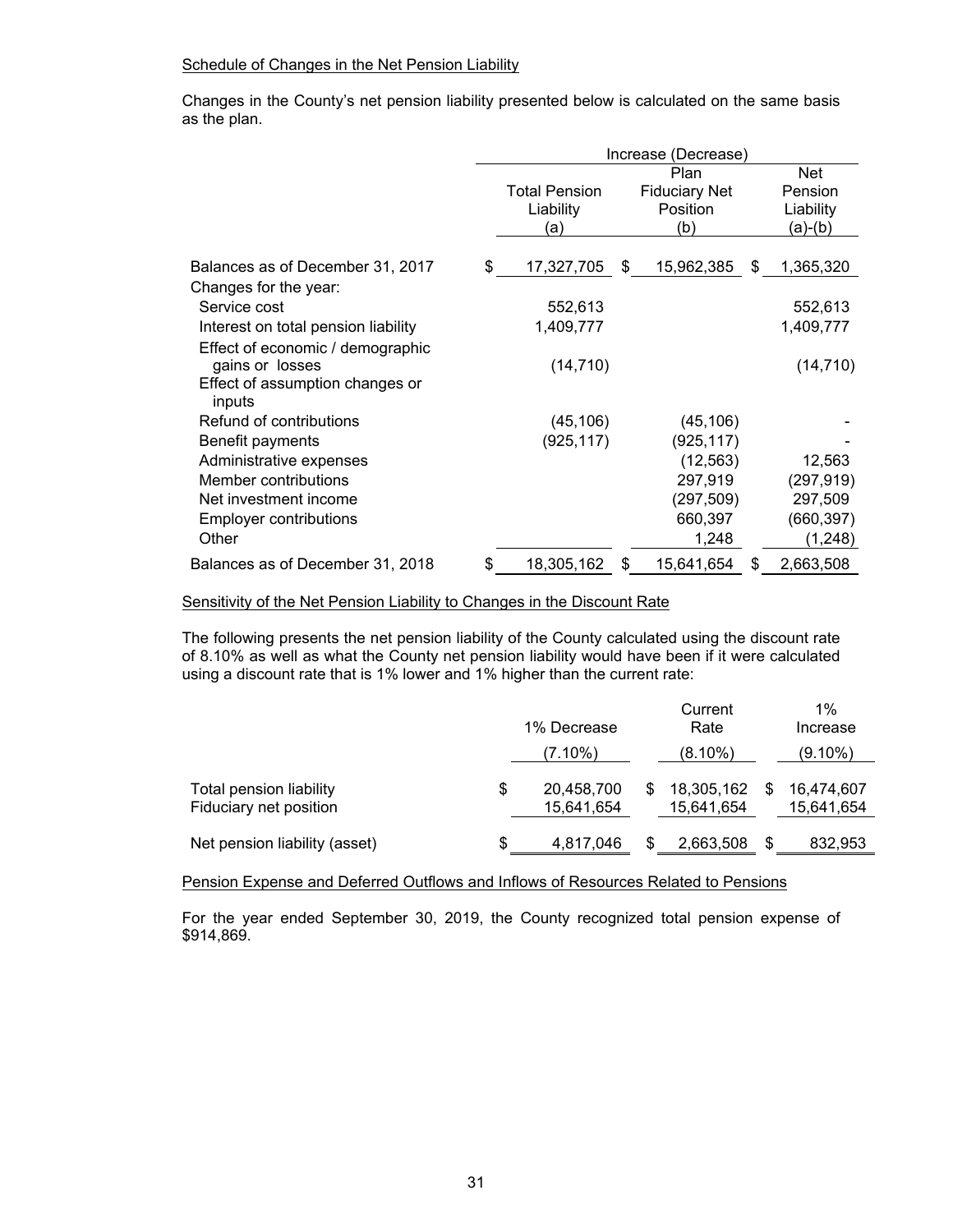As of September 30, 2019, the County reported on the Statement of Net Position deferred outflows and inflows of resources related to pensions from the following sources:

|                                                                                                    | Deferred (Inflows)<br>of Resources |    | <b>Deferred Outflows</b><br>of Resources |
|----------------------------------------------------------------------------------------------------|------------------------------------|----|------------------------------------------|
| Differences between expected and<br>actual experience                                              | \$<br>(42, 749)                    | S  | 54,723                                   |
| Difference between projected and<br>actual investment earnings<br>Changes in assumptions and other | (379, 959)                         |    | 1,071,101                                |
| inputs                                                                                             |                                    |    | 53,411                                   |
| Contributions made subsequent to<br>measurement date                                               |                                    |    | 574,916                                  |
| Total                                                                                              | \$<br>(422,708)                    | \$ | 1,754,151                                |

Deferred outflows of resources related to contributions subsequent to the measurement date of \$574,916 will be recognized as a reduction of the net pension liability for the year ending September 30, 2019. Remaining net deferred outflows of resources related to pensions totaling \$756,527 will be recognized in pension expense for the years ending September 30, 2020, 2021, 2022, and 2023 in the amounts of \$251,228, \$153,286, \$272,537, and \$79,476, respectively.

#### **NOTE 10: OTHER POSTEMPLOYMENT BENEFITS – GROUP TERM LIFE**

#### *Plan Description*

The County also participates in a statewide, multiple-employer defined-benefit group-term life insurance plan operated by the Texas County & District Retirement System (TCDRS). This plan is referred to as the Group Term Life Fund (GTLF). This optional plan provides group term life insurance coverage to current eligible employees and, if elected by employers, to retired employees. The coverage provided to retired employees is a postemployment benefit other than pension benefits (OPEB). Retired employees are insured for \$5,000.

#### *Contributions*

The County determines rates based on an actuarially determined rate. The County's average contribution rate was 6.90% of covered payroll as of the measurement date of December 31, 2018. Employees are not required to contribute to the plan.

#### *Employees covered by benefit terms*

At the December 31, 2018 valuation and measurement date, the following employees were covered by the benefit terms:

| Inactive employees currently receiving benefits               | 70  |
|---------------------------------------------------------------|-----|
| Inactive employees entitled to but not yet receiving benefits | 17  |
| Active employees                                              | 117 |
| Total participants                                            | 204 |

Membership counts for inactive employees currently receiving or entitled to but not yet receiving benefits will differ from GASB 68 as they include only those eligible for GTL benefits.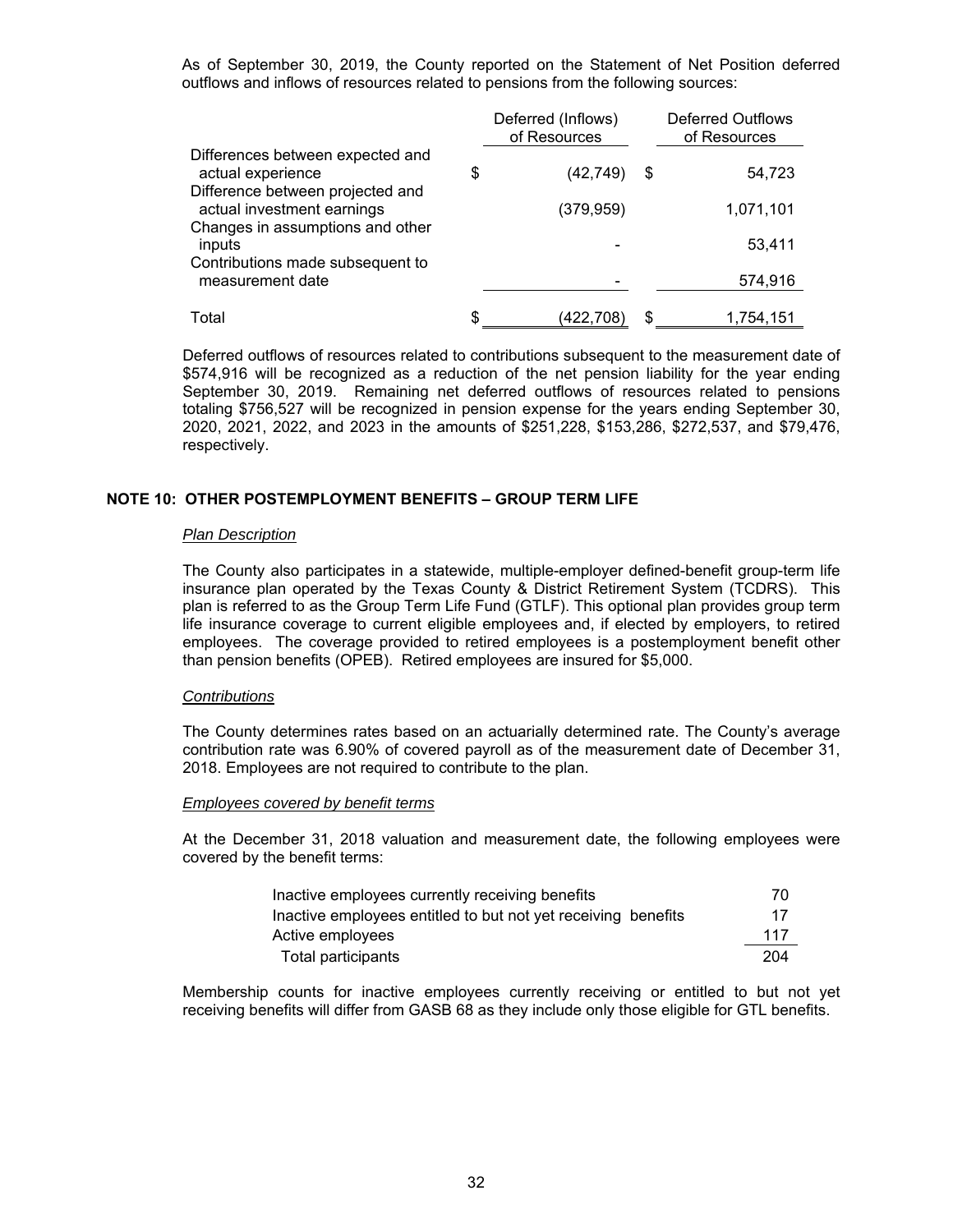#### *Actuarial Assumptions*

The total OPEB Liability in the December 31, 2018 actuarial valuation was determined using the following actuarial assumptions:

| Inflation                 | Does not apply                                         |
|---------------------------|--------------------------------------------------------|
| Salary increases          | Does not apply                                         |
| Investment rate of return | 4.10%, which represents the assumed return, net of all |
|                           | investment and administrative expenses                 |

Actuarial assumptions used in the December 31, 2018, valuation were based on the results of actuarial experience studies. The experience study in TCDRS was for the period January 1, 2013 through December 31, 2016, first used in the December 31, 2017 valuation. Healthy post-retirement mortality rates and annuity purchase rates were updated based on a Mortality Experience Investigation Study covering 2013 through 2016, and dated December 31, 2016. Assumptions are reviewed annually. No additional changes were made for the 2018 valuation.

#### *Discount Rate*

The discount rate used to measure the Total OPEB Liability was 4.10%. The discount rate was based on the Fidelity Index's "20-Year Bond GO Index" rate as of December 31, 2018. Due to the GTL being considered an unfunded OPEB plan under GASB 75, benefit payments are treated as being equal to the employer's yearly contribution for retirees.

#### *Changes in Net OPEB Liability*

|                                                           |    | <b>Total OPEB</b><br>Liability |
|-----------------------------------------------------------|----|--------------------------------|
| Balances as of December 31, 2017<br>Changes for the year: | S. | 310,974                        |
| Service cost                                              |    | 11,119                         |
| Interest on total OPEB liability                          |    | 10,928                         |
| Effect of economic/demographic                            |    |                                |
| Experience                                                |    | 111                            |
| Changes in assumptions                                    |    | (30, 727)                      |
| Benefit payments                                          |    | (8,938)                        |
| Balances as of December 31, 2018                          | ደ  | 293,467                        |

#### *Sensitivity of the Net Pension Liability to Changes in the Discount Rate*

The following presents the net OPEB liability of the District calculated using the discount rate of 4.10% as well as what the District's net OPEB liability would have been if it were calculated using a discount rate that is 1% lower and 1% higher than the current rate:

|                                                                             | 1% Decrease<br>$(3.10\%)$ | Current<br>Rate<br>$(4.10\%)$ | 1% Increase<br>$(5.10\%)$ |
|-----------------------------------------------------------------------------|---------------------------|-------------------------------|---------------------------|
| Net OPEB liability                                                          | \$<br>341,965             | \$<br>293,467                 | \$<br>254,797             |
| OPEB Expense                                                                |                           |                               |                           |
| Contributions subsequent to<br>measurement date<br>Change in OPEB liability | \$<br>15,789<br>621       |                               |                           |
| Total OPEB expense                                                          | \$<br>16,410              |                               |                           |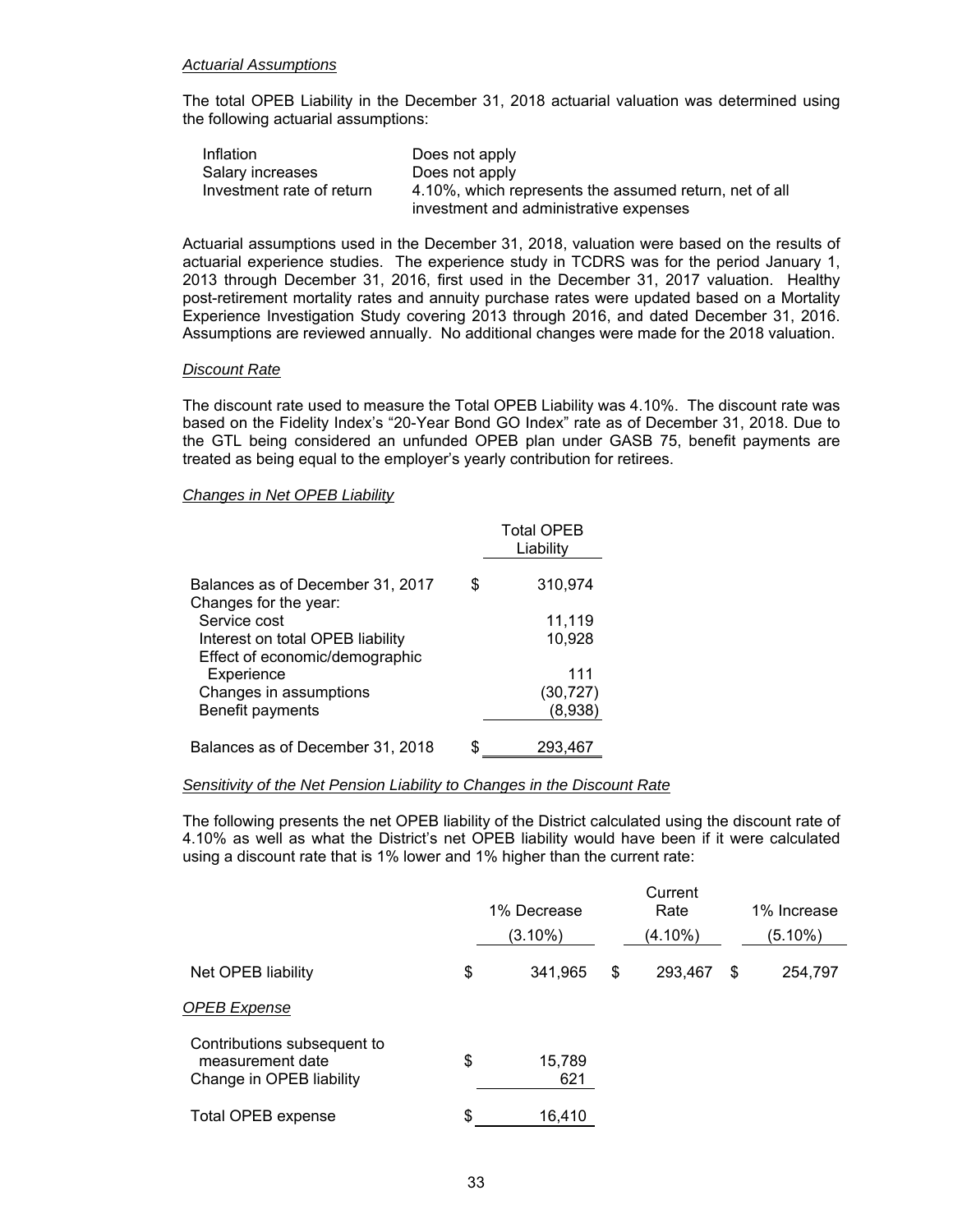### *Deferred (Inflows)/Outflows of Resources*

For the year ended September 30, 2019, the County recognized OPEB expense of \$621. The County reported deferred outflows of resources related to OPEB from the following sources:

|                                                                                           |    | Deferred (Inflows)<br>of Resources |   | <b>Deferred Outflows</b><br>of Resources |  |
|-------------------------------------------------------------------------------------------|----|------------------------------------|---|------------------------------------------|--|
| Differences between expected and<br>actual experience<br>Difference between projected and | \$ |                                    | S | 1,254                                    |  |
| actual investment earnings                                                                |    |                                    |   | 3,685                                    |  |
| Changes in assumptions and other<br>inputs                                                |    | (23,045)                           |   | 7,052                                    |  |
| Contributions made subsequent to<br>measurement date                                      |    |                                    |   | 15,789                                   |  |
| Total                                                                                     | \$ | (23.045)                           |   | 27,780                                   |  |

Deferred outflows of resources related to contributions subsequent to measurement date of \$15,789 will be recognized as a reduction of the net OPEB liability for the year ending September 30, 2019. Remaining net deferred (inflows) of resources related to OPEB totaling (\$11,054) will be recognized in OPEB expense for the years ending September 30, 2020, 2021, and 2022 in the amounts of (\$4,913), (\$4,913), and (\$1,228), respectively.

The GTLF is a separate trust administered by the TCDRS board of trustees. TCDRS issues a publicly available comprehensive annual financial report (CAFR) that includes financial statements and required supplementary information for the OGTLF. This report may be obtained by writing to the Texas County & District Retirement System, P.O. Box 2034, Austin, TX 78768-2034, or by calling 800-823-7782. TCDRS' CAFR is also available at www.tcdrs.org.

# **NOTE 11: OTHER POSTEMPLOYMENT BENEFITS – HEALTH CARE**

#### *Plan Description*

The County provides certain health care benefits through a single-employer defined benefit OPEB plan. Permanent full-time employees who retire under TCDRS eligibility rules are eligible to participate in the county's health care plan as a retiree at their own expense. The retiree pays 100% of the premiums for the insurance. Members are eligible at any age with 20 years of service or at age 60 with 8 years of service or when the retirees age plus years of service equals 75. Spouses and dependents of retirees are also eligible. As of the date of the latest actuarial valuation, the County has 111 active employees and 6 retirees participating in the plan.

Texas Local Government Code Section 157.101 assigns the authority to establish and amend benefit provisions to the Commissioners Court. The plan is not administered by a trust and there are no assets accumulated in a trust.

#### *Employees covered by benefit terms*

At the September 30, 2019 valuation and measurement date, the following employees were covered by the benefit terms:

| Retired employees currently receiving benefits |    |
|------------------------------------------------|----|
| Active employees                               | 94 |
| Total participants                             | 99 |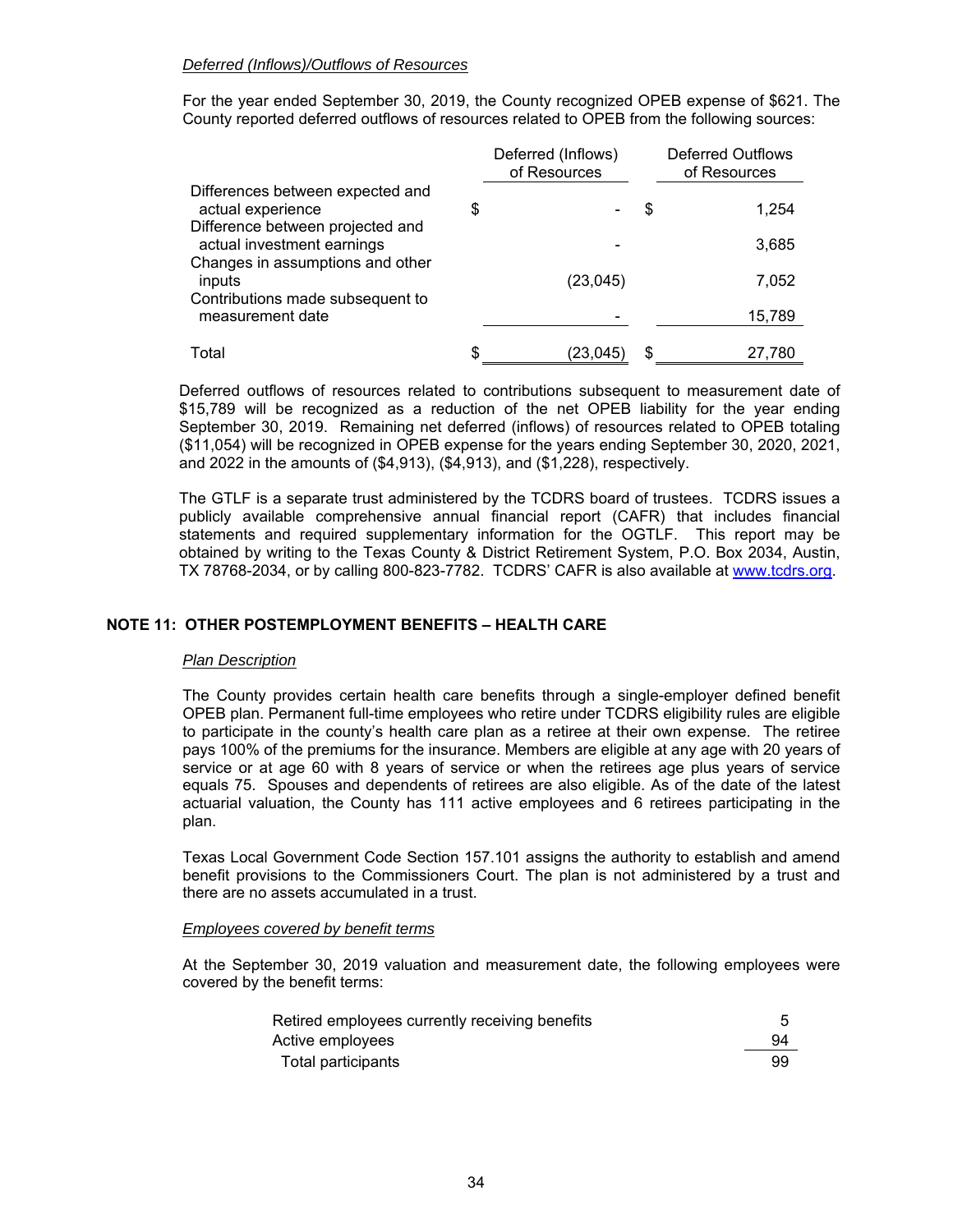#### *Actuarial Assumptions*

The total OPEB Liability in the September 30, 2019 actuarial valuation was determined using the following actuarial assumptions:

| Inflation        | Does not apply                                          |
|------------------|---------------------------------------------------------|
| Salary increases | 3.50%                                                   |
| Discount rate    | 2.66% (-0.34% real rate of return plus 3.00% inflation) |

Actuarial assumptions used in the September 30, 2019 valuation were based on the results of actuarial experience studies. The experience study was for the period October 1, 2017 through September 30, 2019. Healthy post-retirement mortality rates and annuity purchase rates were updated based on a Mortality Experience Investigation Study covering 2015 through 2018, and dated September 30, 2019. Assumptions are reviewed annually. No additional changes were made for the 2019 valuation.

#### *Discount Rate*

The discount rate used to measure the Total OPEB Liability was 2.66%. The discount rate was based on the Fidelity Index's "20-Year Bond GO Index" rate as of December 31, 2018.

#### *Changes in Net OPEB Liability*

|                                                            |   | <b>Total OPEB</b><br>Liability |  |  |
|------------------------------------------------------------|---|--------------------------------|--|--|
| Balances as of September 30, 2018<br>Changes for the year: | S | 112,533                        |  |  |
| Service cost                                               |   | 8,511                          |  |  |
| Interest on total OPEB liability                           |   | 4,811                          |  |  |
| Effect of demographic / economic                           |   |                                |  |  |
| experience                                                 |   | (6, 283)                       |  |  |
| Changes in assumptions                                     |   | 13,921                         |  |  |
| Benefit payments                                           |   | (5, 116)                       |  |  |
|                                                            |   |                                |  |  |
| Balances as of September 30, 2019                          |   | 128,377                        |  |  |

#### *Sensitivity of the Net Pension Liability to Changes in the Discount Rate*

The following presents the net OPEB liability of the County calculated using the discount rate of 2.66% as well as what the County's net OPEB liability would have been if it were calculated using a discount rate that is 1% lower and 1% higher than the current rate:

|                    |   | Current<br>1% Decrease<br>Rate |   |            |  | 1% Increase |  |
|--------------------|---|--------------------------------|---|------------|--|-------------|--|
|                    |   | (1.66%)                        |   | $(2.66\%)$ |  | $(3.66\%)$  |  |
| Net OPEB liability | S | 116.607                        | S | 128,377 \$ |  | 141.376     |  |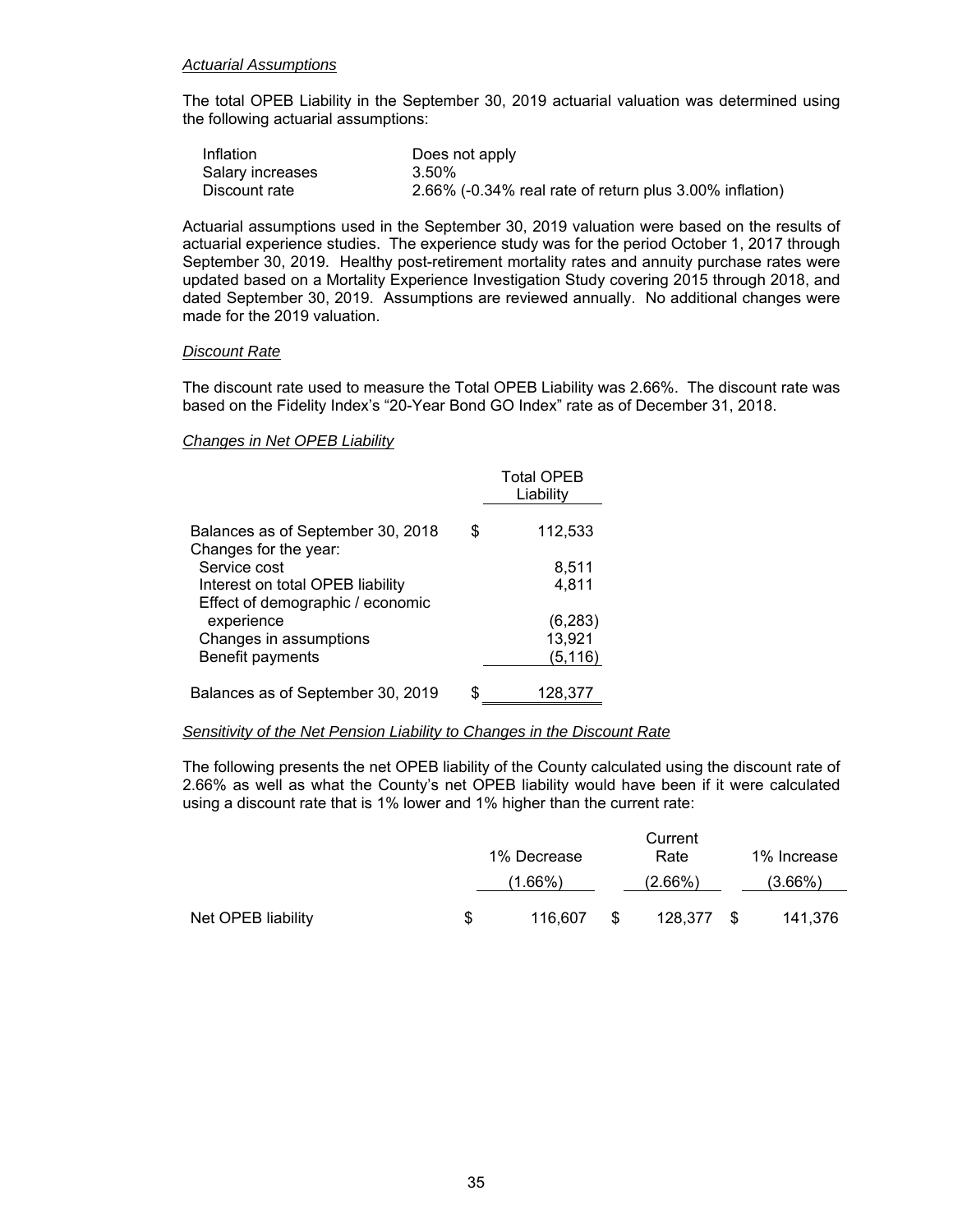# *Deferred (Inflows)/Outflows of Resources*

For the year ended September 30, 2019, the County recognized OPEB expense of \$9,570. The County reported deferred outflows of resources related to OPEB from the following sources:

|                                                                                                    |   | Deferred (Inflows)<br>of Resources |  | <b>Deferred Outflows</b><br>of Resources |
|----------------------------------------------------------------------------------------------------|---|------------------------------------|--|------------------------------------------|
| Difference between projected and<br>actual investment earnings<br>Changes in assumptions and other |   | $(5, 161)$ \$                      |  |                                          |
| inputs                                                                                             |   | $\blacksquare$                     |  | 11,435                                   |
| Total                                                                                              | S | (5.161)                            |  | 11,435                                   |

Due to the measurement date being the same as fiscal year end, no deferred outflows of resources related to contributions subsequent to measurement date of will be recognized as a reduction of the net OPEB liability for the year ending September 30, 2019. Remaining net deferred outflows of resources related to OPEB totaling \$6,274 will be recognized in OPEB expense for the years ending December 31, 2020, 2021, 2022, 2023, and 2024 in the amounts of \$1,364, \$1,364, \$1,364, \$1,364, and \$818, respectively.

### **NOTE 12: RISK MANAGEMENT**

The County's risks of significant losses from auto and property damage and general, law enforcement, and public official liability are covered by participation in the Texas Association of counties (TAC) Risk Management Pool. Coverage with TAC is handled like commercial insurance by both parties. There have been no significant reductions in insurance coverage for the current year.

#### **NOTE 13: INTERFUND TRANSACTIONS**

The composition of interfund balances as of September 30, 2019, are as follows:

*Due from/to other funds*:

| Receivable Fund                       | Payable Fund | Amount |
|---------------------------------------|--------------|--------|
| Other governmental funds General fund |              | 7,808  |
|                                       |              | 7,808  |

The above balances reflect temporary cash advances.

The remaining due to other funds in the general fund totaling \$371 represent amounts due to agency funds.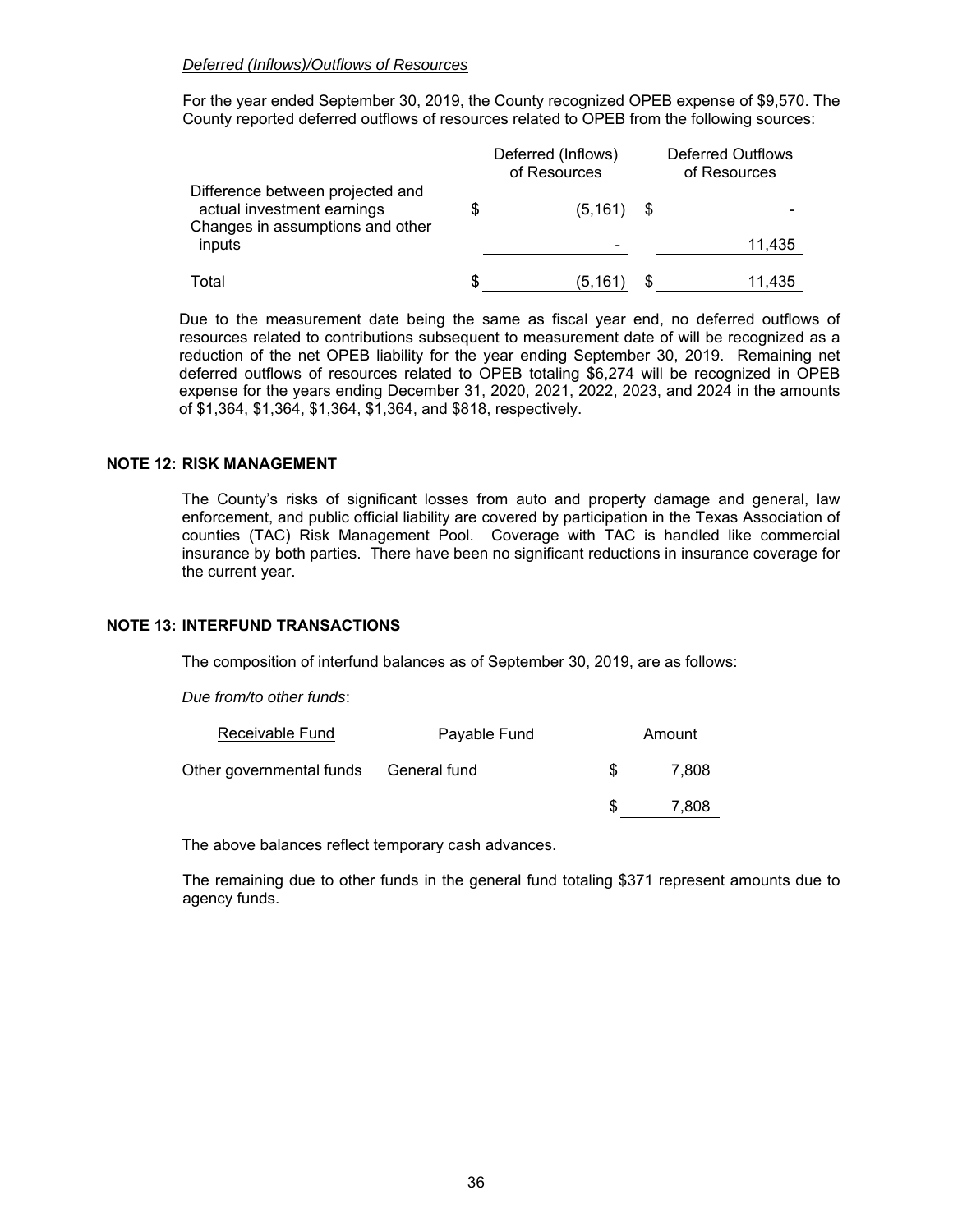### Transfers:

Transfers are indicative of funding for capital projects, lease payments or debt service, subsidies of various County operations and re-allocations of special revenues. The following schedule briefly summarizes the County's transfer activity:

| <b>Transfer From</b>                                                                               | <b>Transfer To</b>                                                                                                      | Amount                                                            |
|----------------------------------------------------------------------------------------------------|-------------------------------------------------------------------------------------------------------------------------|-------------------------------------------------------------------|
| General fund<br>General fund<br>General fund<br>Grants fund<br>Grants fund<br>Cooperative dispatch | Road and bridge fund<br>Courthouse security fund<br>Juries fund<br>General fund<br>Road and bridge fund<br>General fund | \$<br>971,919<br>141,022<br>2,000<br>44,838<br>2,388,695<br>2,200 |
|                                                                                                    |                                                                                                                         | 3,550,674                                                         |

#### **NOTE 14: TAX ABATEMENTS**

Eastland County negotiates property tax abatement agreements with local businesses on an individual basis. All agreements are negotiated under state law (Chapter 312 of the Texas Tax Code, "Property Redevelopment and Tax Abatement Act"), which allows the County to abate property taxes to any business located inside or outside Eastland County to promote the development/redevelopment of certain contiguous geographic areas within its jurisdiction. Eastland County may grant abatements of up to 100 percent of annual property tax values.

As of September 30, 2019, Eastland County did not have any tax abatement agreements.

#### **NOTE 15: DEFICIT FUND EQUITY**

The grants fund ended with a deficit balance of (\$20,186) as of September 30, 2019. Transfers from the general fund are available to eliminate the fund deficit balance.

#### **NOTE 16: SUBSEQUENT EVENTS**

On January 30, 2020, the World Health Organization declared the coronavirus outbreak a "Public Health Emergency of International Concern" and on March 10, 2020, declared it to be a pandemic. Actions taken around the world to help mitigate the spread of the coronavirus include restrictions on travel, and quarantines in certain areas, and forced closures for certain types of public places and businesses. The coronavirus and actions taken to mitigate it have had and are expected to continue to have an adverse impact on the economies and financial markets of many countries, including the geographical area of the County. While it is unknown how long these conditions will last and what the complete financial effect will be to the County, to date, the County could experience a decline in property tax revenues and or collections.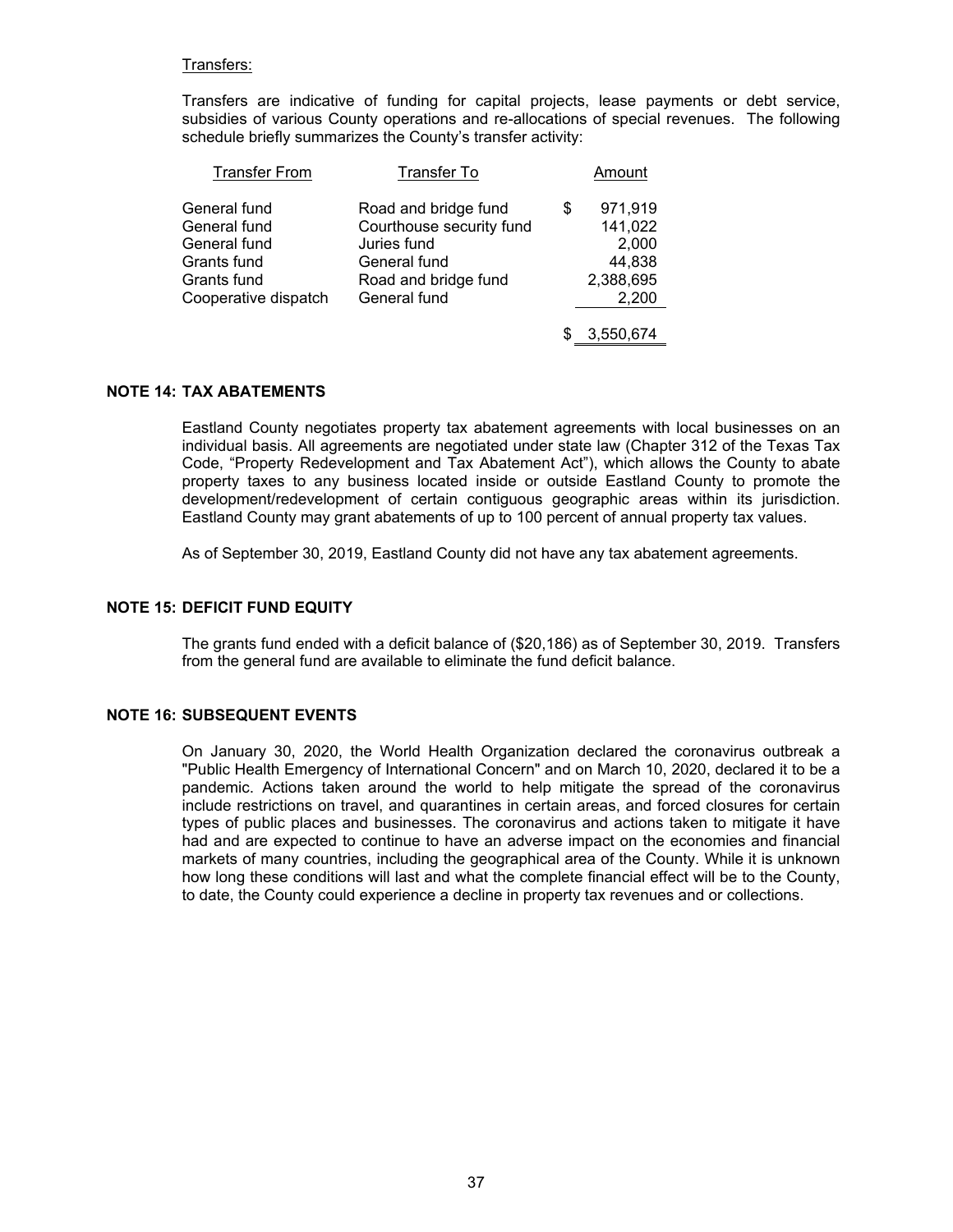

May 14, 2020

**The Honorable County Judge and Commissioners Comprising the Commissioners' Court of Eastland County, Texas** 

# **Independent Auditors' Report on Internal Control over Financial Reporting and on Compliance and Other Matters Based on an Audit of Financial Statements Performed in Accordance with** *Government Auditing Standards*

We have audited, in accordance with the auditing standards generally accepted in the United States of America and the standards applicable to financial audits contained in *Government Auditing Standards*  issued by the Comptroller General of the United States, the financial statements of the governmental activities, each major fund, and the aggregate remaining fund information of Eastland County, Texas as of and for the year ended September 30, 2019, and the related notes to the financial statements, which collectively comprise Eastland County, Texas' basic financial statements, and have issued our report thereon dated May 14, 2020.

# **Internal Control Over Financial Reporting**

In planning and performing our audit of the financial statements, we considered Eastland County, Texas' internal control over financial reporting (internal control) to determine the audit procedures that are appropriate in the circumstances for the purpose of expressing our opinion on the financial statements, but not for the purpose of expressing an opinion on the effectiveness of the Eastland County, Texas' internal control. Accordingly, we do not express an opinion on the effectiveness of the Eastland County, Texas' internal control.

A *deficiency in internal control* exists when the design or operation of a control does not allow management or employees, in the normal course of performing their assigned functions, to prevent, or detect and correct misstatements on a timely basis. A *material weakness* is a deficiency, or a combination of deficiencies, in internal control such that there is a reasonable possibility that a material misstatement of the entity's financial statements will not be prevented, or detected and corrected on a timely basis. A *significant deficiency* is a deficiency, or a combination of deficiencies, in internal control that is less severe than a material weakness, yet important enough to merit attention by those charged with governance.

Our consideration of internal control over financial reporting was for the limited purpose described in the first paragraph of this section, and was not designed to identify all deficiencies in internal control over financial reporting that might be deficiencies, significant deficiencies, or material weaknesses. Given these limitations, during our audit we did not identify any deficiencies in internal control over financial reporting that we consider to be material weaknesses, as defined above. However, material weaknesses may exist that have not been identified.

# **Compliance and Other Matters**

As part of obtaining reasonable assurance about whether Eastland County, Texas' financial statements are free of material misstatement, we performed tests of its compliance with certain provisions of laws, regulations, contracts, and grant agreements, noncompliance with which could have a direct and material effect on the determination of financial statement amounts. However, providing an opinion on compliance with those provisions was not an objective of our audit, and accordingly, we do not express such an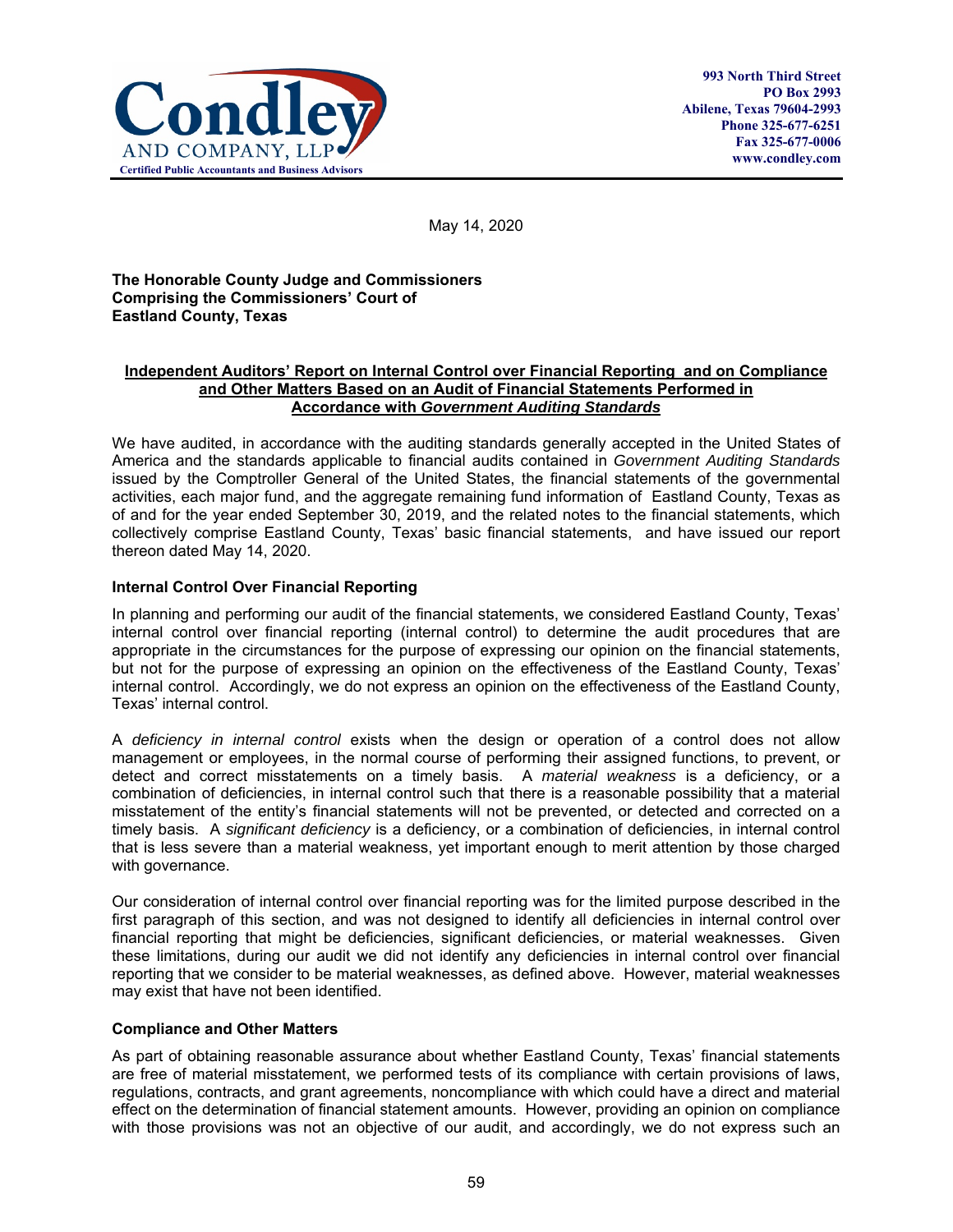opinion. The results of our tests disclosed no instances of noncompliance or other matters that are required to be reported under *Government Auditing Standards*.

#### **Purpose of this Report**

The purpose of this report is solely to describe the scope of our testing of internal control and compliance and the results of that testing, and not to provide an opinion on the effectiveness of the entity's internal control or on compliance. This report is an integral part of an audit performed in accordance with *Government Auditing Standards* in considering the entity's internal control and compliance. Accordingly, this communication is not suitable for any other purpose.

Conolly and Company, L.L.P.<br>Certified Public Accountants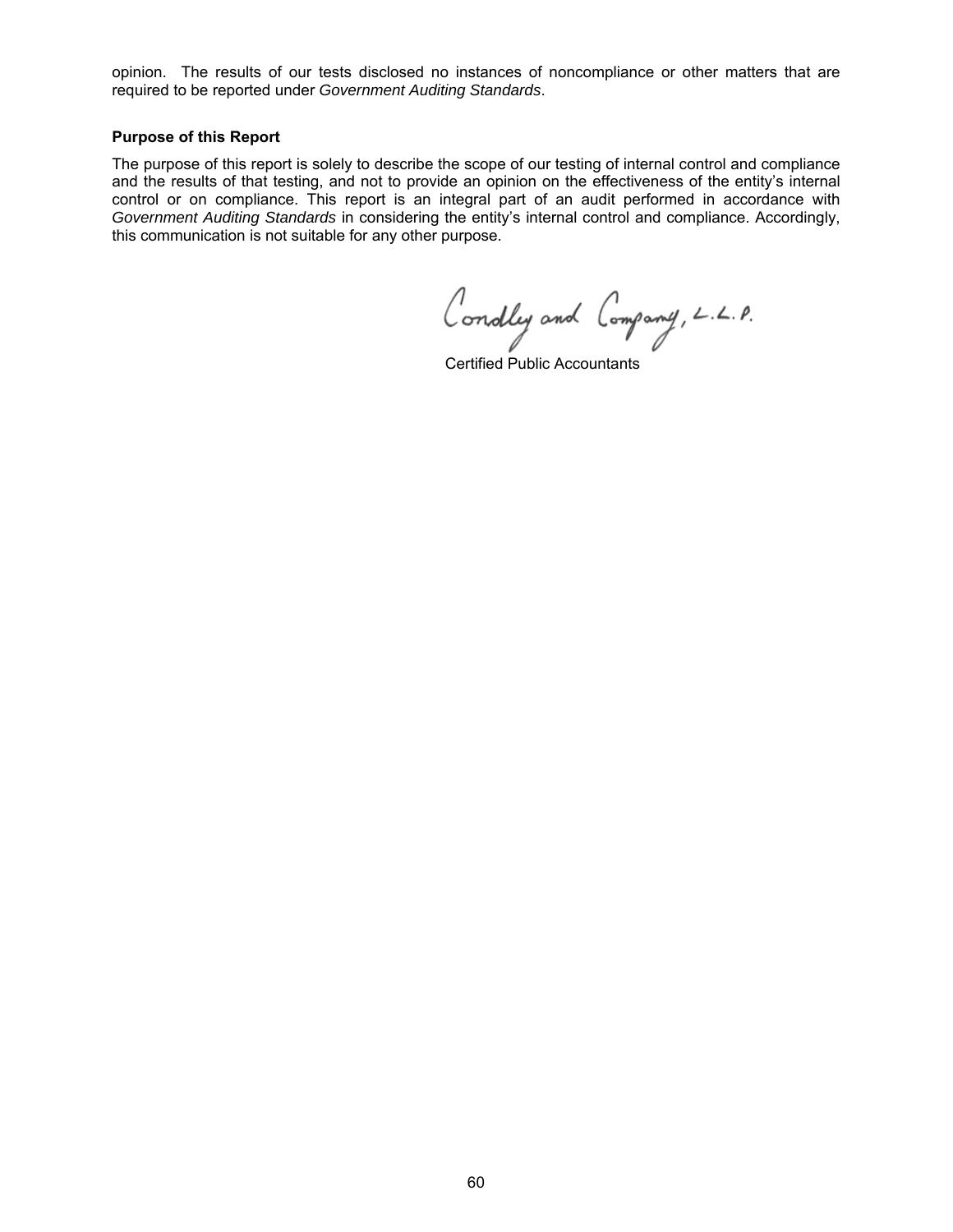

May 14, 2020

**The Honorable County Judge and Commissioners Comprising the Commissioners' Court of Eastland County, Texas** 

# **Independent Auditors' Report on Compliance for each Major Federal Program and on Internal Control Over Compliance Required by the Uniform Guidance**

### **Report on Compliance for each Major Federal Program**

We have audited Eastland County, Texas' (the "County") compliance with the types of compliance requirements described in the *OMB Compliance Supplement* that could have a direct and material effect on each of its major federal programs for the year ended September 30, 2019. The County's major federal programs are identified in the summary of auditors' results section of the accompanying Schedule of Findings and Questioned Costs.

### **Management's Responsibility**

Management is responsible for compliance with the requirements of laws, regulations, contracts and grants applicable to its federal programs.

#### **Auditor's Responsibility**

Our responsibility is to express an opinion on compliance for each of the County's major federal programs based on our audit of the types of compliance requirements referred to above. We conducted our audit of compliance in accordance with auditing standards generally accepted in the United States of America, and the standards applicable to financial audits contained in *Government Auditing Standards*, issued by the Comptroller General of the United States; and the audit requirements of Title 2 U.S. Code of Federal Regulations Part 200, *Uniform Administrative Requirements, Cost Principles, and Audit Requirements for Federal Awards* (Uniform Guidance). Those standards, and Uniform Guidance require that we plan and perform the audit to obtain reasonable assurance about whether noncompliance with the types of compliance requirements referred to above that could have a direct and material effect on a major federal program occurred. An audit includes examining, on a test basis, evidence about the County's compliance with those requirements and performing such other procedures as we considered necessary in the circumstances.

We believe that our audit provides a reasonable basis for our opinion on compliance for each major federal program. However, our audit does not provide a legal determination of the County's compliance.

#### **Opinion on Each Major Federal Program**

In our opinion, the County complied, in all material respects, with the compliance requirements referred to above that could have a direct and material effect on each of its major federal programs for the year ended September 30, 2019.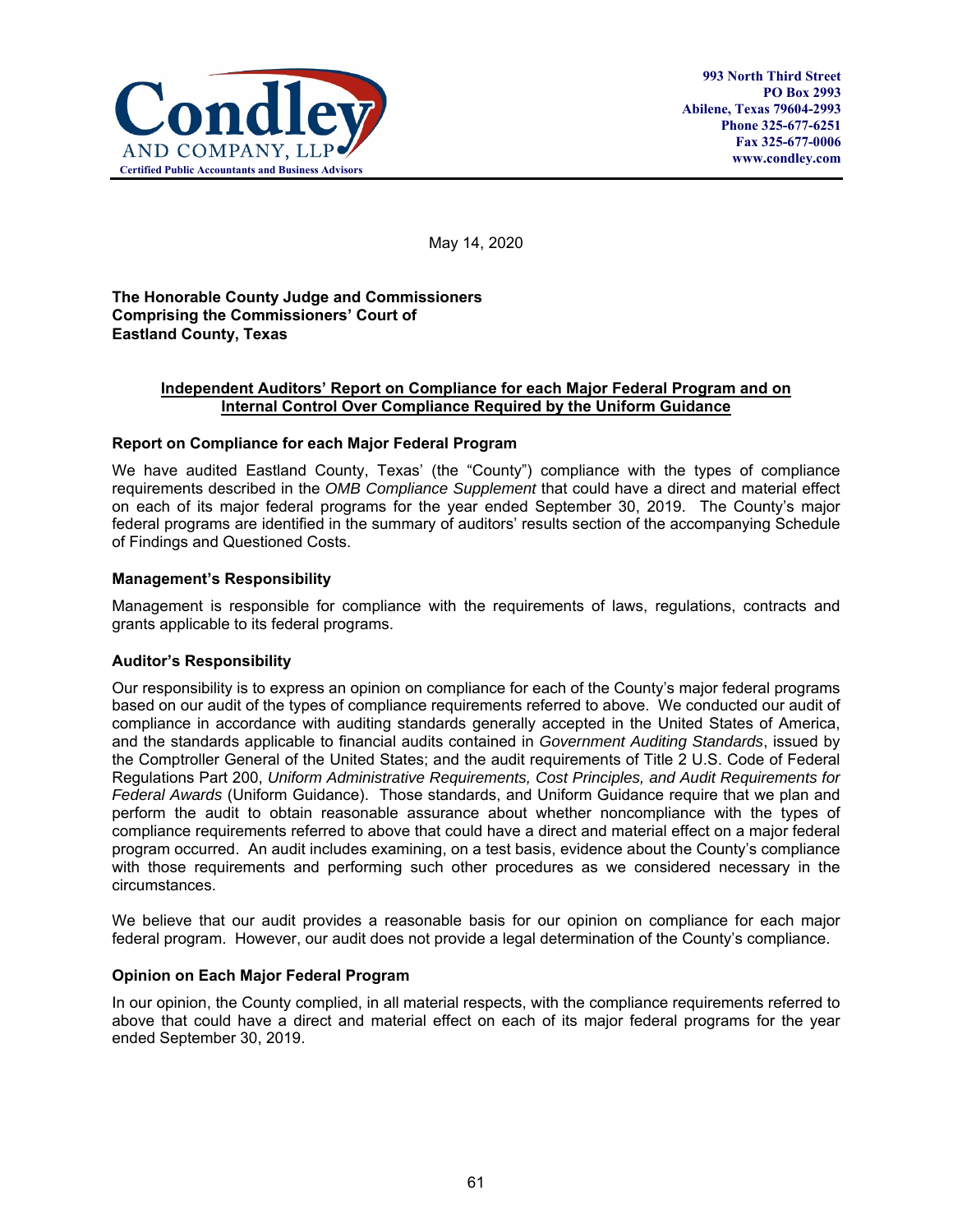#### **Report on Internal Control Over Compliance**

Management is responsible for establishing and maintaining effective internal control over compliance with the types of compliance requirements referred to above. In planning and performing our audit of compliance, we considered the County's internal control over compliance with the types of requirements that could have a direct and material effect on each major federal program to determine the auditing procedures that are appropriate in the circumstances for the purpose of expressing an opinion on compliance for each major federal program and to test and report on internal control over compliance in accordance with Uniform Guidance, but not for the purpose of expressing an opinion on the effectiveness of internal control over compliance. Accordingly, we do not express an opinion on the effectiveness of the County's internal control over compliance.

A *deficiency in internal control over compliance* exists when the design or operation of a control over compliance does not allow management or employees, in the normal course of performing their assigned functions, to prevent, or detect and correct, noncompliance with a type of compliance requirement of a federal program on a timely basis. A *material weakness in internal control over compliance* is a deficiency, or combination of deficiencies, in internal control over compliance, such that there is a reasonable possibility that material noncompliance with a type of compliance requirement of a federal program will not be prevented, or detected and corrected, on a timely basis. A *significant deficiency in internal control over compliance* is a deficiency, or a combination of deficiencies, in internal control over compliance with a type of compliance requirement of a federal program that is less severe than a material weakness in internal control over compliance, yet important enough to merit attention by those charged with governance.

Our consideration of internal control over compliance was for the limited purpose described in the first paragraph of this section and was not designed to identify all deficiencies in internal control over compliance that might be material weaknesses or significant deficiencies. We did not identify any deficiencies in internal control over compliance that we consider to be material weaknesses. However, material weaknesses may exist that have not been identified.

The purpose of this report on internal control over compliance is solely to describe the scope of our testing of internal control over compliance and the results of that testing based on the requirements of Uniform Guidance. Accordingly, this report is not suitable for any other purpose.

Conolly and Company, L.L.P.<br>Certified Public Accountants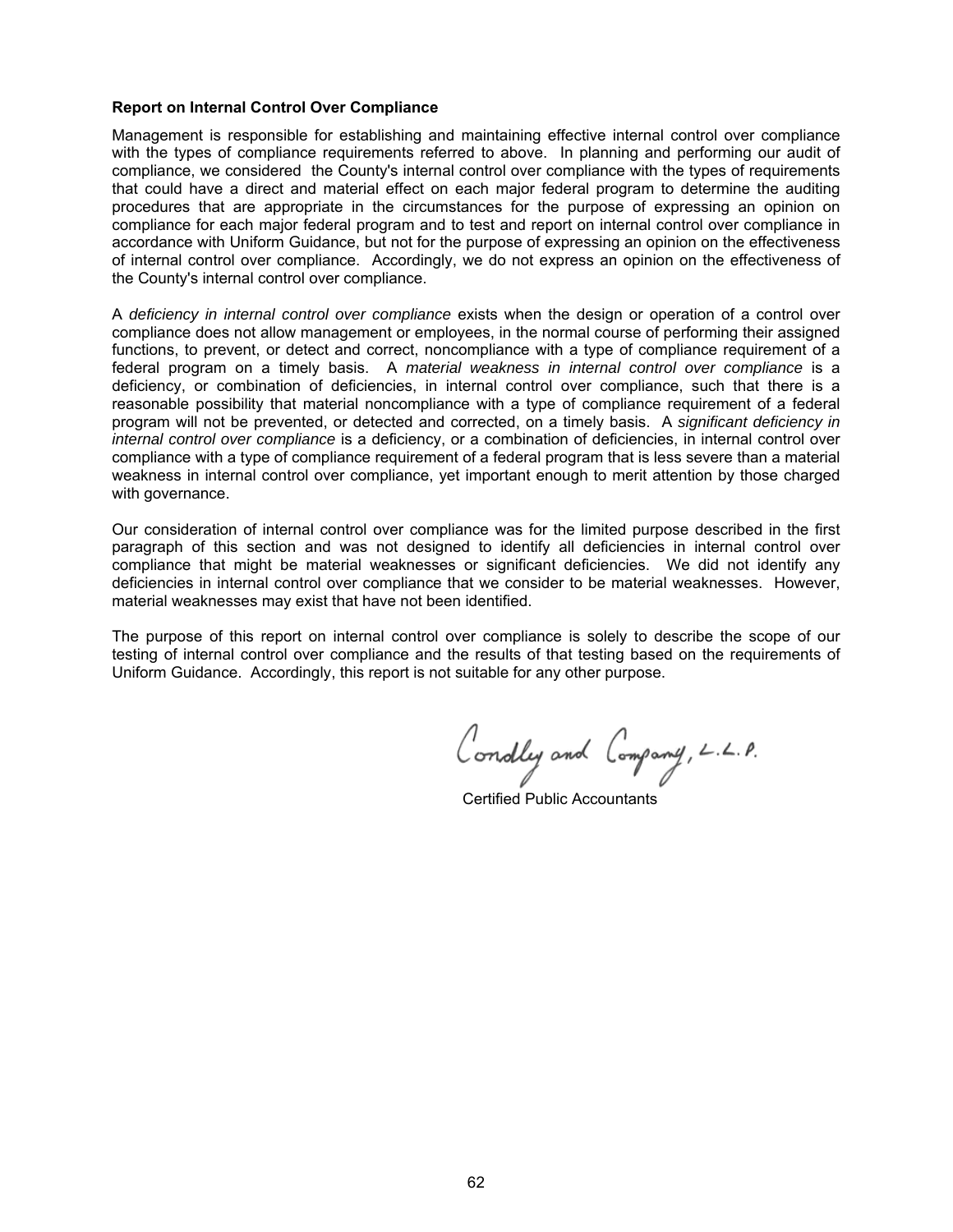### *SCHEDULE OF FINDINGS AND QUESTIONED COSTS*

## For the Year Ended September 30, 2019

# **A. Summary of Auditors' Results**

| 1.        | <b>Financial Statements</b><br>Type of auditor's report issued?                                          | <b>Unqualified</b> |                                                                                 |
|-----------|----------------------------------------------------------------------------------------------------------|--------------------|---------------------------------------------------------------------------------|
|           | Internal control over financial reporting:                                                               |                    |                                                                                 |
|           |                                                                                                          |                    |                                                                                 |
|           | One or more material weaknesses identified?                                                              | Yes.               | X No                                                                            |
|           | One of more significant deficiencies identified<br>that are not considered to be material<br>weaknesses? | Yes.               | X None Reported                                                                 |
|           | Noncompliance material to financial statements<br>noted?                                                 | Yes.               | X No                                                                            |
| $2_{-}$   | <b>Federal Awards</b><br>Internal control over major programs:                                           |                    |                                                                                 |
|           | One or more material weaknesses identified?                                                              | Yes.               | X No                                                                            |
|           | One or more significant deficiencies identified<br>that are not considered to be material<br>weaknesses? | Yes                | X None Reported                                                                 |
| programs: | Type of auditor's report issued on compliance for major                                                  | Unqualified        |                                                                                 |
|           | Any audit findings disclosed that are required to be<br>reported in accordance with 2 CFR 200.516(a)?    | Yes                | X No                                                                            |
|           | Identification of major programs:                                                                        |                    |                                                                                 |
| 14.228    | CFDA Number(s)                                                                                           |                    | Name of Federal Program or Cluster<br><b>Community Development Block Grants</b> |
|           | Dollar threshold used to distinguish between type A and<br>type B programs:                              | \$750,000          |                                                                                 |
|           | Auditee qualified as low-risk auditee?                                                                   | X —<br>Yes         | No                                                                              |
|           | <b>B. Financial Statement Findings</b>                                                                   |                    |                                                                                 |

None

# **C. Federal Award Findings and Questioned Costs**

None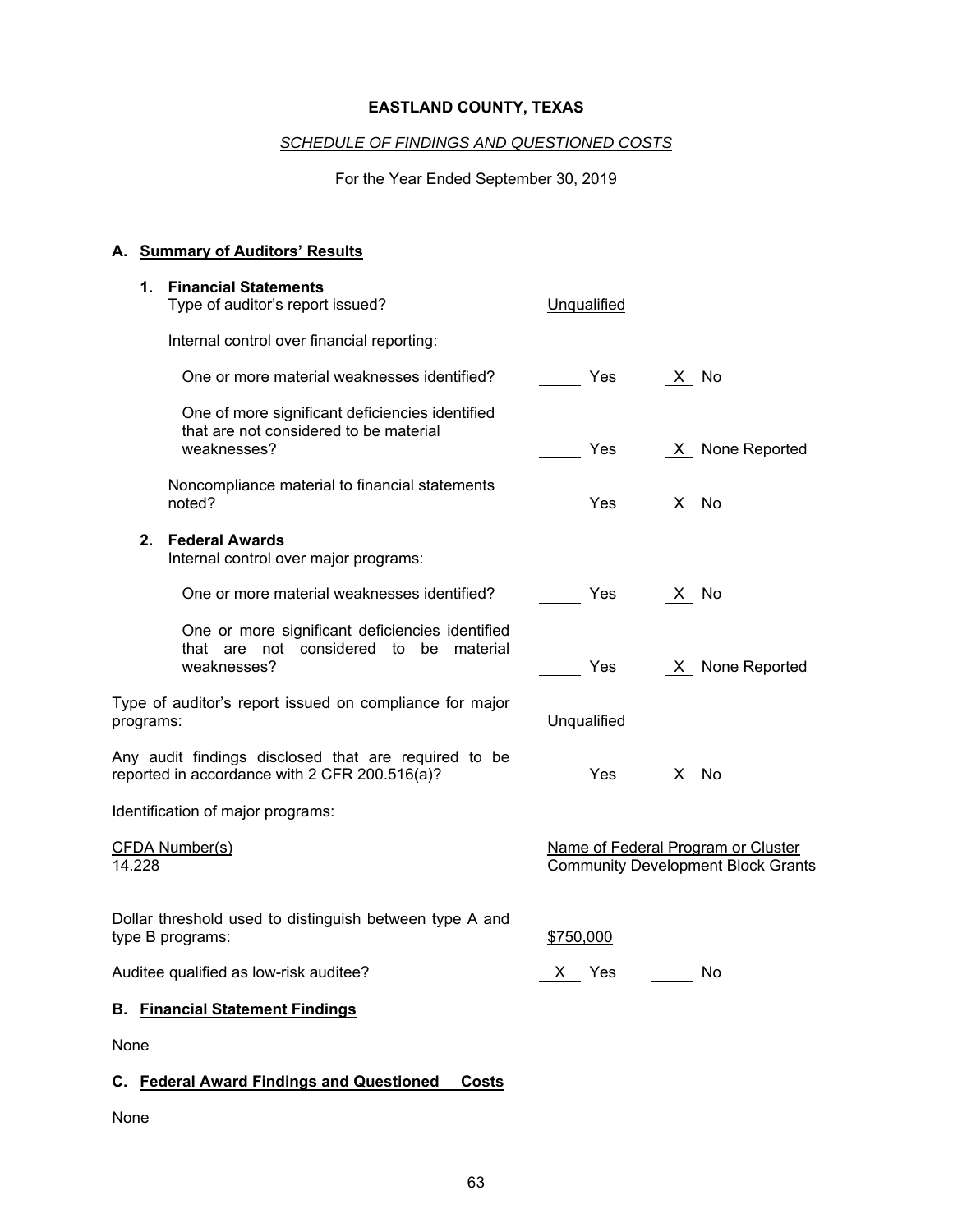# *SCHEDULE OF PRIOR AUDIT FINDINGS*

For the Year Ended September 30, 2019

None noted.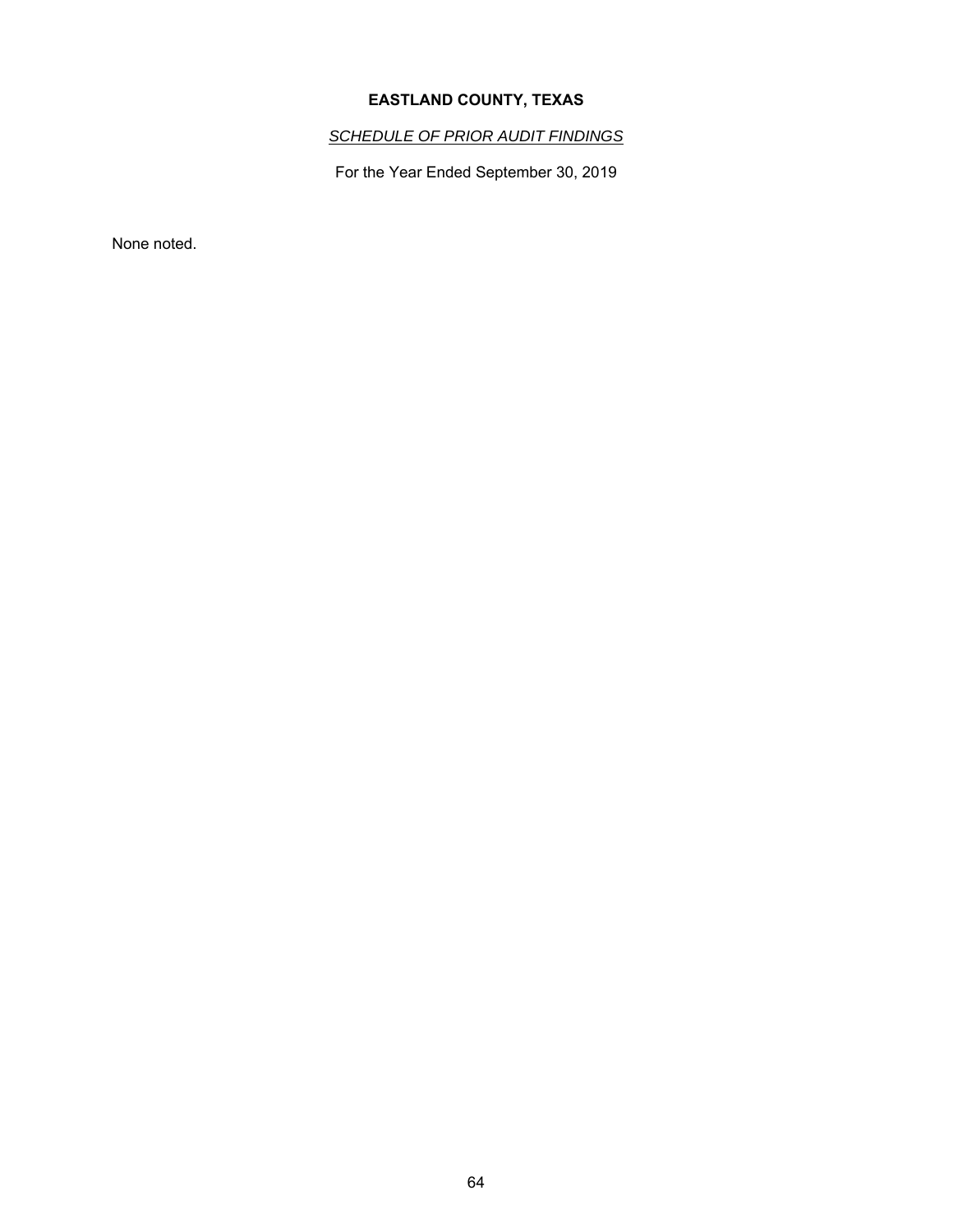#### **EASTLAND COUNTY, TEXAS** *SCHEDULE OF EXPENDITURES OF FEDERAL AWARDS*

For the Year Ended September 30, 2019

|                                                                    | Federal       | Pass-Through |                 |                 |
|--------------------------------------------------------------------|---------------|--------------|-----------------|-----------------|
| Federal/State Grantor/Pass-Through Grantor/                        | <b>CFDA</b>   | Grantor's    | Pass-Through    |                 |
| Program or Cluster Title                                           | <b>Number</b> | Number       | to Subrecipient | Expenditures    |
| <b>EXPENDITURES OF FEDERAL AWARDS</b>                              |               |              |                 |                 |
| DEPARTMENT OF HOMELAND SECURITY                                    |               |              |                 |                 |
| Texas Department of Public Safety Division of Emergency Management | 97.036        |              | \$              | \$<br>1,100,425 |
| Texas Department of Public Safety Division of Emergency Management | 97.039        |              |                 | 66,239          |
| TOTAL DEPARTMENT OF HOMELAND SECURITY                              |               |              |                 | 1,166,664       |
| DEPARTMENT OF HOUSING AND URBAN DEVELOPMENT                        |               |              |                 |                 |
| Texas Department of Agriculture (#7216187)                         | 14.228        |              |                 | 287,144         |
| Texas Department of Agriculture (#7217110)                         | 14.228        |              |                 | 257,740         |
| Texas Department of Agriculture (#7218007)                         | 14.228        |              |                 | 260,848         |
| TOTAL DEPARTMENT OF HOUSING AND URBAN DEVELOPMENT                  |               |              |                 | 805,732         |
| <b>TOTAL EXPENDITURES OF FEDERAL AWARDS</b>                        |               |              |                 | 1,972,396       |